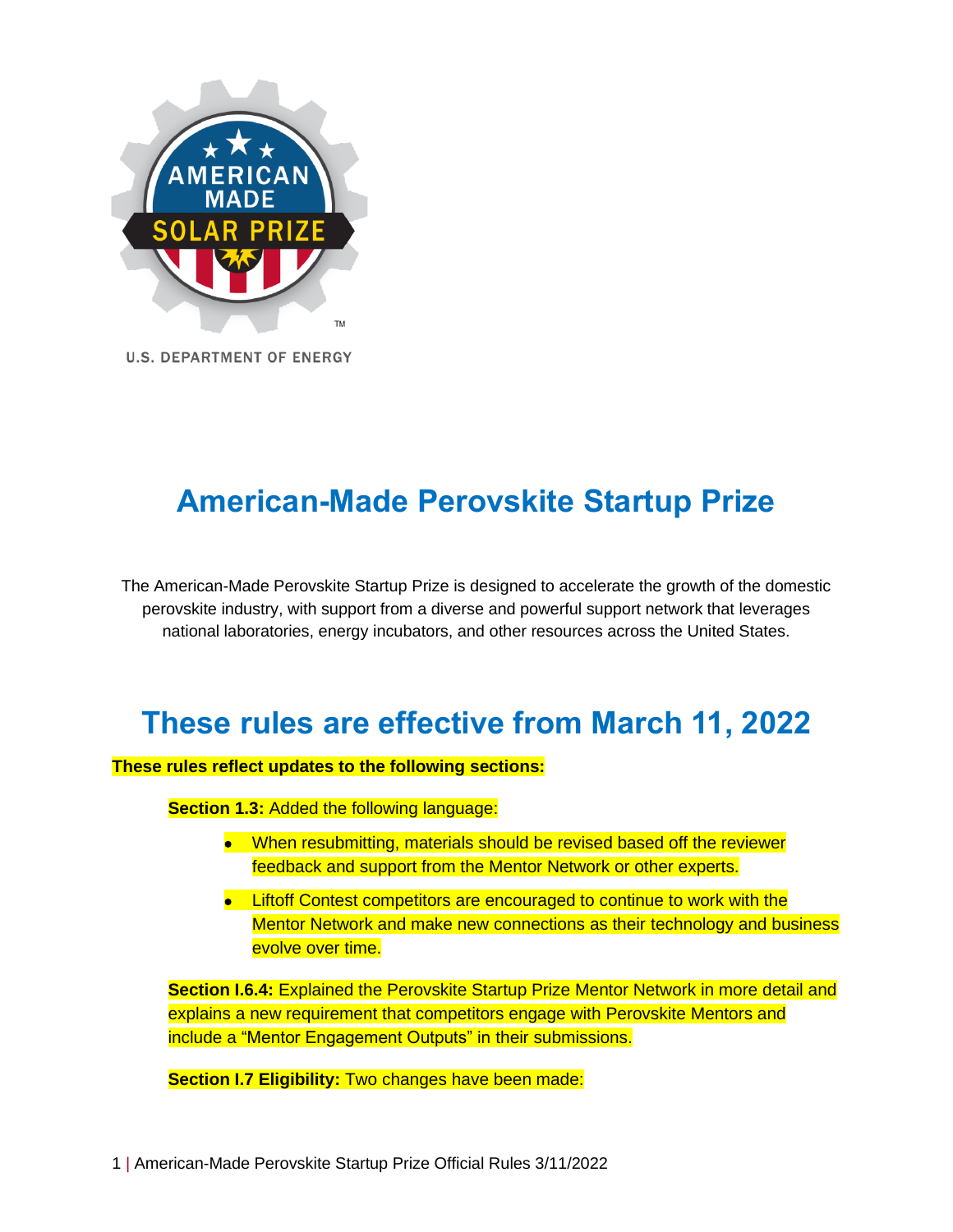- For the Countdown Contest, the rule change explains that competitors who have previously provided a submission in this prize must include a "Mentor Engagement Output" in their next submission to be eligible to compete. Furthermore, this "Mentor Engagement Output" must be updated with each resubmission in order to maintain eligibility.
- For the Liftoff Contest, the rule change clarifies how delays in the submissions deadlines will be incorporated into the eligibility periods for applicants to this contest.

 **Section I.8 Program Goal Requirements:** Added the following language: The proposed perovskite-based photovoltaic solution will have a pathway to economic viability in the terrestrial power market.

 **Section II.5.5, Section II.5.10:** Added a contest process step for obtaining feedback from the Mentor Network.

**Section II.6:** Explained a new application requirement that competitors must engage with Perovskite Mentors and include a "Mentor Engagement Outputs" in submissions.

 **Section II.7:** Explained how the new application requirement, the "Mentor Engagement Output", will be scored.

**Section III.5.1: Added the following language:** 

 • Competitors are encouraged to continue leveraging the Mentor Network as their proposed technology and business plans evolve throughout the competition.

 **Section IV.1:** Added the "Mentor Engagement Output" to the list of materials that are not intended to be made public.

 **Section IV.15:** Added a definition for the "Mentor or Mentor Network" to the list of definitions.

#### **Previous Update, April 30, 2021: These rules reflect an update in Section I.7 and Section II.6 regarding company eligibility verification.**

 The U.S. Department of Energy (DOE)'s American-Made Perovskite Startup Prize will be governed by these official rules. The prize administrator and DOE reserve the right to modify the official rules if necessary, will publicly post any such modifications, and will notify prize competitors of any modifications.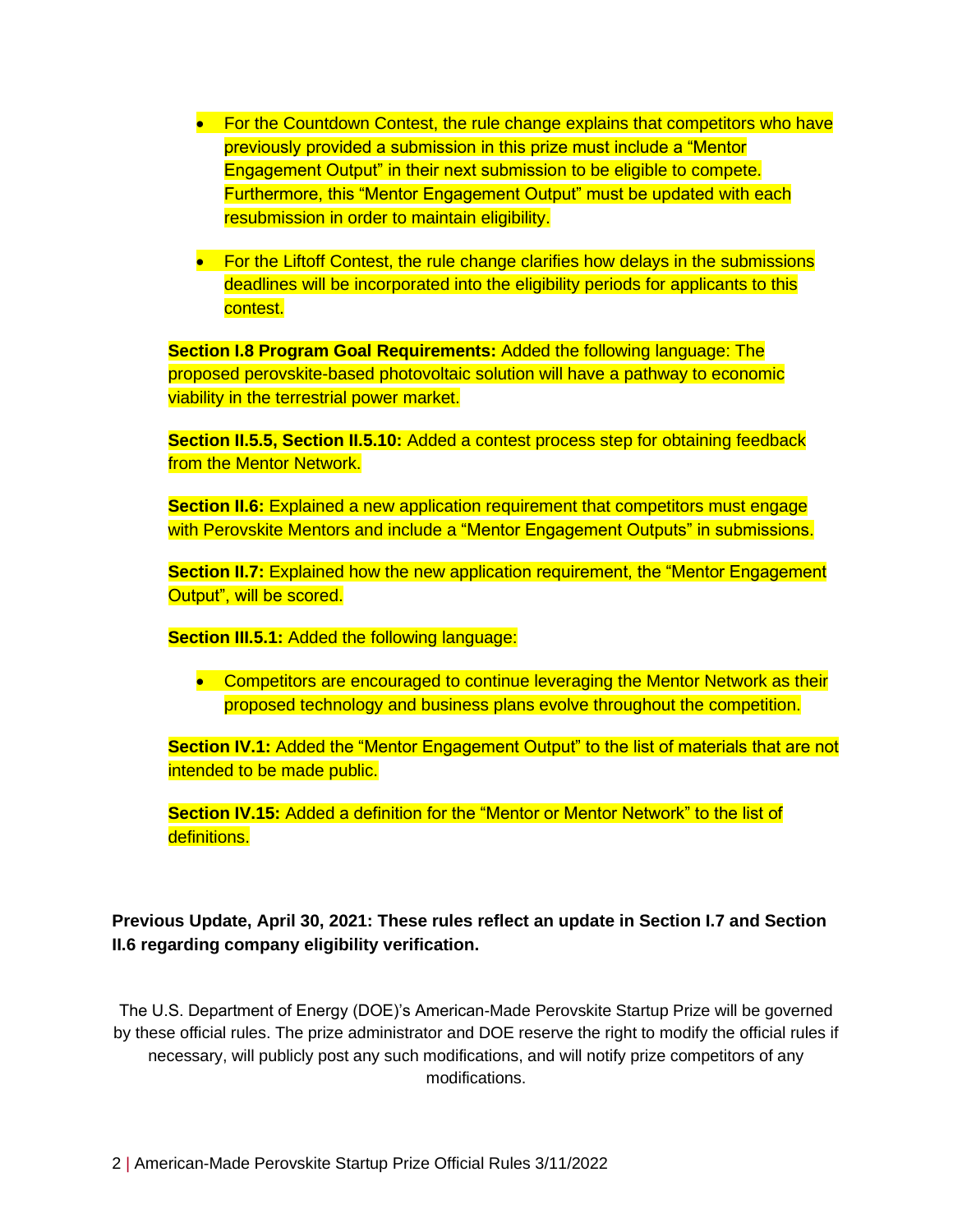# **TABLE OF CONTENTS**

| 1 <sub>1</sub><br>2.<br>3.<br>4.<br>5.<br>6.<br>7.<br>8.<br>9.<br>II.<br>1 <sub>1</sub><br>2.<br>3.<br>4.<br>5.<br>6.<br>7.<br>8.<br>9.<br>III.<br>1 <sub>1</sub><br>2.<br>3.<br>4.<br>5.<br>6.<br>7 <sub>1</sub><br>8.<br>9.<br>IV.<br>1 <sub>1</sub><br>$2_{-}$ | $\mathbf{L}$ |  |  |
|-------------------------------------------------------------------------------------------------------------------------------------------------------------------------------------------------------------------------------------------------------------------|--------------|--|--|
|                                                                                                                                                                                                                                                                   |              |  |  |
|                                                                                                                                                                                                                                                                   |              |  |  |
|                                                                                                                                                                                                                                                                   |              |  |  |
|                                                                                                                                                                                                                                                                   |              |  |  |
|                                                                                                                                                                                                                                                                   |              |  |  |
|                                                                                                                                                                                                                                                                   |              |  |  |
|                                                                                                                                                                                                                                                                   |              |  |  |
|                                                                                                                                                                                                                                                                   |              |  |  |
|                                                                                                                                                                                                                                                                   |              |  |  |
|                                                                                                                                                                                                                                                                   |              |  |  |
|                                                                                                                                                                                                                                                                   |              |  |  |
|                                                                                                                                                                                                                                                                   |              |  |  |
|                                                                                                                                                                                                                                                                   |              |  |  |
|                                                                                                                                                                                                                                                                   |              |  |  |
|                                                                                                                                                                                                                                                                   |              |  |  |
|                                                                                                                                                                                                                                                                   |              |  |  |
|                                                                                                                                                                                                                                                                   |              |  |  |
|                                                                                                                                                                                                                                                                   |              |  |  |
|                                                                                                                                                                                                                                                                   |              |  |  |
|                                                                                                                                                                                                                                                                   |              |  |  |
|                                                                                                                                                                                                                                                                   |              |  |  |
|                                                                                                                                                                                                                                                                   |              |  |  |
|                                                                                                                                                                                                                                                                   |              |  |  |
|                                                                                                                                                                                                                                                                   |              |  |  |
|                                                                                                                                                                                                                                                                   |              |  |  |
|                                                                                                                                                                                                                                                                   |              |  |  |
|                                                                                                                                                                                                                                                                   |              |  |  |
|                                                                                                                                                                                                                                                                   |              |  |  |
|                                                                                                                                                                                                                                                                   |              |  |  |
|                                                                                                                                                                                                                                                                   |              |  |  |
|                                                                                                                                                                                                                                                                   |              |  |  |
|                                                                                                                                                                                                                                                                   |              |  |  |
|                                                                                                                                                                                                                                                                   |              |  |  |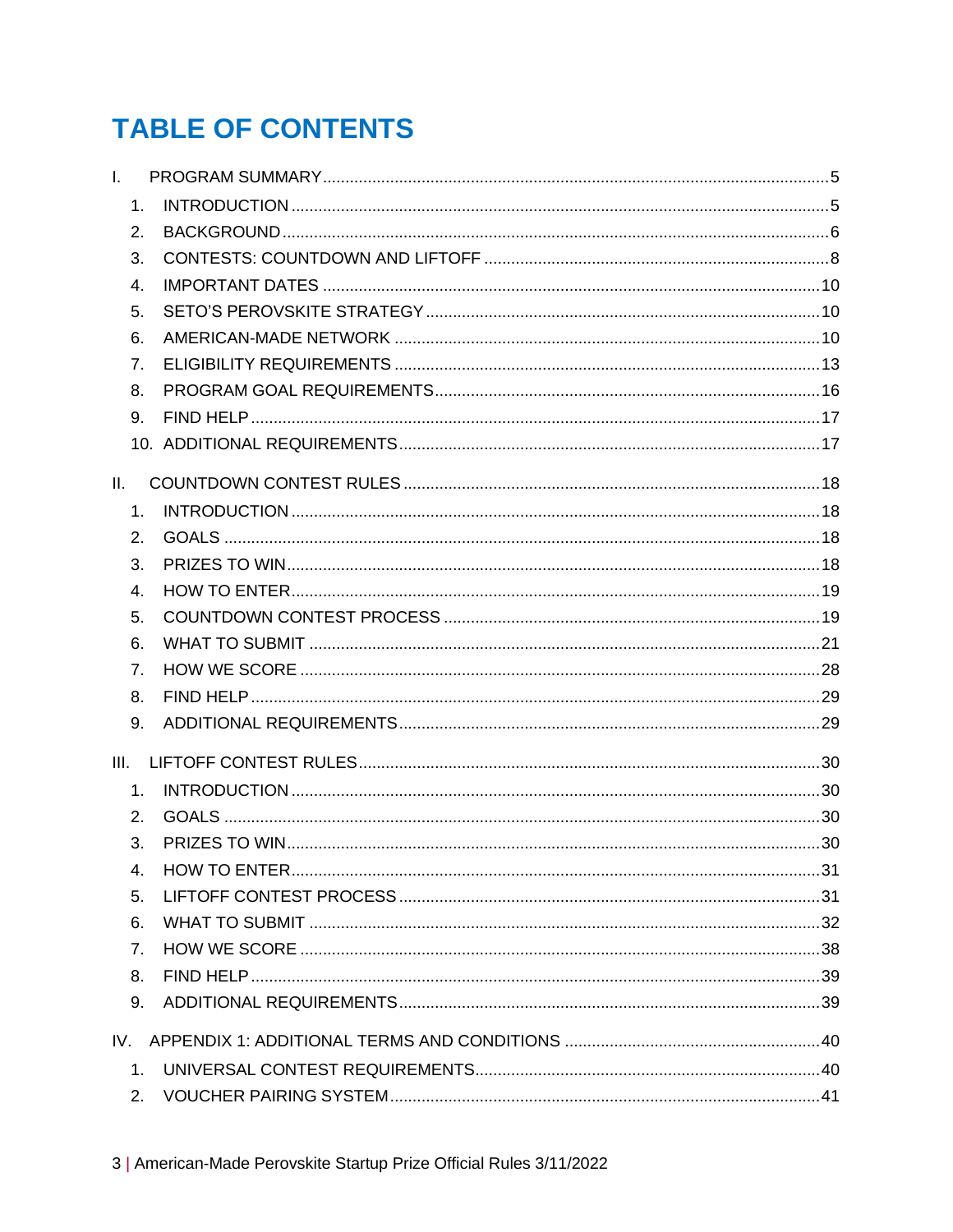| $3_{-}$     |                                                               |  |
|-------------|---------------------------------------------------------------|--|
| 4           |                                                               |  |
| 5.          |                                                               |  |
| 6.          |                                                               |  |
| $7^{\circ}$ |                                                               |  |
| 8           |                                                               |  |
| 9.          |                                                               |  |
|             |                                                               |  |
|             | 11. RECORDS RETENTION AND FREEDOM OF INFORMATION ACT (FOIA)43 |  |
|             |                                                               |  |
|             |                                                               |  |
|             |                                                               |  |
|             |                                                               |  |
| V.          |                                                               |  |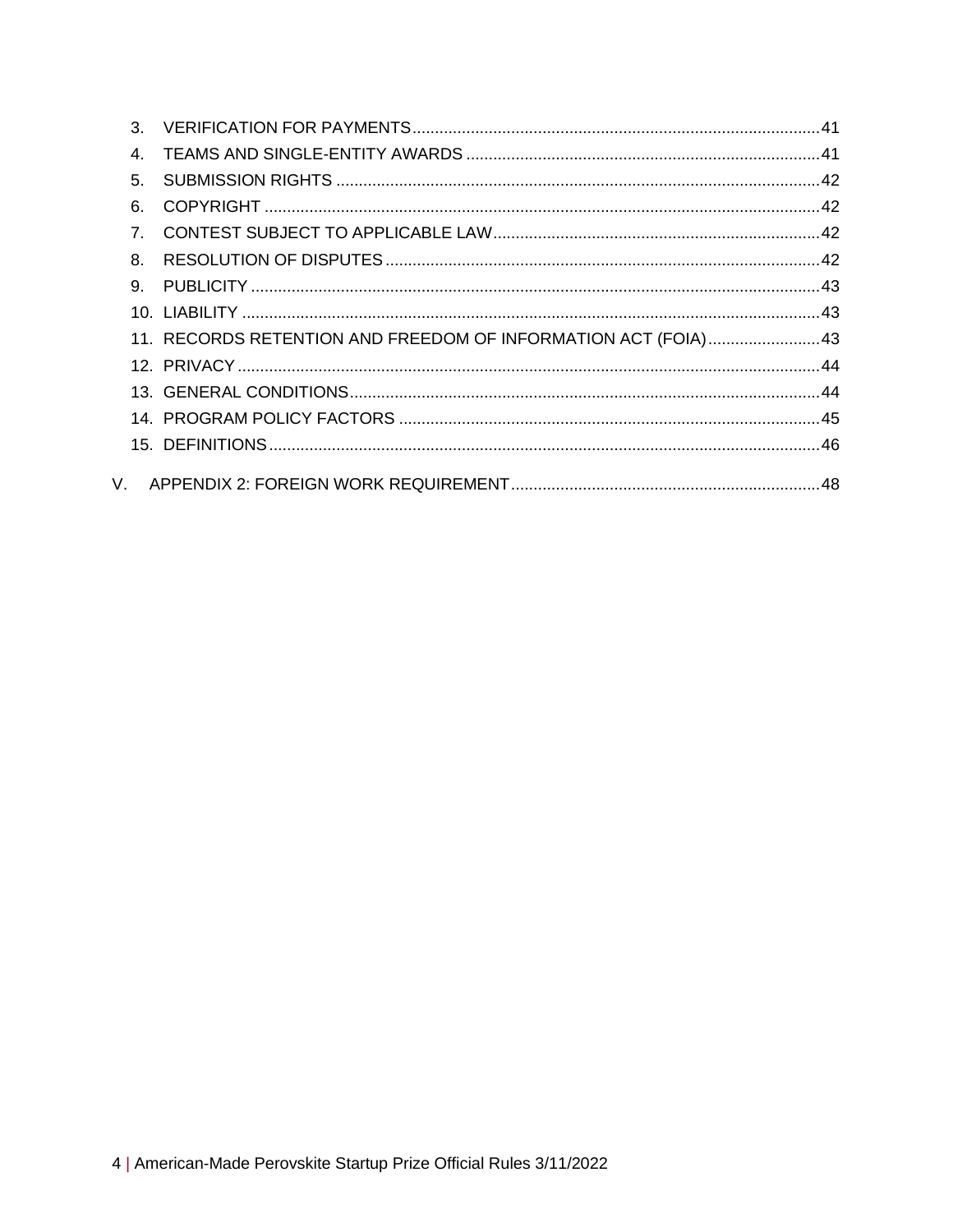# <span id="page-4-0"></span>**I. PROGRAM SUMMARY**

## <span id="page-4-1"></span>**1. INTRODUCTION**

 free electricity by 2035, "deliver an equitable, clean energy future, and put the United States on a path to achieve net-zero emissions, economy-wide, by no later than 2050"<sup>1</sup> to the benefit of all Building a clean energy economy and addressing the climate crisis is a top priority of the Biden Administration. This prize will advance the Biden Administration's goals to achieve carbon pollution-Americans. DOE is committed to pushing the frontiers of science and engineering, catalyzing clean energy jobs through research, development, demonstration, and deployment, and ensuring environmental justice and the inclusion of disadvantaged communities.

 The activities incentivized by this prize will support the government-wide approach to the climate crisis by driving innovation that can lead to the deployment of clean energy technologies, which are launching the American-Made Perovskite Startup Prize, a part of the American-Made Challenges, to accelerate the growth of the domestic perovskite industry and support the rapid development of solar critical for climate protection. Specifically, DOE's Solar Energy Technologies Office (SETO) is cells and modules that use perovskite materials.

 pathway to move their research from the lab into the private sector. Competitors will start a company \$100,000 in technical support vouchers as they build a team, form a company, advance their innovative perovskite technology, and make the case for their company's viability. They will also get incubators and accelerators, investors, and laboratory space and equipment providers that will provide the critical connections at the right times to help competitors on their development path. The Perovskite Startup Prize consists of two contests that give established perovskite researchers a and work toward creating a commercial product in less than one year. Participants will have multiple opportunities over approximately 18 months to enter to win cash prizes of up to \$700,000 plus access to the American-Made Network—a group of DOE national laboratories, technology

 advance their technologies and companies, accelerating their cycles of learning from years to months. Ideally, winners of this competition will be well suited to apply to, and receive funding from, This competition will provide resources and funding, and facilitate partnerships, so competitors can future SETO [funding opportunities](https://www.energy.gov/eere/solar/funding-opportunities) supporting the scale-up of U.S. perovskite solar module manufacturing.2

 the United States. Women and minorities are underrepresented in the solar industry and in the science, technology, engineering, and math (STEM) fields. STEM fields also lack diversity in geographical origin, with U.S. rural areas underrepresented relative to large population centers. Since STEM students and graduates support R&D activities, which can often result in the formation Currently, the solar industry and its associated research community does not match the diversity of

<sup>1</sup> Executive Order 14008, "Tackling the Climate Crisis at Home and Abroad" (Jan. 27, 2021).

<sup>&</sup>lt;sup>2</sup> Future funding is not guaranteed and is subject to congressional appropriations.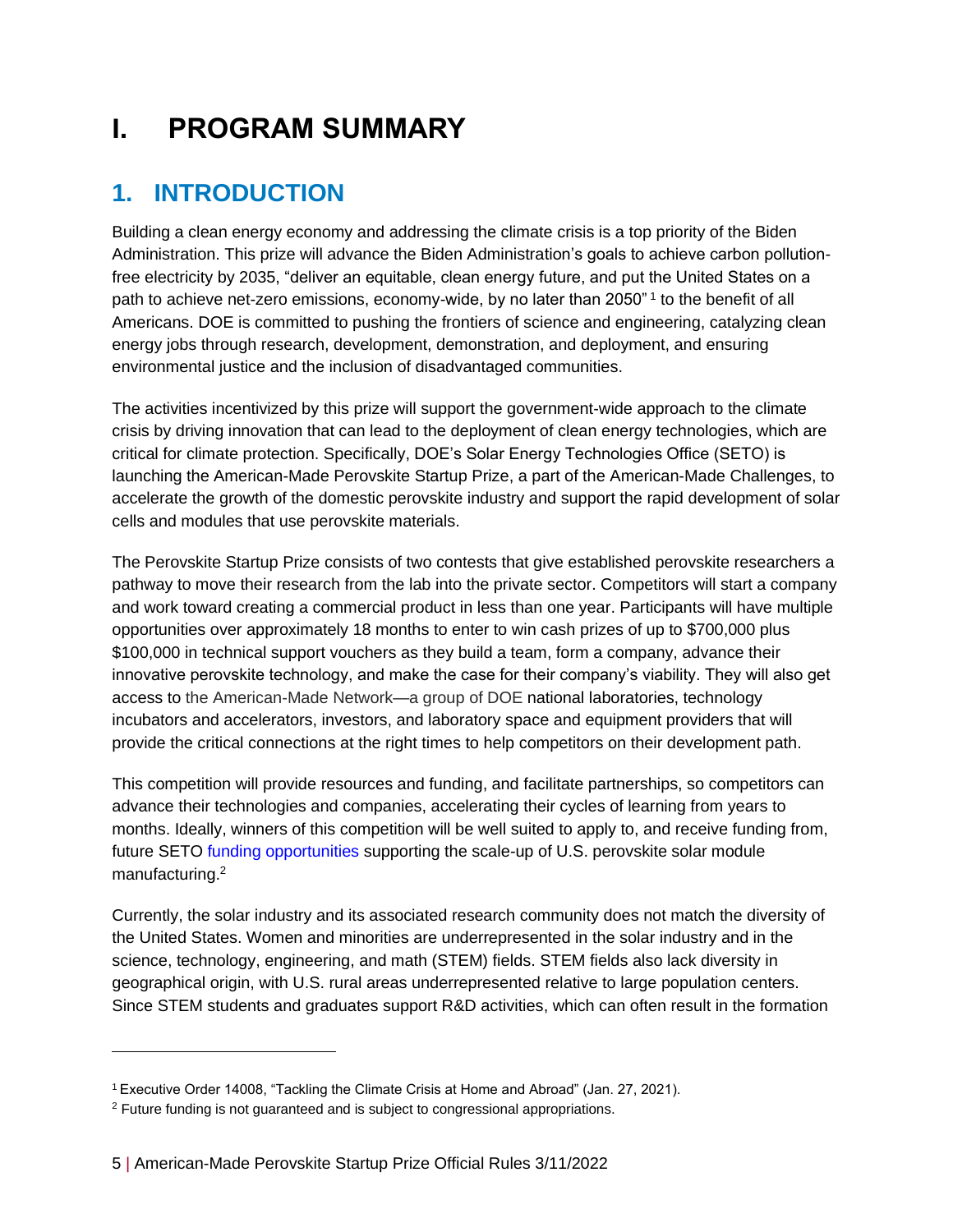outcomes in scientific and economic output. To achieve the administration's energy justice goals, SETO is working to ensure that the work SETO funds will support more equitable participation in the of companies, the lack of diversity in that pipeline adversely affects the opportunities and potential solar energy community. SETO recognizes the inherent advantages of diverse teams and encourages competitors to consider diversity and inclusion when developing their teams.

This competition will strengthen innovation in U.S. perovskite technology development and manufacturing and assert the nation's global leadership in next-generation solar technologies.

## <span id="page-5-0"></span>**2. BACKGROUND**

 SETO works to accelerate the development and deployment of solar technologies to support an by 2050. Achieving these goals will support the nationwide effort to meet the threat of climate change and ensure that all Americans benefit from the transition to a clean energy economy. Today, solar accounts for just 3% of U.S. electricity,<sup>3</sup> which means that to combat climate change, the nation's solar capacity would likely need to grow by hundreds of gigawatts (GW) in the next 15 years, with an annual rate of deployment two to five times higher than recent deployment rates. electricity goal. Advancing perovskite technologies, an emerging photovoltaic (PV) material, can help equitable transition to a decarbonized electricity system by 2035 and a decarbonized energy sector Continued cost declines are critical to enabling the rapid deployment required to achieve this clean achieve this goal. When used to create solar cells, perovskites have shown potential for high performance and low production costs.

Perovskite photovoltaics are the general name for PV cells that have an absorber layer with an ABX $_3$  crystal structure. The most famous of these materials for PV applications is a hybrid organicresearch on permutations of MAPbI<sub>3</sub>. For example, methylammonium has been substituted with formamidinium and cesium, lead has been substituted with tin, and iodide has been substituted with inorganic perovskite, methylammonium (MA<sup>+</sup>) lead (Pb<sup>+2</sup>) iodide (I<sup>-</sup>), or MAPbI<sub>3</sub>, (where MA=A, Pb=B, and I=X in ABX3). Its remarkable material properties have spawned a massive body of chloride and bromide. Perovskite photovoltaics represent the family of device architectures that use this variety of perovskite absorber layers, which are fabricated in many different ways.

 costs. Research results from university, national laboratory, and industry groups have shown rapid increases in the power conversion efficiency of perovskite devices over the past several years. The photovoltaics (OPV), copper indium gallium diselenide (CIGS), and cadmium telluride (CdTe). While device stability and lifetime remain an issue, these efficiency results show potential for a high-Perovskite PV materials have shown potential for both high performance and very low production record efficiencies have exceeded those of other thin-film PV technologies, including organic performance PV technology.

<sup>3</sup> EIA, Electricity Data Browser. Accessed August 25, 2020.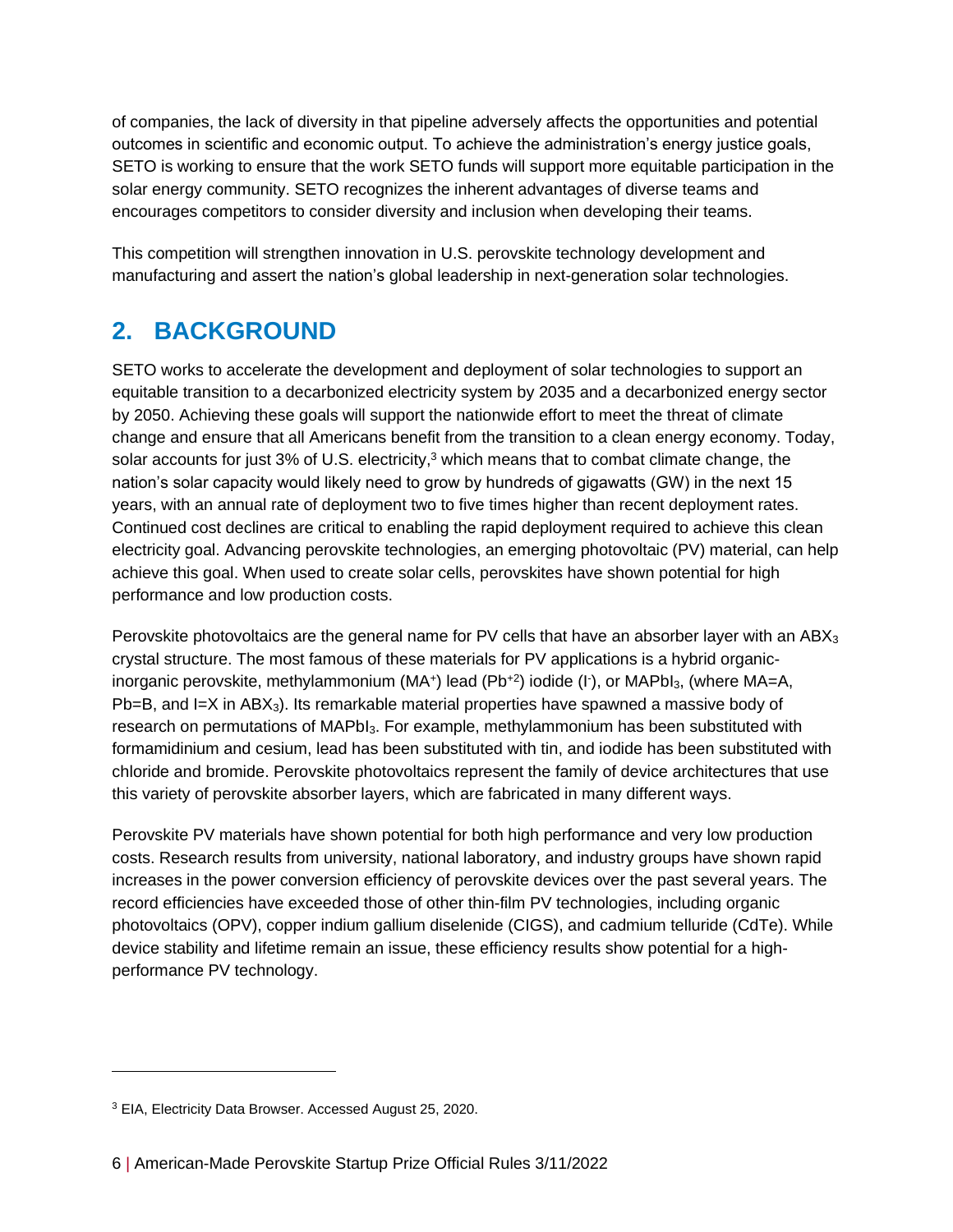

 *Efficiency Records Chart with Perovskite Cells Reaching 25.2% Single Junction; 29.1% in Tandem with a Silicon Cell* **<sup>4</sup>**

 liquid phases for sheet-to-sheet or roll-to-roll coating. While most demonstrations have been at combined with continued improvements in device stability, lifetime, and efficiency may allow perovskite photovoltaics to significantly contribute to the future of low-cost solar PV and enable rapid Perovskite photovoltaics can be fabricated using high-throughput approaches, both in the vapor and laboratory scale, these approaches present an opportunity to reduce both direct module production costs and capital intensity for scaled-up production facilities. Greater production capabilities scaling of domestic solar manufacturing capacity.

 The United States is at the forefront of the development of this potentially disruptive technology, and SETO has been strategically investing in perovskite PV research and development (R&D) for the The United States needs a vibrant research ecosystem supporting the development of perovskite solar cells, but domestic scale-up and manufacturing of perovskite PV modules requires further past decade, including through the most recent [SETO FY2018,](https://www.energy.gov/eere/solar/seto-fy2018-photovoltaics) [FY2019,](https://www.energy.gov/eere/solar/seto-fy2019-photovoltaics) and [FY2020](https://www.energy.gov/eere/solar/funding-opportunity-announcement-solar-energy-technologies-office-fiscal-year-2020) funding programs. Yet, in that time, solar manufacturing has centered heavily on silicon modules produced abroad, impeding domestic production of American-Made solar technologies. The growth of perovskite manufacturing in the United States can serve as a catalyst to develop domestic clean energy jobs and accelerate solar deployment to achieve a decarbonized electric system by 2035. action. As the pace of innovation and development accelerates, creating new companies quickly will

<sup>4</sup>Derived from<https://www.nrel.gov/pv/cell-efficiency.html>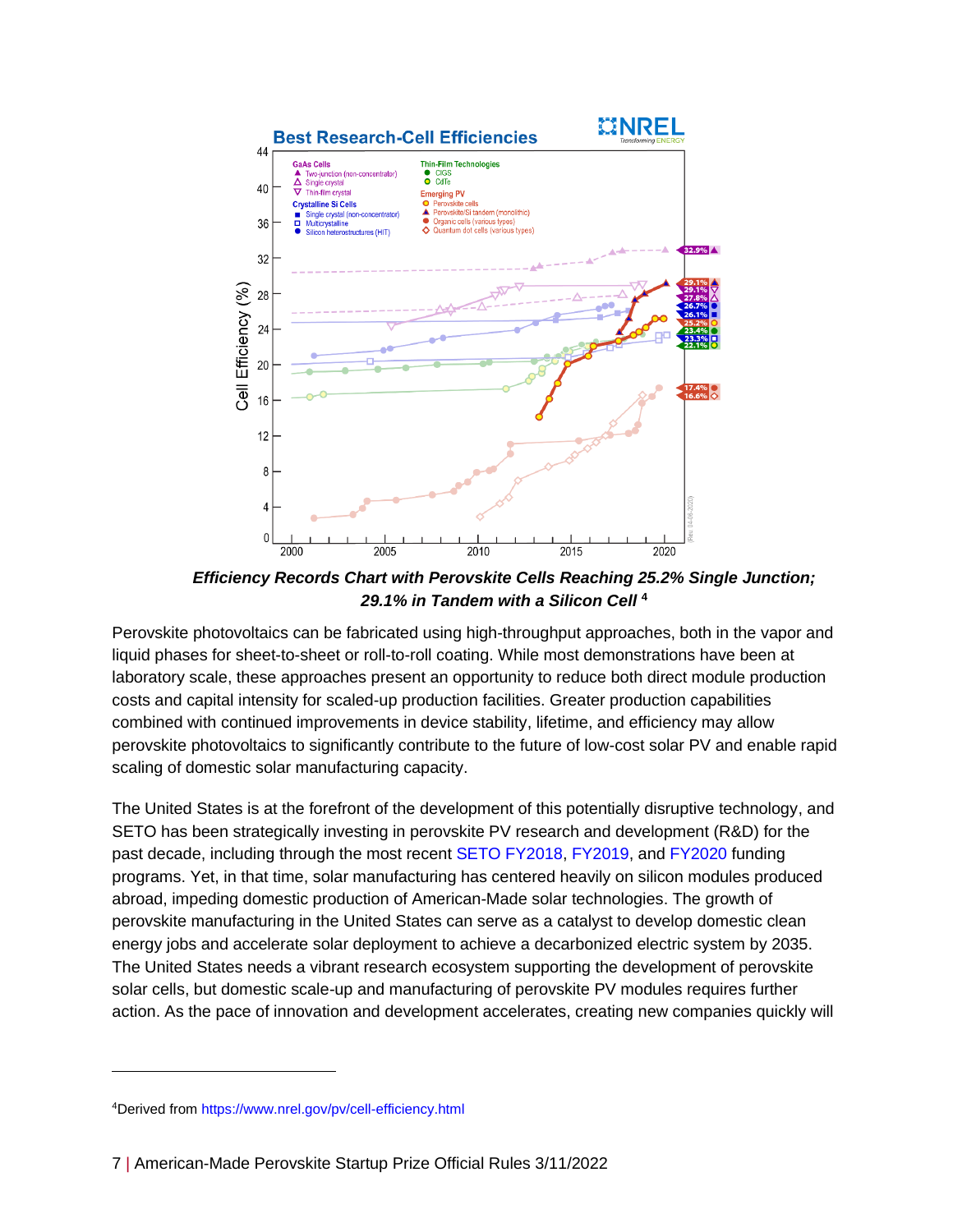help ensure U.S. businesses can maximize their impact on the global perovskite module manufacturing sector.

The American-Made Perovskite Startup Prize is designed to meet this challenge.

 a series of two progressive contests that will incentivize a burst of activity in moving perovskite solar their goals. The program will feature a quarterly review and rolling judging process to provide a rapid succession of opportunities for competitors to move their work out of the lab. The budget is finite; once it is exhausted, the program will conclude. Spearheaded by SETO within the Office of Energy Efficiency and Renewable Energy (EERE) and in partnership with the [National Renewable Energy Laboratory](http://www.nrel.gov/) (NREL), the Perovskite Startup Prize is research from the lab toward a commercial product while supporting the formation of new perovskite companies. To accomplish this, the prize will use a resource-multiplying approach that invests money in the competitors and engages the American-Made Network to help competitors achieve

 focus on manufacturing and commercialization. This prize program is designed to enable highly The [SETO 2020 Perovskite Funding Program—](https://www.energy.gov/eere/solar/funding-opportunity-announcement-solar-energy-technologies-office-fiscal-year-2020-0)which is providing \$40 million in funding—is underway concurrently, aiming to improve perovskite stability; establish scalable fabrication techniques to produce high-efficiency, stable devices; and develop test protocols that enable high confidence in long-duration field performance of perovskite-based PV technologies. Subject to appropriations, SETO expects to continue investment in perovskite development, with an increasing qualified competitors to form companies relevant to the domestic manufacturing of perovskite modules (see Section I.5 for more details).

## <span id="page-7-0"></span>**3. CONTESTS: COUNTDOWN AND LIFTOFF**

The American-Made Perovskite Startup Prize consists of two consecutive contests that accelerate efforts to develop new, innovative perovskite solar companies with the potential to manufacture commercially viable products in the United States.

 The best-performing competitors in the first contest, Countdown, will be awarded prizes and be eligible to compete in the second contest, Liftoff. Competitors' performance will be reviewed using the criteria described in [sections II](#page-17-0) and [III.](#page-29-0)

#### **The Two Contests:**

 technology platforms, that form new companies with a clear and credible plan to resolve critical within six months prior to the announcement of this competition or any time after the Liftoff Contest. It is not expected that all winners will be selected in the first open-application deadlines. Participant submissions will be reviewed quarterly by a panel of expert reviewers from 1. **Countdown Contest** – This contest will reward world-class teams, with high-quality perovskite business and technical risks. Only new, for-profit companies—whose date of incorporation is announcement of the competition—are eligible to compete. DOE expects to select approximately six to nine companies that will receive \$200,000 in cash and become eligible to compete in the period; the Countdown Contest has a rolling application period with quarterly submission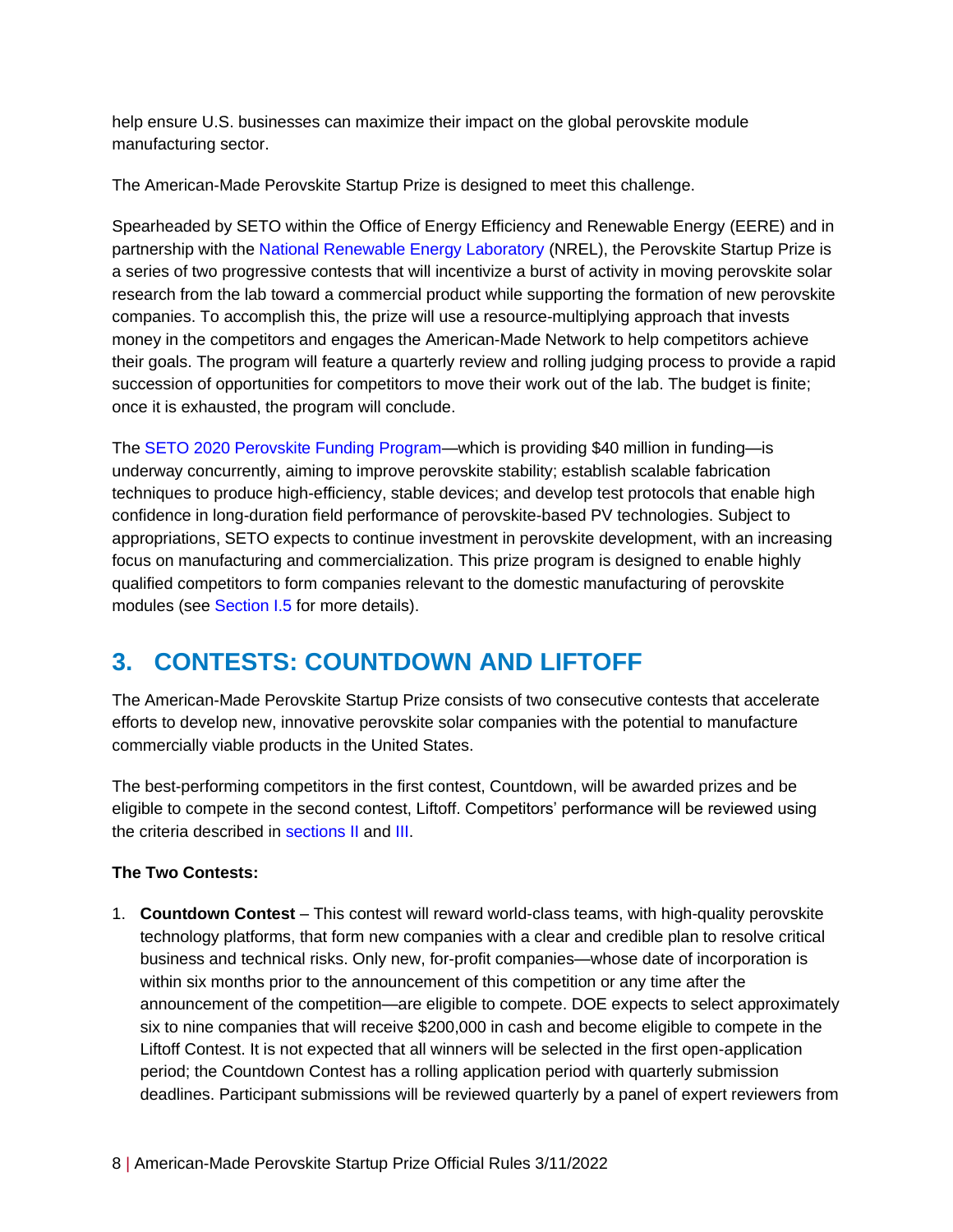given feedback and encouraged to resubmit revised materials based off the reviewer feedback and support from the Mentor Network in future open-application periods. The DOE will announce industry, the national laboratories, and the government. Participants who are not selected will be when the Countdown Contest is over.

 2. **Liftoff Contest** – This contest will reward the achievement of substantial technical progress toward goals set in the Countdown Contest, while simultaneously establishing the critical the length of this prize competition, DOE expects to select approximately two to three companies that will receive \$500,000 in cash and \$100,000 in vouchers redeemable at national laboratories and qualified service providers. Liftoff Contest competitors who do not win on their first attempt time windows will not be eligible to compete for the Liftoff prize.<sup>5</sup> The Liftoff Contest will end enter the Liftoff Contest. Liftoff Contest submissions will be reviewed quarterly by a panel of expert reviewers from industry, the national laboratories, and the government. Liftoff Contest competitors are encouraged to continue to work with the Mentor Network and make new business and research infrastructure the company will need to be successful. Only winners of the Countdown Contest may compete in the Liftoff Contest. Winners of the Countdown Contest are eligible to apply to the Liftoff Contest within 12 months of winning the Countdown prize. Over will have one more opportunity to apply to compete in the Liftoff Contest within 15 months of winning the Countdown prize. Competitors who are not selected twice or are outside of these when the prize pool is exhausted, regardless of whether all Countdown winners have applied to connections as their technology and business evolve over time.

 The total prize pool for these two contests is \$3 million. Winners will receive up to \$700,000 in cash prizes and \$100,000 in technical support vouchers.

| <b>Contest</b>      | <b>Anticipated Number</b><br>of Winners | <b>Prizes</b>                                                        |
|---------------------|-----------------------------------------|----------------------------------------------------------------------|
| <b>Countdown</b>    | $6-9$                                   | Each winner receives \$200,000 in cash.                              |
| $2 - 3$<br>Liftoff⊹ |                                         | Each winner receives \$500,000 in cash and \$100,000 in<br>vouchers. |

Contest Funding:

To learn more and sign up, go to<https://www.herox.com/PerovskitePrize>

<sup>&</sup>lt;sup>5</sup> For exceptions on this window of eligibility and for more details see Section I.7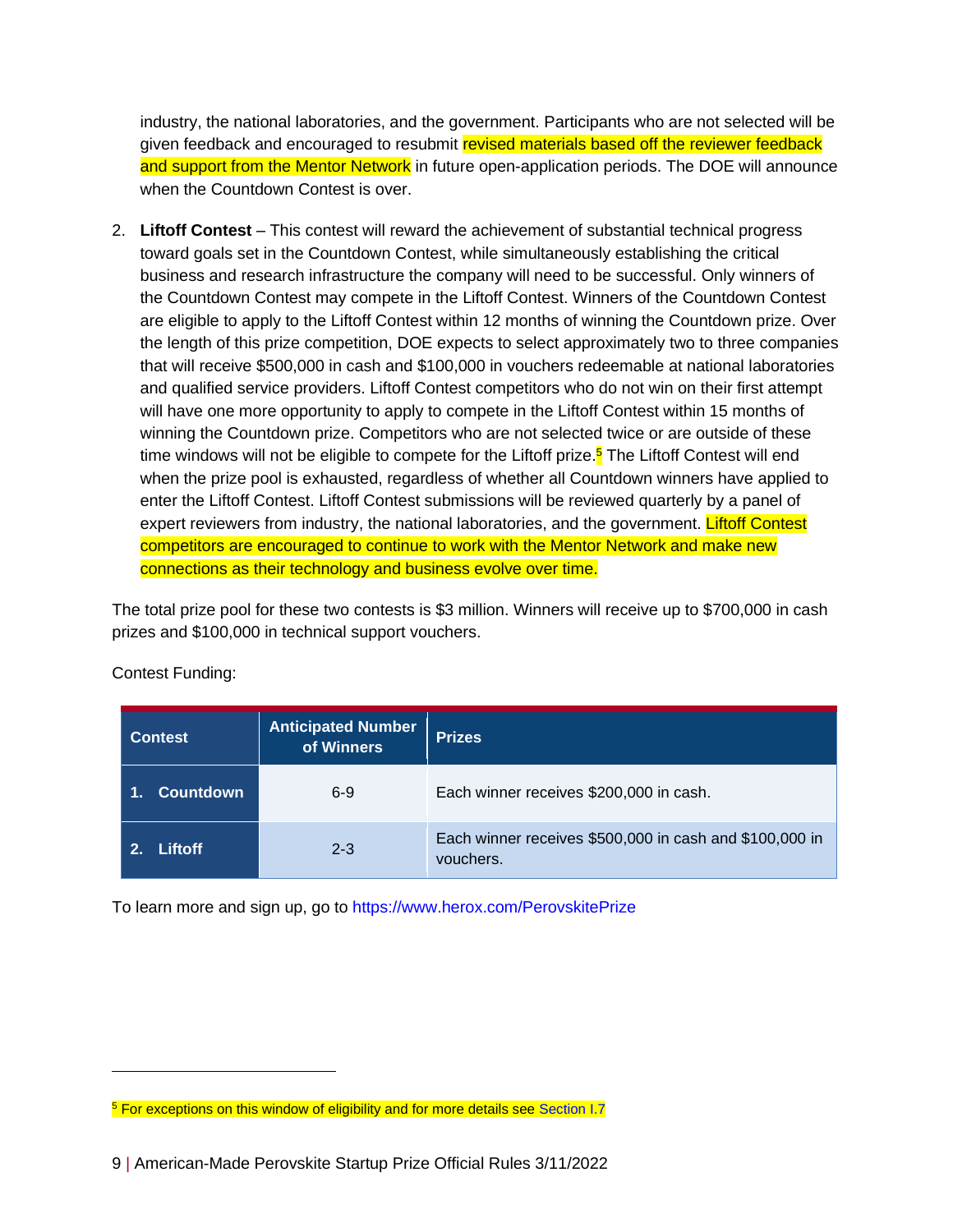### <span id="page-9-0"></span>**4. IMPORTANT DATES**

To see the program schedule for the Perovskite Startup Prize, with the application deadlines to participate in the Countdown and Liftoff Contests, please visit <https://www.americanmadechallenges.org/perovskiteprize>

## <span id="page-9-1"></span>**5. SETO'S PEROVSKITE STRATEGY**

 SETO has identified four primary challenges to the commercial success of perovskite solar represents a unique set of barriers to the commercial success of perovskite PV. SETO has established a strategy and the accompanying performance benchmarks along the critical path to technologies: power conversion efficiency, stability and degradation, manufacturability, and technology validation and bankability. While the four categories are not independent, each successfully commercialize perovskites. Perovskites are a rapidly changing technology, and as new information is obtained, this strategy may be updated to keep up with market and technology developments. Competitors are encouraged to familiarize themselves with these challenges. More details can be found by visiting the informational webpage here: <https://www.energy.gov/eere/solar/perovskite-solar-cells>

### <span id="page-9-2"></span>**6. AMERICAN-MADE NETWORK**

 The American-Made Network will support competitors' efforts by connecting them with the U.S. DOE national laboratories, including their world-class research facilities and experts, as well as a private- ideas and concepts to market. This community includes incubators, investors, philanthropists, laboratory spaces, lab equipment user facilities, and seasoned industry leaders, all of whom will provide technical insight, business development expertise, product validation, and other support. Throughout the competition, these diverse entities are "Connectors" and will make up the key sector stakeholder community that is already actively assisting entrepreneurs to bring innovative components of the network.

 The American-Made Network will cultivate resources and build connections that enhance, potential new team members, resources, financing, perspectives, and relevant industry expertise, all accelerate, and amplify the efforts of the competitors. The objective is to link competitors with of which are necessary for long-term success.

The Network is comprised of the following:

- locate and leverage the vast array of national laboratory resources. NREL will also connect 1. **Prize and Network Administrator (NREL):** DOE has partnered with NREL to administer the American-Made Perovskite Startup Prize. As the administrator, NREL will help competitors elements of the network with the competitors, as described below, and distribute prize payments.
- 2. **Vouchers:** Winners of the Liftoff Contest will receive vouchers they can use to fund work at national laboratories and other facilities to accelerate the production, improvement, or validation of their prototypes. Entities interested in helping competitors through the voucher program can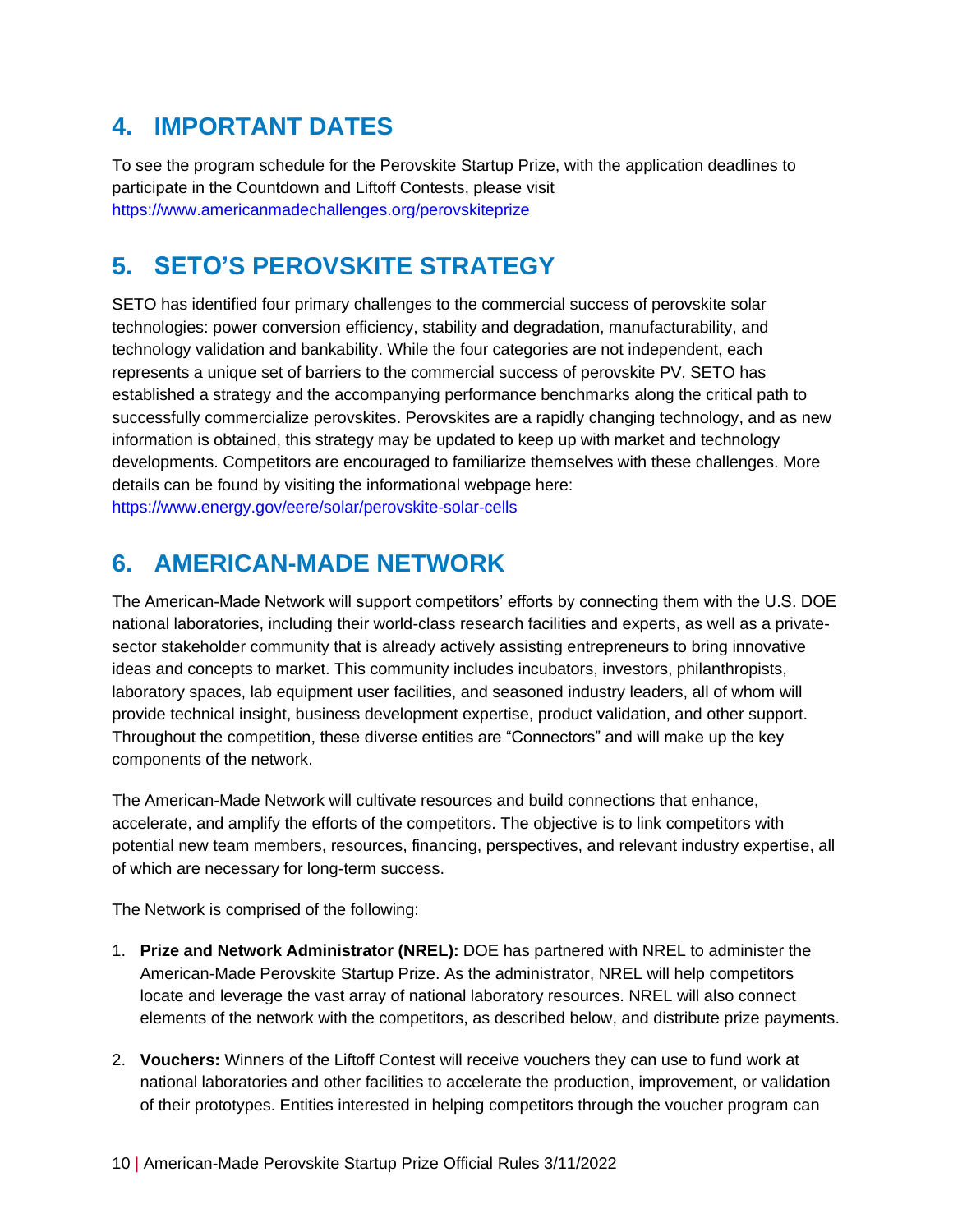visit the following webpage for details:

[https://www.americanmadechallenges.org/perovskiteprize/docs/Perovskite\\_Prize\\_Voucher\\_Guid](https://www.americanmadechallenges.org/perovskiteprize/docs/Perovskite_Prize_Voucher_Guidelines.pdf)  [elines.pdf](https://www.americanmadechallenges.org/perovskiteprize/docs/Perovskite_Prize_Voucher_Guidelines.pdf) 

- 3. **Connectors:** Connectors are entities that identify and recruit competitors and support them on their innovation journey. Connectors can be incubators, universities, think tanks, industry groups, or any enabler seeking to help competitors win by performing support activities such as:
	- Attracting leading, world-class perovskite researchers to become contest competitors
	- Helping competitors respond to perovskite R&D challenges, develop business plans, and connect with investors and industry partners
	- Raising non-federal funding to further support perovskite startup companies
	- • Connecting competitors with shared lab spaces, facilities, and tools to establish a manufacturing base for their perovskite technology, and connecting competitors to established Mentors in the field

Connectors who support competitors in the Countdown or Liftoff Contests will be financially rewarded, as shown in the table below.

- 4. **Perovskite Startup Prize Mentors:** Mentors are individuals with skills, expertise, or past relevant experience who can coach and advise competitors as they build their business. Perovskite Startup Prize Mentors in the American-Made Network participate in their personal capacity and do not represent a Connector organization. Perovskite Startup Prize Mentors can help competitors by:
	- Bringing deep and relevant prior experience in thin-film solar manufacturing and entrepreneurship, especially in solar, to the team
	- Filling an expertise skill gap on the team
	- Advising or coaching teams on their technical and business plans and targets

 competitors engage in and demonstrate cycles of learning. Competitors will be required to Prize Mentor Network and how their application and approach was changed based off the input Engagement Outputs" can be found in [Section II.6.](#page-20-0) Perovskite Startup Prize Mentors who Working with the Perovskite Startup Prize Mentors when preparing submissions helps submit "Mentor Engagement Outputs" which describes their work with the Perovskite Startup received. [Connect to the Mentor Network here.](https://www.herox.com/perovskiteprize/178-mentor-network) More information regarding the "Mentor support competitors in the Countdown or Liftoff Contests will be financially rewarded, as shown in the table below.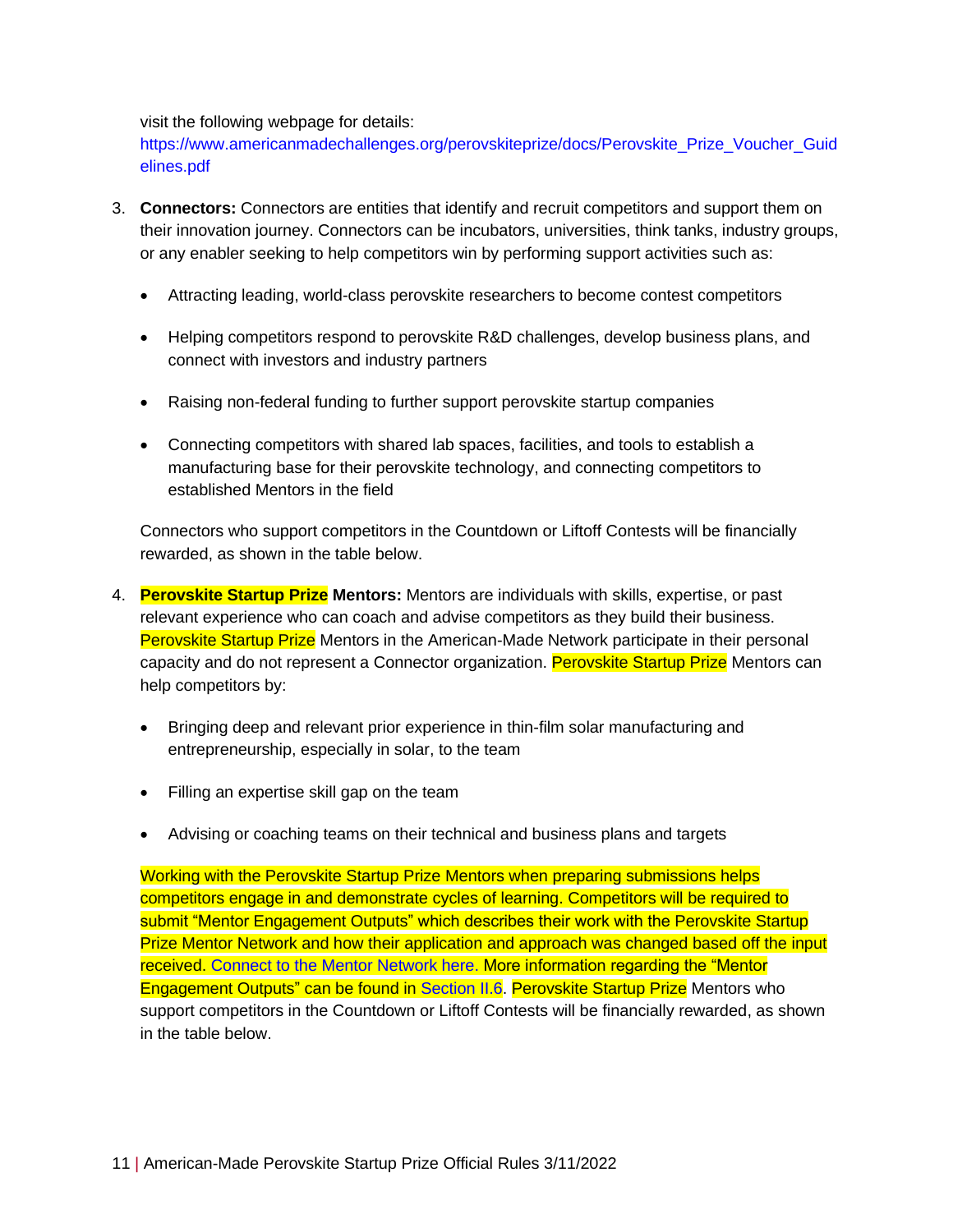**Connector/Mentor Recognition Reward Opportunities:** 

| <b>Recognition</b><br><b>Reward Name</b>                                                                                                                                             | <b>Anticipated</b><br><b>Number of Awards</b> | <b>Dollar</b><br><b>Amounts</b> | Details*                                                                                                                                                             |
|--------------------------------------------------------------------------------------------------------------------------------------------------------------------------------------|-----------------------------------------------|---------------------------------|----------------------------------------------------------------------------------------------------------------------------------------------------------------------|
| <b>Recruit</b>                                                                                                                                                                       | Up to 1 per winning<br>Countdown team         | \$1,000 per<br>team             | Distributed to Connectors who recruit a<br>perovskite research team that wins the<br>Countdown Contest.                                                              |
|                                                                                                                                                                                      | Up to 1 per winning<br>Countdown team         | \$10,000 per<br>team            | Can be split between up to 3 Connectors or<br>Mentors identified as significant supporters by<br>Countdown Contest winners.                                          |
| Support**                                                                                                                                                                            | Up to 1 per winning<br>Liftoff team           | \$15,000 per<br>team            | Can be split between up to 3 Connectors or<br>Mentors identified as significant supporters by<br>Liftoff Contest winners.                                            |
|                                                                                                                                                                                      | Up to 1 per non-<br>winning Liftoff team      | \$5,000 per<br>team             | Can be split between up to 3 Connectors or<br>Mentors identified as significant supporters by<br>competitors who competed in but did not win the<br>Liftoff Contest. |
| * Power Connectors and National Labs are ineligible to receive Recognition Rewards.<br>** Teams in the Liftoff Contest may only receive up to \$15,000 total in Recognition Rewards. |                                               |                                 |                                                                                                                                                                      |

 Connector or Mentor. If a Mentor or Connector formally joins a team, they forego any financial incentive and recognition payment for that round. $6$ Competitors and reviewers participating in the Perovskite Startup Prize cannot also be a

Entities interested in participating as Connectors or Mentors can visit the following site for details: [https://americanmadechallenges.org/network.html.](https://americanmadechallenges.org/network.html)

- competition and receive funds to expand and amplify DOE and NREL's efforts. Power Connectors operate under a contract with NREL to identify and support competitors in the 5. **Power Connectors**: Power Connectors are Connectors who play a more substantial role in the Countdown and Liftoff Contests. Power Connectors are ineligible for all recognition awards. Power Connectors will be rewarded for efforts that:
	- Increase the number of new, high-quality competitors
	- Expand the network of partners, resources, and tools
	- Support contests and teams with an increasingly robust and diverse American-Made Network and expand teams access to nongovernment resources and funding

Entities interested in participating as Power Connectors to support the American-Made Challenges can visit the following site for details: [https://americanmadechallenges.org/network.html.](https://americanmadechallenges.org/network.html)

<sup>&</sup>lt;sup>6</sup> Additional details can be found in the [Guidelines for Connector Recognition Rewards.](https://www.americanmadechallenges.org/perovskiteprize/docs/Perovskite_Prize_Connector_Guidelines.pdf)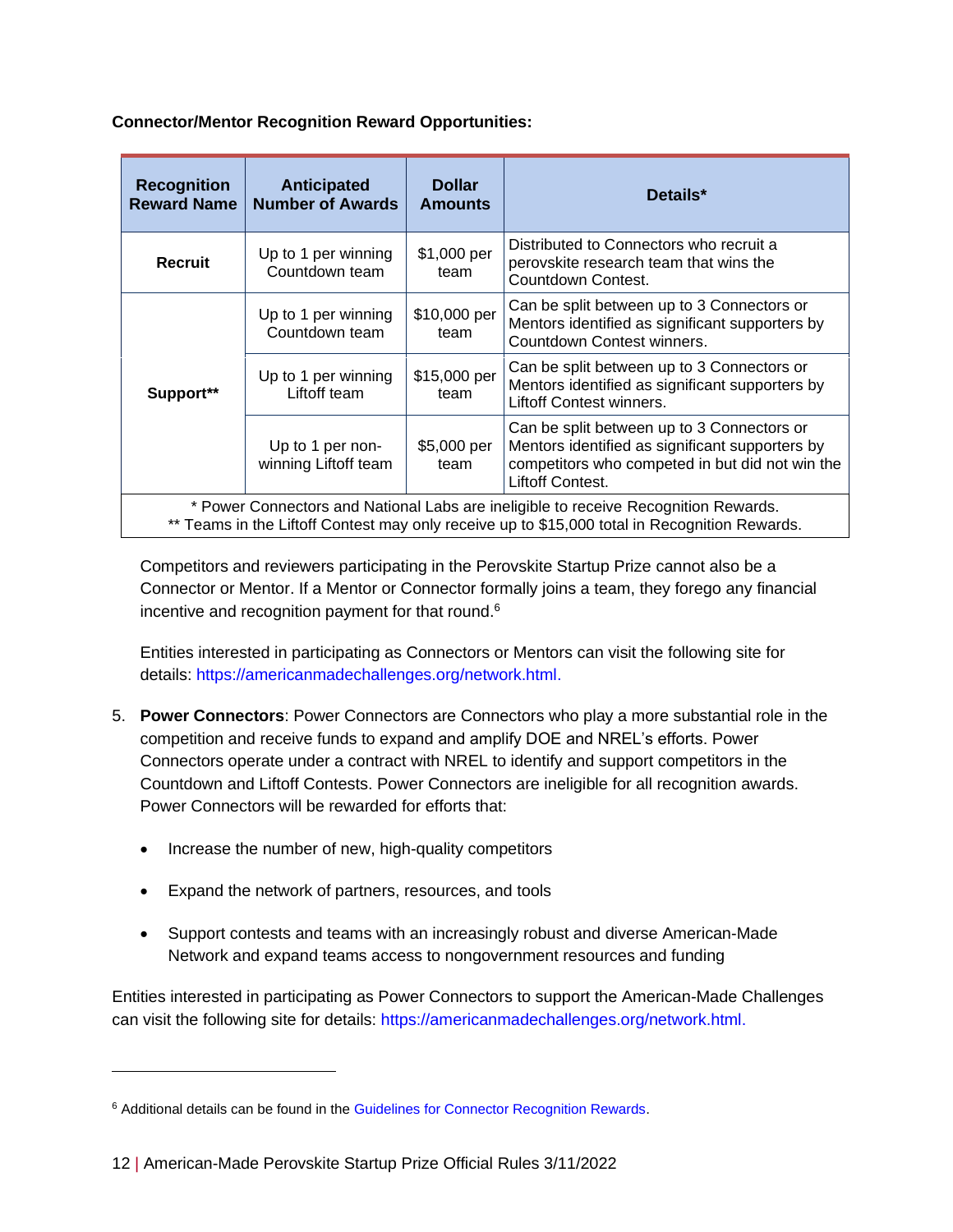## <span id="page-12-0"></span>**7. ELIGIBILITY REQUIREMENTS**

 below. By uploading a submission package, a team certifies that it is in compliance with these prize administrator becomes aware that a competitor is not eligible to win the Countdown Contest, To compete in the Perovskite Startup Prize, participants must comply with the eligibility requirements eligibility requirements. Eligibility is subject to verification before prizes are awarded. As soon as the the competitor may be disqualified. The registered competitor is the individual or entity that registers in HeroX to compete.

#### **COUNTDOWN CONTEST**

- prior to the announcement of this competition or any time after the announcement of this compete. A for-profit business entity is eligible to compete only if the registered competitor is an employee or owner of that business. • Competitors must be a for-profit business entity, such as a corporation or other organization that is formed in and maintains a primary place of business in the United States with majority domestic ownership and control. Only for-profit companies incorporated within six (6) months competition are eligible to compete. Individuals or groups of individuals are not eligible to
	- $\circ$  To verify the competitor's company eligibility, proof of incorporation must be provided in the submission, which includes at a minimum the company name, in which state the company is incorporated, and the incorporation date. DOE and NREL will not provide a preliminary review. Examples of documents expected to contain this information include, the articles of incorporation for a company or a screenshot of the Secretary of State's website from the appropriate state where the company is listed.
- • Competitors may submit a maximum of two (2) submissions per quarterly application period. application period, only the two most recent submissions will be considered. If more than two submissions are received from a single competitor or team for a quarterly
- • Competitors not selected as winners of a particular Countdown Contest review cycle are eligible to submit updated submission packages in subsequent open-application periods for the Countdown Contest.
	- $\circ$  When submitting in a subsequent open-application period, competitors will be Mentors in the Mentor Network and how it impacted their resubmitted application as part of their submission package. For each resubmission, there must be a new submitted previously to show a cycle of learning. Mentor Engagement Outputs that required to submit [Mentor Engagement Outputs](#page-20-0) describing their work with the Mentor Engagement Outputs appended to any Mentor Engagement Outputs are submitted without updates during subsequent open-application periods will be marked ineligible. See [Section II.6,](#page-20-0) Countdown Contest submission requirements for further details.

#### **LIFTOFF CONTEST**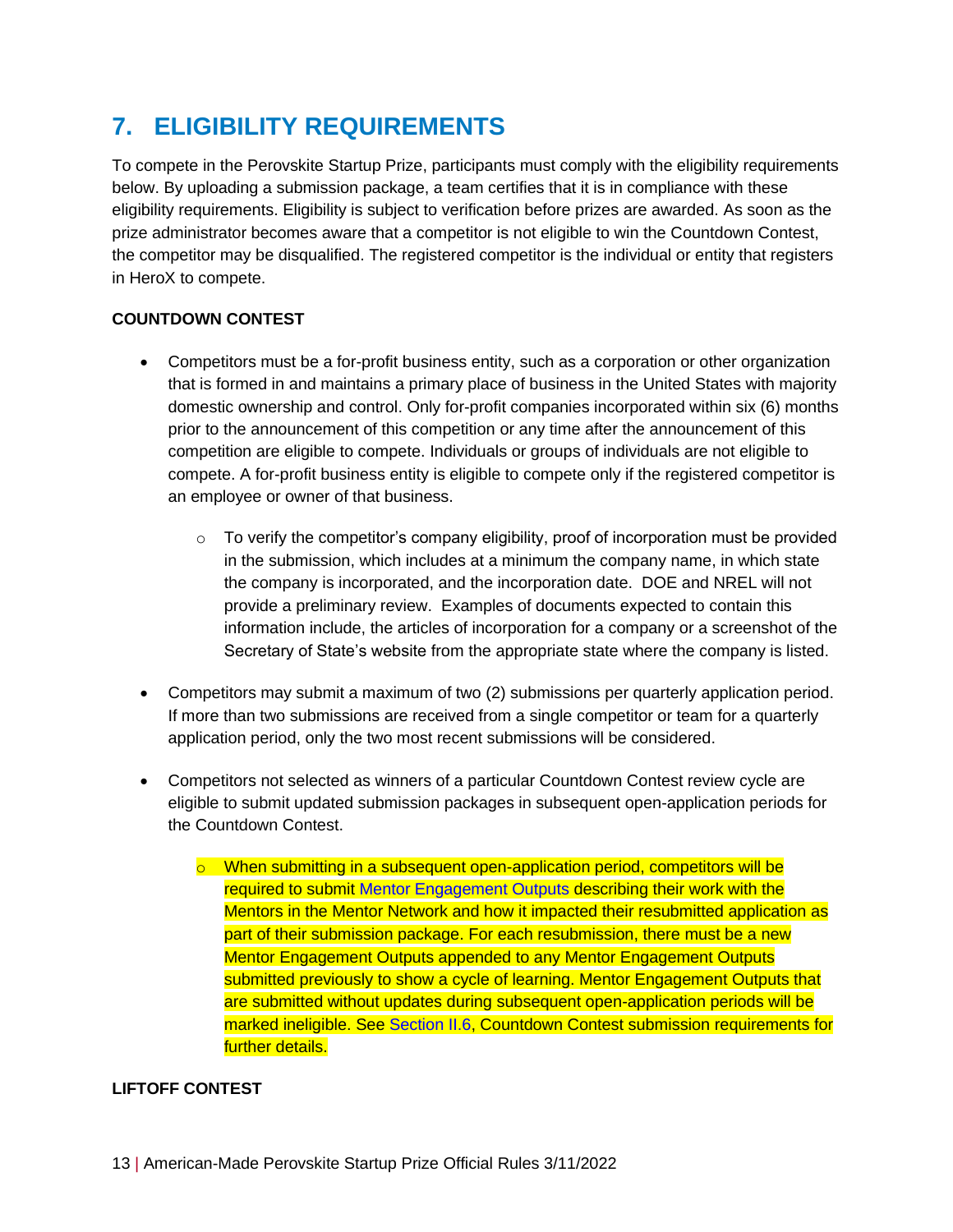- Only business entities that won the Countdown Contest may apply to compete in the Liftoff Contest. The size and makeup of the team can change from Countdown.
- • If a competitor completes a submission package to the Liftoff Contest and is not selected, they are eligible to submit one more time to a future Liftoff round. Competitors who are not selected two times are no longer eligible to compete to win the Liftoff Contest.
- Winners of the Countdown Contest are eligible to compete in the Liftoff Contest for only 12 months after winning Countdown. A three-month extension to 15 months will be allowed if all three of the following conditions are true:
	- $\circ$  The competitor has already applied to compete in the Liftoff Contest once
	- o The competitor competed in but did not win the Liftoff Contest
	- $\circ$  The competitor is attempting to submit a second application to compete in the Liftoff Contest.
- Exception to eligibility deadline for winners of the Countdown Contest to apply for the Liftoff Contest:
	- extension time will also be added to each team's eligibility period. As an example, if the Liftoff Contest will also be extended for three months.  $\circ$  If the timeline of the submission deadlines is extended, the same amount of the Countdown deadline is extended by three months, the team's eligibility period for
	- $\circ$  The prize administrator will reach out to all Countdown Finalists if a change happens to the submission timeline to ensure eligibility timelines are clear for each team.

#### **BOTH CONTESTS:**

- the announcement of this competition or any time after the announcement of this competition • Private business entities must be incorporated in the United States within six months prior to and maintain a primary place of business in the United States with majority domestic ownership and control.
- EERE may consider issuing a waiver of that eligibility requirement where (1) the entity requirements. EERE may require additional information before making a determination on • If an entity seeking to compete does not have majority domestic ownership and control, submits a compelling justification; (2) the entity is incorporated in and maintains a primary place of business in the United States; and (3) the entity otherwise meets the eligibility the waiver request. There are no rights to appeal DOE's decision on the waiver request. See [Appendix 2](#page-47-0) for more information on the waiver process.
- • Non-DOE federal entities and federal employees are not eligible to win any prize contests in this program.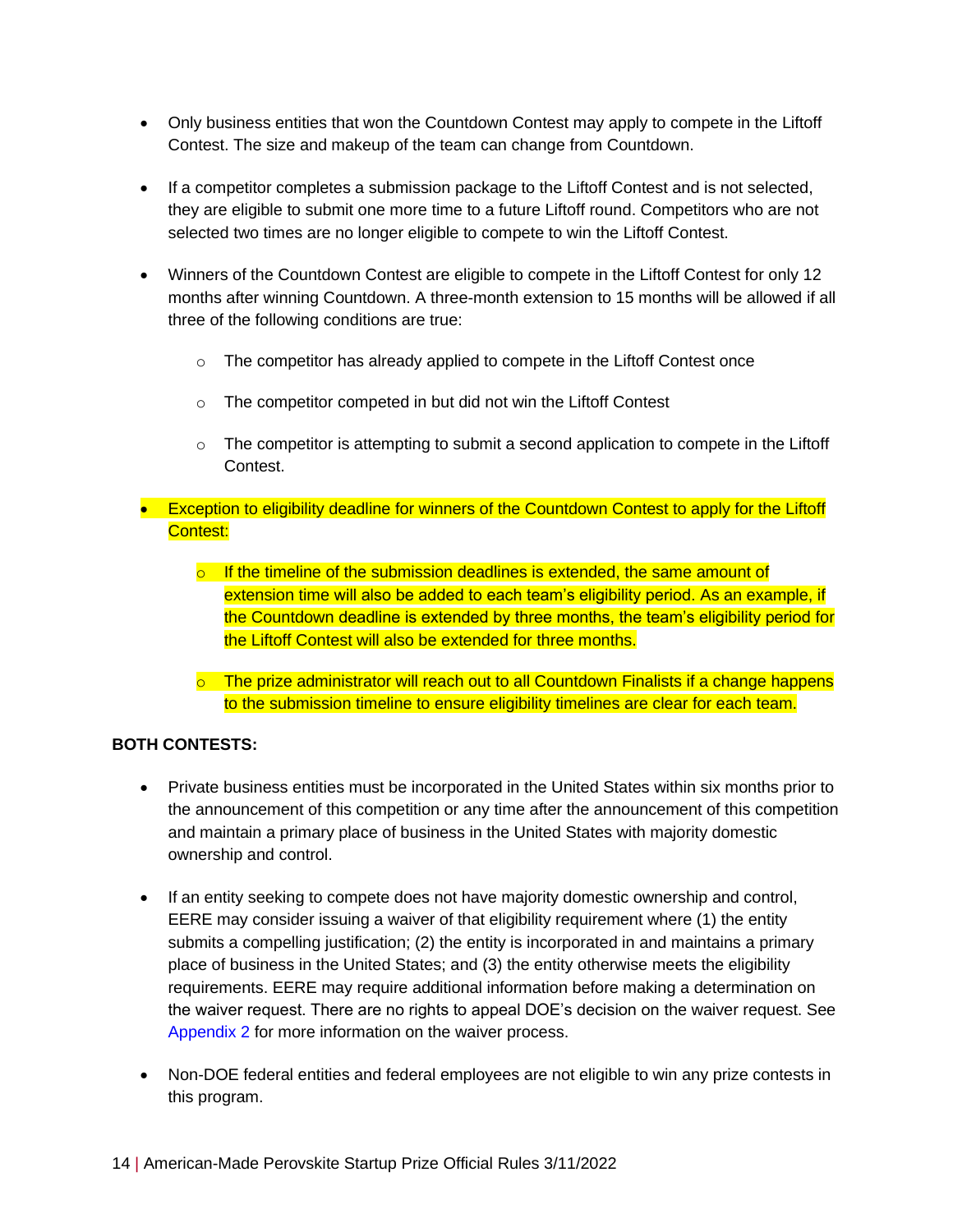- • Employees of an organization that co-sponsors this program with DOE are not eligible to participate in any prize contests in this program.
- • Individuals who worked at DOE (federal employees or support service contractors) within six prize contests in this program. Additionally, members of their immediate families (i.e., spouses, children, siblings, or parents) and anyone who lives in their household, regardless of relation, are not eligible to participate in the Prize. months prior to the submission deadline of any contest are not eligible to participate in any
- in any prize contest in this program; however, NREL and other national laboratory competition, provided they are not competing in their official capacity. • NREL employees directly involved in administration of this prize are not eligible to participate employees, including lab researchers, may compete and win a prize contest in this
- as entities and individuals debarred, suspended, or otherwise excluded from or ineligible for • Entities and individuals publicly banned from doing business with the U.S. government such participating in Federal programs are not eligible to compete.
- • Entities identified by the Department of Homeland Security (DHS), Binding Operational government are not eligible to compete. See [https://cyber.dhs.gov/directives/.](https://cyber.dhs.gov/directives/) Directives (BOD) as an entity publicly banned from doing business with the United States
- Department of Commerce, State, and the Treasury are not eligible to compete. See the • Entities and individuals identified as a restricted party on one or more screening lists of Consolidated Screening List: [https://www.trade.gov/consolidated-screening-list.](https://www.trade.gov/consolidated-screening-list)
- • This prize competition is expected to positively impact U.S. economic competitiveness. Participation in a foreign government talent recruitment program<sup>7</sup> could conflict with this foreign government entities. Therefore, individuals participating in foreign government talent recruitment programs of foreign countries of risk are not eligible to compete. Further, teams objective by resulting in unauthorized transfer of scientific and technical information to

 recruitment programs operate with the intent to import or otherwise acquire from abroad, sometimes through illicit concurrently working at and/or receiving compensation from a foreign institution, and some direct participants not to  $7$  A foreign government talent recruitment program is defined as an effort directly or indirectly organized, managed, or funded by a foreign government to recruit science and technology professionals or students (regardless of citizenship or national origin, and whether having a full-time or part-time position). Some foreign government-sponsored talent means, proprietary technology or software, unpublished data and methods, and intellectual property to further the military modernization goals and/or economic goals of a foreign government. Many, but not all, programs aim to incentivize the targeted individual to physically relocate to the foreign state for the above purpose. Some programs allow for or encourage continued employment at U.S. research facilities or receipt of federal research funds while disclose their participation to U.S. entities. Compensation could take many forms, including cash, research funding, complimentary foreign travel, honorific titles, career advancement opportunities, promised future compensation, or other types of remuneration or consideration, including in-kind compensation.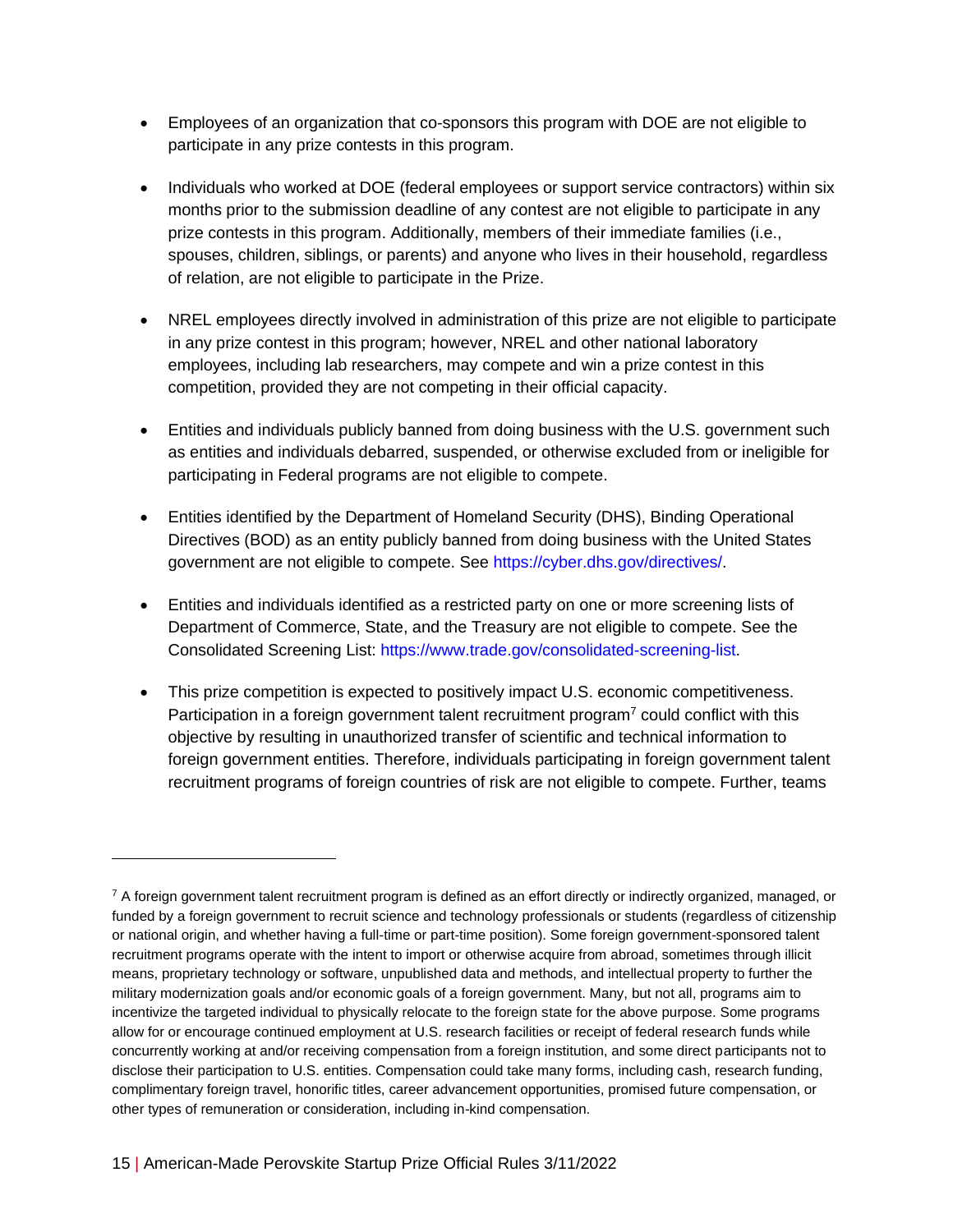that include individuals participating in foreign government talent recruitment programs of foreign countries of risk $8$  are not eligible to compete.

- • As part of your submission to this prize program, you will be required to sign the following statement:
	- $\circ$  I am providing this submission package as part of my participation in this prize. I under penalty of perjury that the named competitor meets the eligibility requirements Rules document. I further represent that the information contained in the submission is true and contains no misrepresentations. I understand false statements or misrepresentations to the Federal Government may result in civil and/or criminal penalties under 18 U.S.C. § 1001 and § 287. understand that in providing this submission to the Federal Government, I certify for this prize competition and complies with all other rules contained in the Official

## <span id="page-15-0"></span>**8. PROGRAM GOAL REQUIREMENTS**

 Only submissions relevant to the goals of this program are eligible to compete. DOE will review all submissions to ensure that the following statements are **true**:

- $\circ$  The proposed solution is relevant to the development of perovskite-based photovoltaics.
- $\circ$  The proposed solution represents an innovation that will utilize or introduce a compelling manufacturing technology for perovskite-based photovoltaic devices to the industry.
- $\circ$  The proposed solution incorporates perovskite materials as a key component of the photovoltaic device.
- $\circ$  The proposed perovskite-based photovoltaic solution will have a pathway to economic viability in the terrestrial power market.
- the United States within six months prior to the announcement of this competition or any time after the announcement of this competition and maintains a primary place of business in the  $\circ$  The proposed perovskite technology is being developed by a private entity incorporated in United States with majority domestic ownership and control.
- $\circ$  The majority of activities that are described in and support the submission package are performed in the United States.
- $\circ$  The proposed solution is not dependent on new, pending, or proposed federal, state, or local government legislation, resolutions, appropriations, measures, or policies.

<sup>8</sup> Currently, the list of countries of risk includes Russia, Iran, North Korea, and China.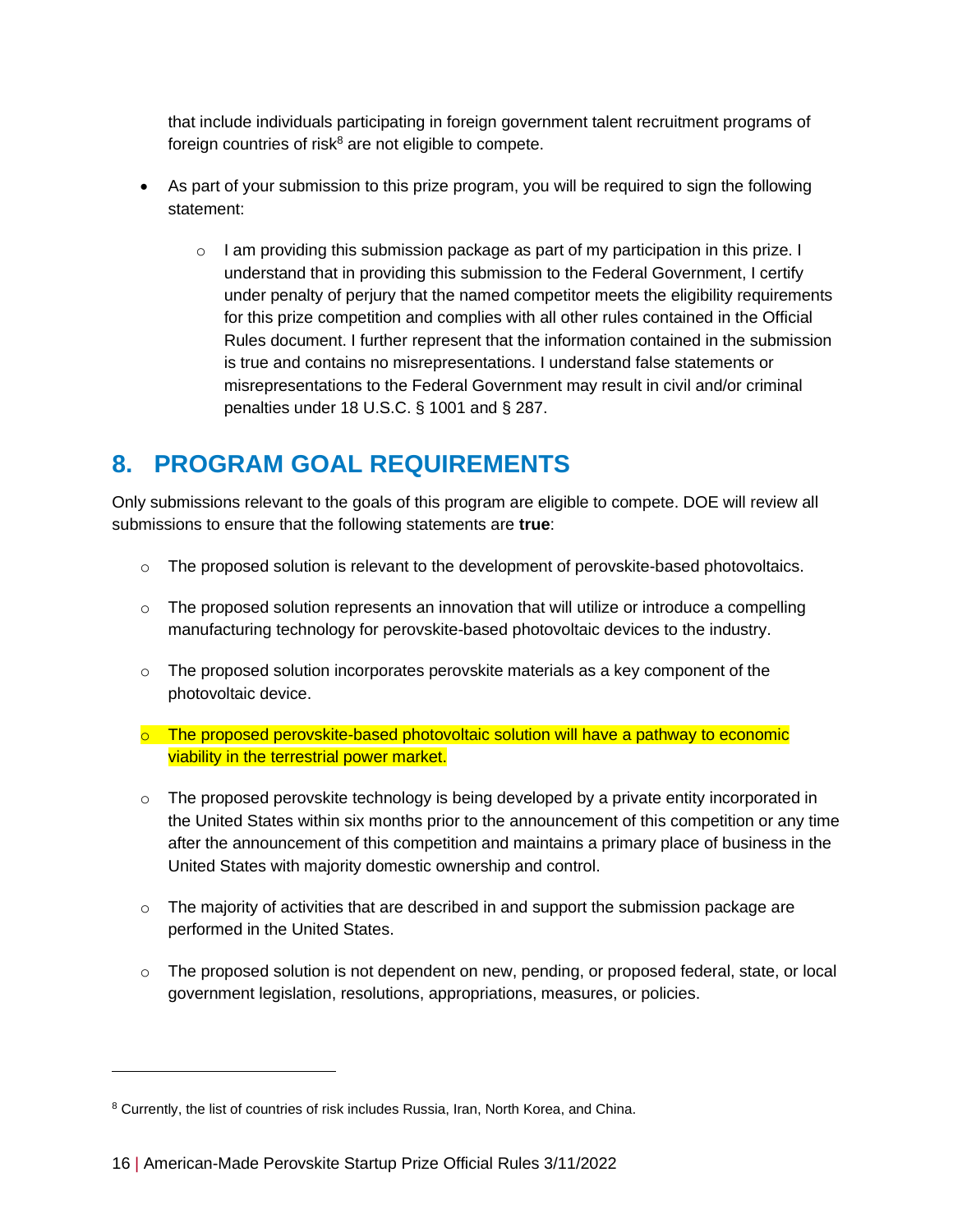- $\circ$  The proposed solution does not involve the lobbying of any federal, state, or local government office.
- $\circ$  The proposed solution is based on fundamental technical principles and is consistent with a basic understanding of the U.S. market economy.
- o Submission content sufficiently confirms the competitor's intent to commercialize early-stage technology and develop a viable U.S.-based manufacturing business.

## <span id="page-16-0"></span>**9. FIND HELP**

Visit<https://americanmadechallenges.org/network.html>to review and contact the members of the American-Made Network who have signed up to help you succeed.

## <span id="page-16-1"></span>**10. ADDITIONAL REQUIREMENTS**

Please read and comply with additional requirements in [Appendix 1.](#page-38-2)

#### **COMPETITORS WHO DO NOT COMPLY WITH THESE REQUIREMENTS MAY BE DISQUALIFIED.**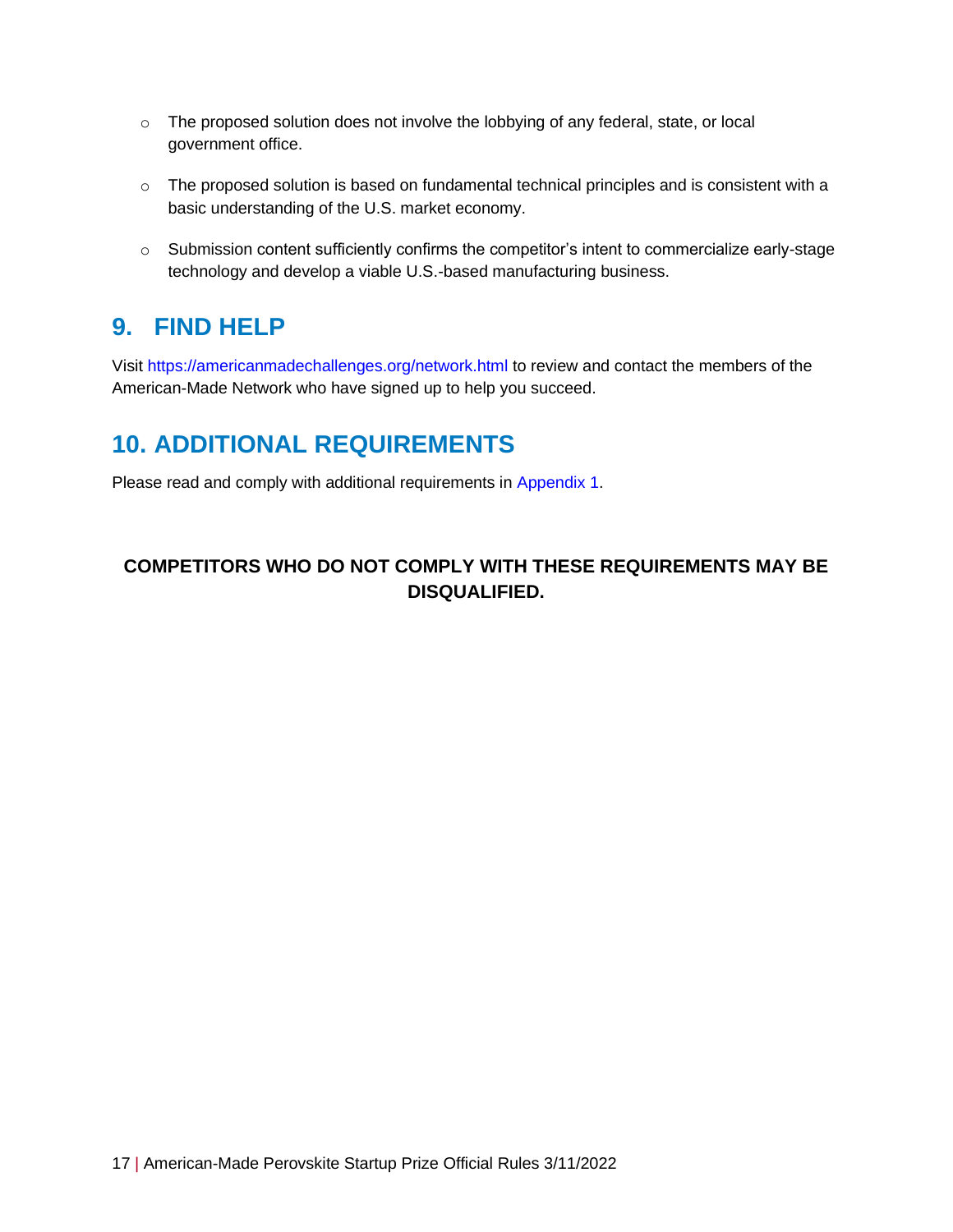# <span id="page-17-0"></span>**II. COUNTDOWN CONTEST RULES**

## <span id="page-17-1"></span>**1. INTRODUCTION**

two-contest program with up to \$3 million in prizes.<br>This prize is designed to accelerate and sustain The American-Made Perovskite Startup Prize is a solar innovation by supporting entrepreneurs as they develop transformative perovskite technology research via a new business entity. It represents the first necessary business-related step to transform leading American perovskite research

## **Countdown Contest Prizes**

- 6-9 winners anticipated
- can compete in the Liftoff Contest • Each winner receives \$200,000 and

into commercialized products manufactured in the United States.

The Countdown and Liftoff Contests are structured to provide the resources and environment necessary to create new perovskite startups and develop them into successful businesses via rapid learning cycles.

 of the \$3 million prize pool. The DOE will announce when the Countdown Contest is over. The The Countdown Contest is the first in this two-contest series, with an anticipated \$1.6 million share following guidelines are for competitors interested in the Countdown Contest. "You" and "your" reference competitors in the contest.

## <span id="page-17-2"></span>**2. GOALS**

The Countdown Contest period focuses on three key areas:

- • **Teaming**: Develop a world-class, cross-functional team with credible perovskite and business development expertise that will form a new perovskite PV company.
- **Planning**: Develop well-articulated, aggressive but achievable technical and business goals to be accomplished by the Liftoff Contest that have been vetted by a wide array of stakeholders and industry experts.
- enable you to pursue your development plans in the next stage of the competition. • **Facility Access**: Secure access to the necessary equipment and laboratory facilities that

### <span id="page-17-3"></span>**3. PRIZES TO WIN**

 Contest. Winners of this contest will be referred to as finalists. The Countdown Contest offers cash prizes of \$200,000 and the ability to compete in the Liftoff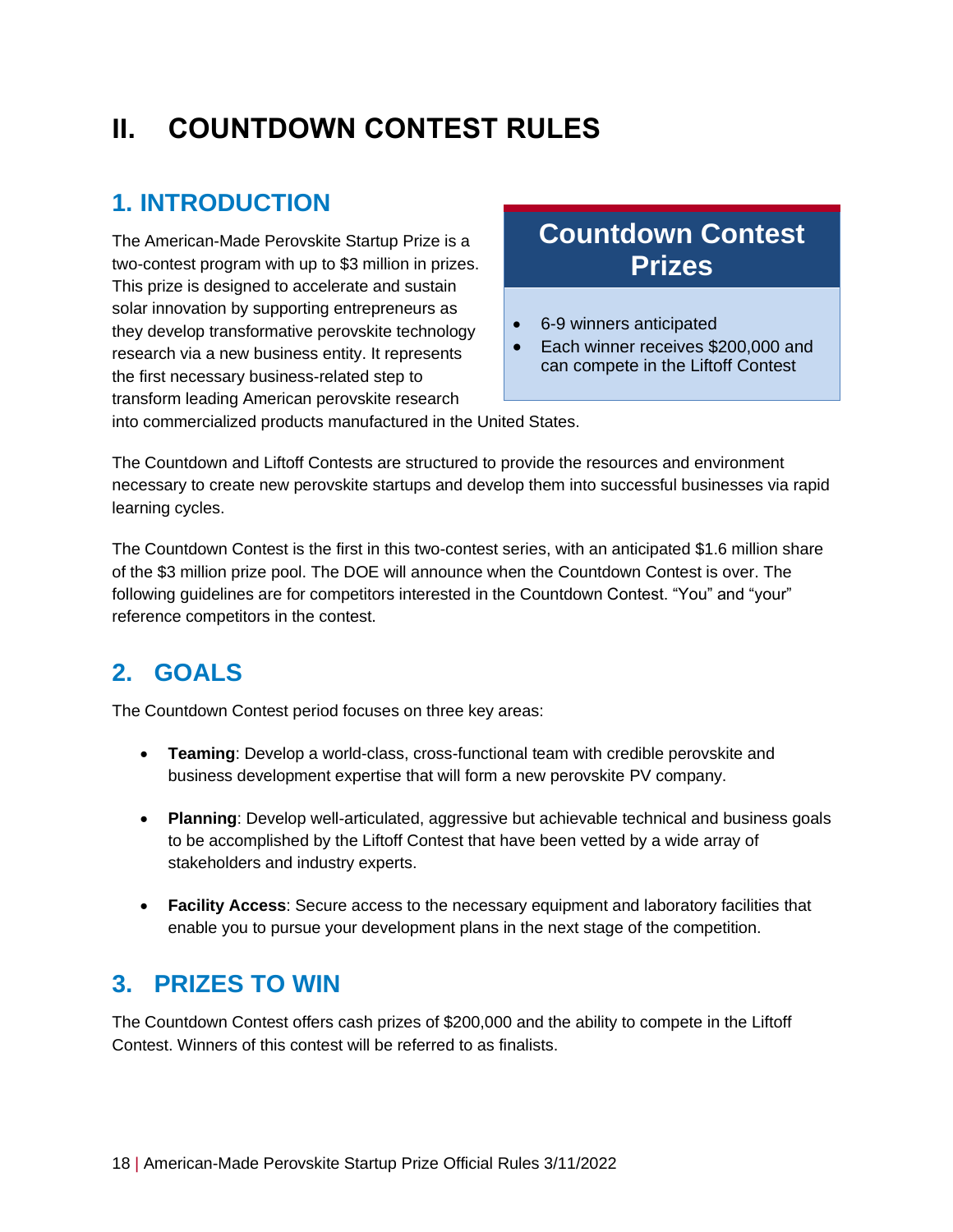## <span id="page-18-0"></span>**4. HOW TO ENTER**

 Submissions to enter the Countdown Contest will be accepted on a rolling basis and reviewed submit it before the quarterly due date at [https://www.herox.com/PerovskitePrize.](https://www.herox.com/PerovskitePrize) The DOE will quarterly according to the deadlines on the schedule listed at [https://www.herox.com/PerovskitePrize/overview.](https://www.herox.com/PerovskitePrize/overview) Complete a submission package online and announce when the Countdown Contest is over.

## <span id="page-18-1"></span>**5. COUNTDOWN CONTEST PROCESS**

The Countdown Contest requires the following steps:

- already produced perovskite PV material that is on par with the current state of the art. 1. **Prove Credibility** – The Perovskite Startup Prize seeks to attract qualified competitors who have successfully completed world-class perovskite research. Successful competitors will have
- 2. **Team Up**  The Perovskite Startup Prize aims to incentivize the creation of teams that can help win the race to lead the world in perovskite module manufacturing. A strong team will deliberately bring together leaders in different areas of expertise and skill sets, both technical pilot manufacturing. Competitors will leverage the American-Made Network to fill gaps in their and business-related, to create a perovskite company that can succeed in getting a product into teams' expertise, leveraging the potential for recognition payments to Mentors providing assistance.<sup>9</sup>
- maintaining the majority of their time on their existing research or other efforts are unlikely to submissions will show a clear and credible commitment from the team. 3. **Activate and Incorporate** – Competitors will need to incorporate as a for-profit business and demonstrate they are committed to the effort. Submissions that include teams of people succeed. Competitors will also engage the American-Made Network to gain support, leveraging the potential for recognition payments to the Connector providing [assistance.](https://assistance.10)<sup>10</sup> Winning
- the full depth and breadth of technical and business outcomes necessary to create a successful 4. **Develop a Plan and a Deliverable Table** – Competitors will need to develop robust R&D and commercialization plans. They will be required to submit comprehensive and quantifiable goals to be met by the Liftoff Contest [deadline.](https://deadline.11)<sup>11</sup> These goals will be an assessment criterion in the Liftoff Contest. This deliverable table is an opportunity for competitors to show they understand company.
- 5. **Obtain Feedback**  Competitors will need to leverage the lessons learned from previous commercialization efforts in solar technologies when developing their own plans to commercialize a perovskite PV technology. Competitors will engage the Perovskite Startup Prize

<sup>9,9</sup> The prize administrator has dedicated approximately \$150,000 to recognize members of the American-Made Network who help competitors advance through the contests.

<sup>11</sup> Examples of deliverable tables can be found here:<https://www.herox.com/PerovskitePrize/resources>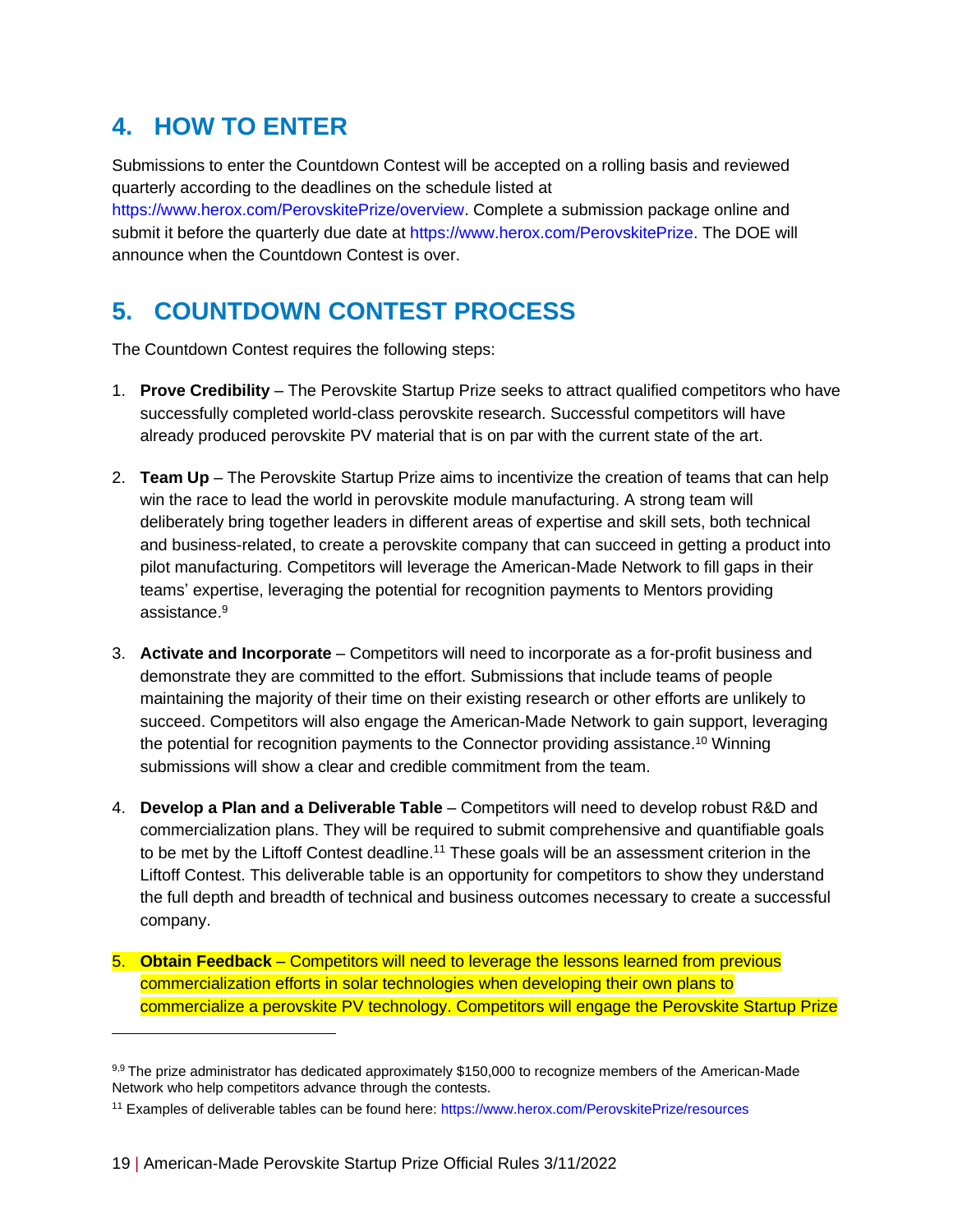Mentor Network and/or other experts in the field to obtain feedback on their developed plans. Mentor Network and/or other experts in the field to obtain feedback on their developed plans.<br>Re-submissions to the Countdown Contest will require a report out on what competitors learned from these engagements and this is an opportunity for competitors to show their cycles of learning.

- contest closes for the relevant quarterly review cycle. 6. **Submit** – Competitors complete their submission packages and submit them online before the
- completion and assigns subject-matter expert reviewers to independently score the content of each submission. The scoring criteria will assess the following competitor activities: 7. **Assess** – The prize administrator screens all completed submissions for eligibility and
	- **Team Capabilities:** Forming an exceptional and committed team to accomplish the stated goals of the proposed solution.
	- **Viability:** Developing a credible and viable perovskite technology stack as well as a viable concept for a perovskite manufacturing company. Also performing substantive due diligence to gather feedback and validate that the proposed technology and manufacturing platform is technically feasible.
	- (IP) will be leveraged in this new business and how new IP will be protected, considering the applicability of patents, copyrights, trademarks, and trade secrets. • **Protection:** Developing a clear, well-informed strategy for how existing intellectual property
	- • **Milestones and Deliverable Table:** This table is a list of quantifiable development goals (i.e., milestones) that will be accomplished by the time of your Liftoff submission. It will the goals were accomplished. In addition, appropriate justification should be provided to aggressive and achievable. If you are not selected to win the Countdown Contest, you will receive feedback and may improve your submission and resubmit it in a subsequent quarter. This process may continue until a table of adequate quality is submitted or the Countdown describe the process you will use and evidence you will provide (i.e., deliverables) to show explain the importance of accomplishing the goals as it relates to your company's development and the wider [industry.12](https://industry.12) These goals and your ability to accomplish them are core criterion of the Liftoff Contest assessment. The deliverables provided should be both Contest closes.
	- **Network Engagement:** Cultivating relationships with members of the American-Made Network and/or other entities can increase the likelihood of creating a viable business based on the proposed solution and enhance the quality of the proposed submission package.
- 8. **Interview**  The prize administrator may decide to hold an interview with competitors to help answer questions the judge may have.

<sup>12</sup> Examples of deliverable tables can be found here:<https://www.herox.com/PerovskitePrize/resources>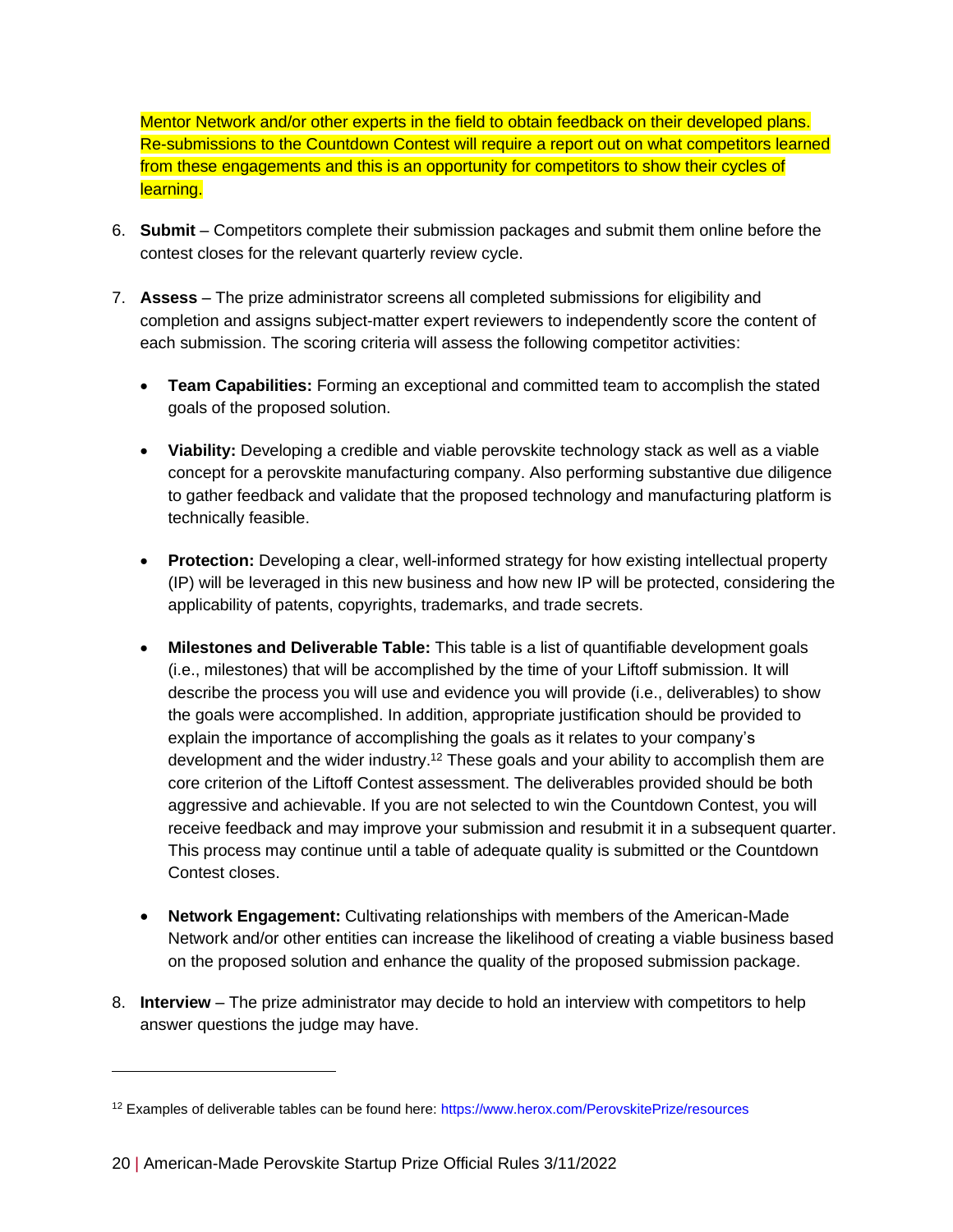- administrator will then publicly announce winners. After winning the Countdown Contest prize, 9. **Announcement** – Approximately one month after the contest closes, the prize administrator notifies winners and requests the necessary information to distribute cash prizes. The prize competitors will develop their solutions in accordance with their deliverables table to compete in the Liftoff Contest.
- 10. **Resubmission**  Teams that were not selected as winners in a given quarter may improve their submission package based on the feedback given and resubmit in a following quarter. They will be required to submit a Mentor Engagement Outputs for each subsequent resubmission.

### <span id="page-20-0"></span>**6. WHAT TO SUBMIT**

A complete submission package for the Countdown Contest should include the following items:

- Company Eligibility Verification
- 120-second video (public)
- Cover page
- Narrative answers to four questions (not to exceed 2,500 words)
- Résumés
- Technical assistance request (public)
- One summary PowerPoint slide (public)
- Mentor Engagement Outputs (encouraged for first time competitors, required for resubmissions)
- Letters of commitment or support (optional)

 **Note**: Portions of the submission package are made available to the public. These have been denoted as such, and DOE does not intend to release the remaining parts of the submission to the public. See [Appendix 1](#page-38-2) for additional details.

#### **All documents must be uploaded as a PDF.**

**Company Eligibility Verification** – Provide evidence of your company's incorporation date.

- Evidence of your company's date of incorporation
	- $\circ$  Must include at a minimum the company name, in which state the company is incorporated, and the incorporation date
	- $\circ$  Examples of documents expected to contain this information include PDF versions of the articles of incorporation for a company or a screenshot of the Secretary of State's website from the appropriate state where the company is listed.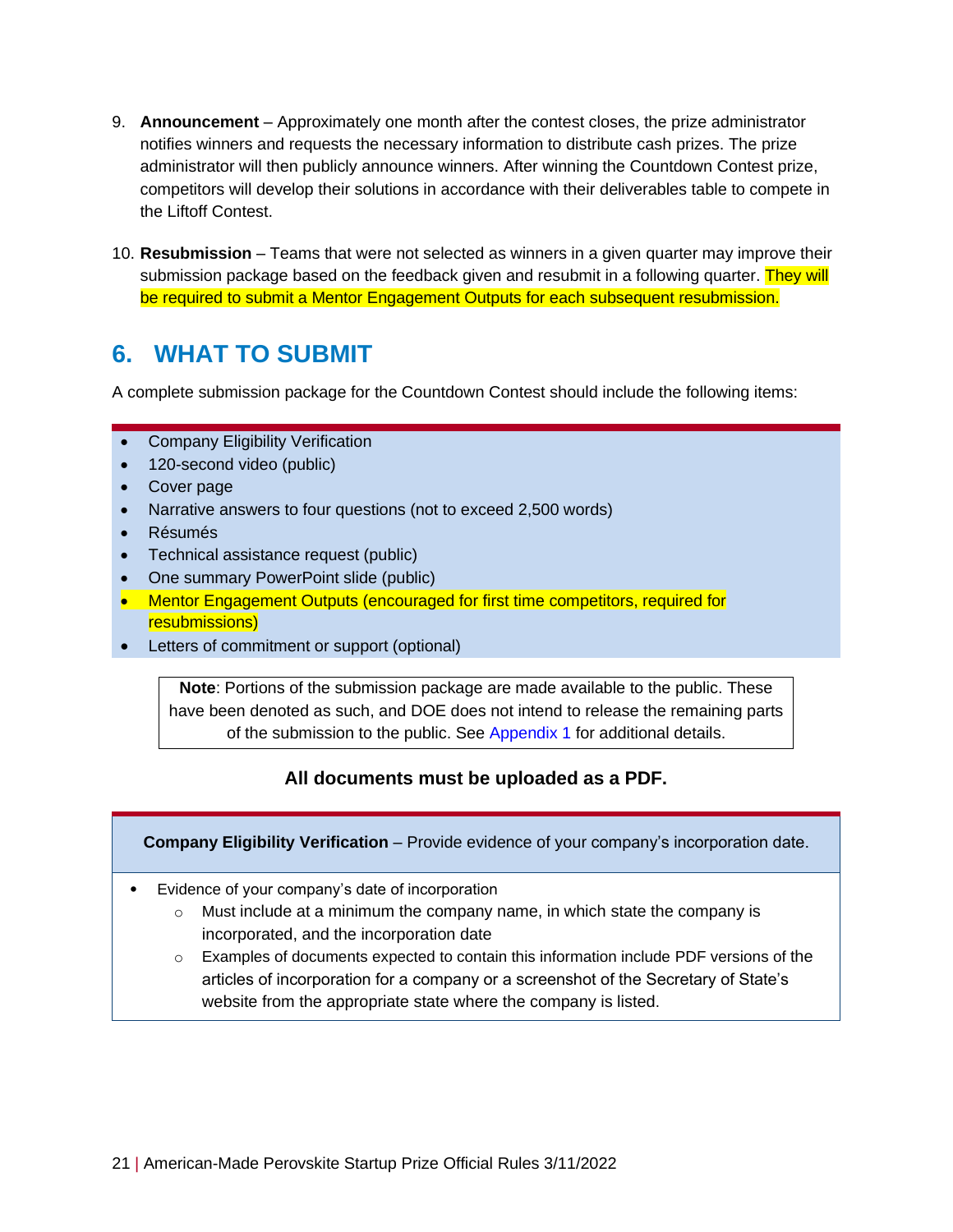Reviewers and the Prize judge will evaluate your submissions by agreeing or disagreeing with assigned statements on a 1–6 scale, as shown below. These statements are the criteria.



| <b>Online public video</b> – Who are you, and why will you be successful?                                                                                                                                                                                                                                                                                                                                                          |                                                                                                                                                                                                                                                                                                                                                                                                                                                                                             |  |  |  |
|------------------------------------------------------------------------------------------------------------------------------------------------------------------------------------------------------------------------------------------------------------------------------------------------------------------------------------------------------------------------------------------------------------------------------------|---------------------------------------------------------------------------------------------------------------------------------------------------------------------------------------------------------------------------------------------------------------------------------------------------------------------------------------------------------------------------------------------------------------------------------------------------------------------------------------------|--|--|--|
| <b>Suggested content you provide</b>                                                                                                                                                                                                                                                                                                                                                                                               | Each statement is scored on a 1–6 scale                                                                                                                                                                                                                                                                                                                                                                                                                                                     |  |  |  |
| A description of your team, emphasizing<br>perovskite and business expertise.<br>An overview of the general operational<br>details about your perovskite innovation and<br>why you have a competitive edge.<br>Your current capabilities for perovskite<br>deposition and scale-up, and what have you<br>demonstrated to date.<br>Your target market and how you will create a<br>sustainable business with U.S.<br>manufacturing. | The competitors are highly qualified.<br>The video describes a unique perovskite<br>$\bullet$<br>approach that has a realistic ability to<br>become a successful business in the long<br>term.<br>The team has access to state-of-the-art<br>$\bullet$<br>facilities and has demonstrated an ability to<br>produce relevant perovskite devices.<br>The video identifies a reasonable target<br>$\bullet$<br>market and a path to making a significant<br>impact on the U.S. solar industry. |  |  |  |

 Post your publicly accessible video online (e.g., YouTube, Vimeo, etc.). Be creative and produce a video that conveys the required information in exciting and interesting ways, but do not focus on time-consuming activities that only improve production values (i.e., technical elements such as décor, lighting, and cinematic techniques). Assistance from others with experience in this area may be helpful. Members of the American-Made Network may be able to help you create your video.

> **Cover Page** *–* List basic information about your submission. *Template13: <https://www.herox.com/PerovskitePrize/resources>*

- Project name
- Project title or tagline (e.g., your mission in a few words)
- Link to your two-minute video online
- Key project members (names, contacts, and links to their LinkedIn profiles)
- Keywords that best describe your solution (e.g., vapor or solution deposition, roll-to-roll, or rail-torail)
- Your city, state, and nine-digit zip code

 $13$  Use of the template is optional, but all components listed here must be included in your document if you choose to create your own.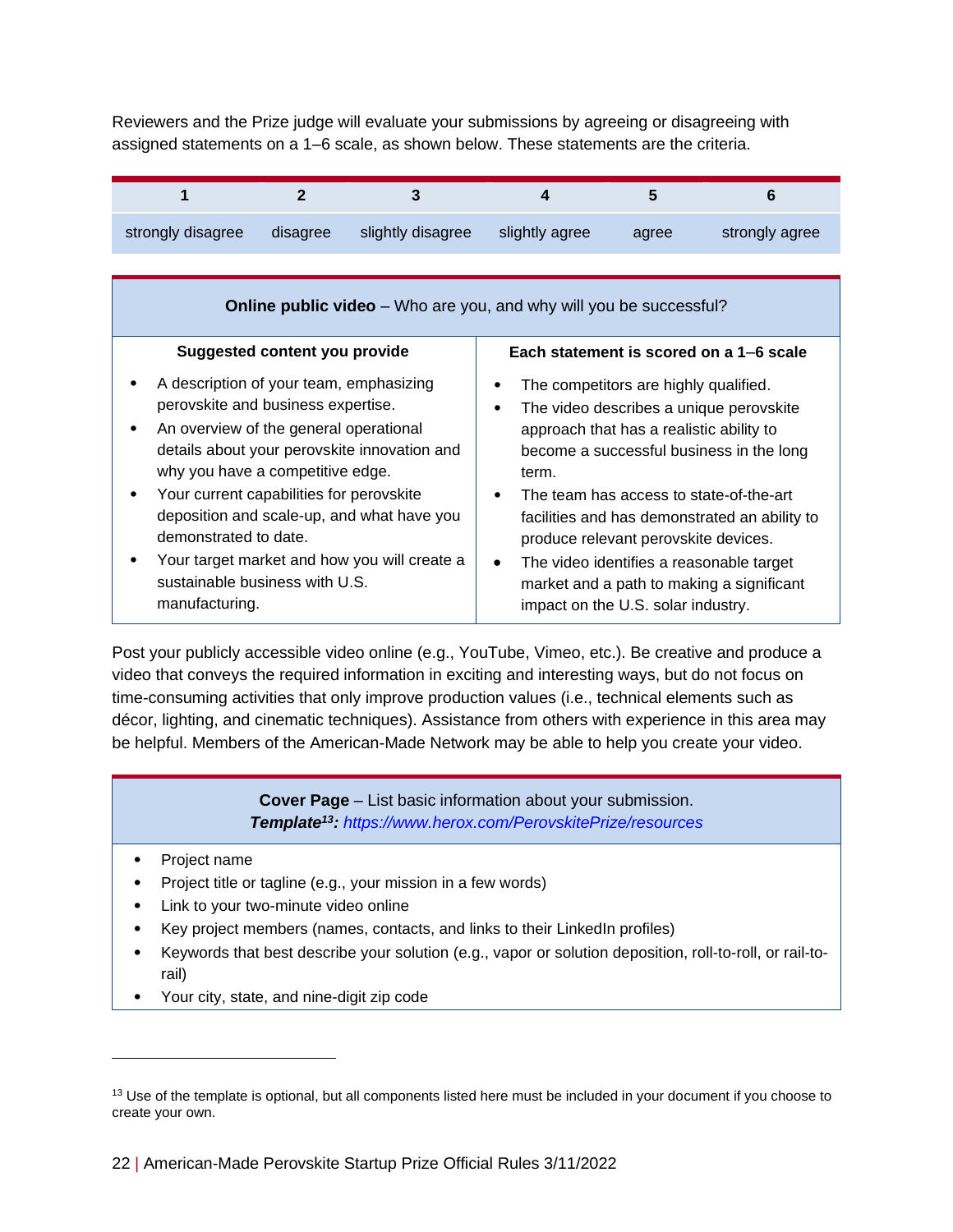The partners, affiliates, and Connectors<sup>14</sup> who significantly helped you<sup>15</sup> advance your solution and the major items they helped with (if applicable).

 questions do not have a word limit; however, **the aggregate response to these four questions must not exceed 2,500 words**, not including captions, figures/graphs, or references. A word count must be included at the end of your submission (see template for details). You may also include **up to five supporting images, figures, or graphs**. The reviewers will score the questions based on You should answer all of the following four questions. The content bullets are only suggestions to guide your responses. You decide where to focus your answers. The individual answers to the four the content you have provided.

| <b>Narrative</b><br>Maximum of 2,500 words and 5 supporting images or figures (PDF)<br>Template <sup>16</sup> : https://www.herox.com/PerovskitePrize/resources                                                                                                                                                                                                                                                                         |                                                                                                                                                                                                                                                                                                                                                                                                                           |  |  |  |
|-----------------------------------------------------------------------------------------------------------------------------------------------------------------------------------------------------------------------------------------------------------------------------------------------------------------------------------------------------------------------------------------------------------------------------------------|---------------------------------------------------------------------------------------------------------------------------------------------------------------------------------------------------------------------------------------------------------------------------------------------------------------------------------------------------------------------------------------------------------------------------|--|--|--|
| <b>Question 1: Team</b> – Why is your team considered "world class" with all of the necessary technical<br>and business expertise?                                                                                                                                                                                                                                                                                                      |                                                                                                                                                                                                                                                                                                                                                                                                                           |  |  |  |
| <b>Suggested content you provide</b>                                                                                                                                                                                                                                                                                                                                                                                                    | Each statement is scored on a 1-6 scale                                                                                                                                                                                                                                                                                                                                                                                   |  |  |  |
| An introduction to your team and a<br>description of how it came together,<br>highlighting the knowledge and skills that<br>make it uniquely capable of achieving<br>success.<br>An explanation of how the team identified<br>and filled skill gaps, leveraging the American-<br>Made Network where appropriate.<br>A statement about why winning the<br>Countdown Contest will substantively change<br>the likelihood of your success. | The team's drive, knowledge, and<br>complementary skillsets provide a strong<br>competitive edge toward developing a<br>perovskite solar company.<br>The team identified skill gaps and brought in<br>$\bullet$<br>the right people or partners to fill those gaps.<br>Winning the Countdown Contest significantly<br>$\bullet$<br>increases the team's chances of creating a<br>viable business based on their solution. |  |  |  |
| Question 2: Technology and Accomplishments - What is your technology platform, what have<br>you done to date, and what qualities give you a competitive edge?                                                                                                                                                                                                                                                                           |                                                                                                                                                                                                                                                                                                                                                                                                                           |  |  |  |
| <b>Suggested content you provide</b>                                                                                                                                                                                                                                                                                                                                                                                                    | Each statement is scored on a 1-6 scale                                                                                                                                                                                                                                                                                                                                                                                   |  |  |  |
| A description of the current state of<br>development of your perovskite technology<br>platform, with references to relevant previous<br>work and sufficient accompanying detail to                                                                                                                                                                                                                                                      | Sufficient technical detail was provided to<br>understand the underlying core components<br>of the team's innovation.<br>The team has produced high-quality                                                                                                                                                                                                                                                               |  |  |  |

<sup>&</sup>lt;sup>14</sup> See description of Connector in I. Program Summary.<br><sup>15</sup> Remember that you can incentivize Connectors to help you by agreeing to identify them to receive a cash reward if you win the Countdown competition. See the description of Recognition Rewards in [I. Program Summary](#page-9-2) and the

[Connector Guidelines](https://www.americanmadechallenges.org/perovskiteprize/docs/Perovskite_Prize_Connector_Guidelines.pdf) for details.<br><sup>16</sup> Use of the template is optional, but all components listed here must be included in your document if you choose to create your own.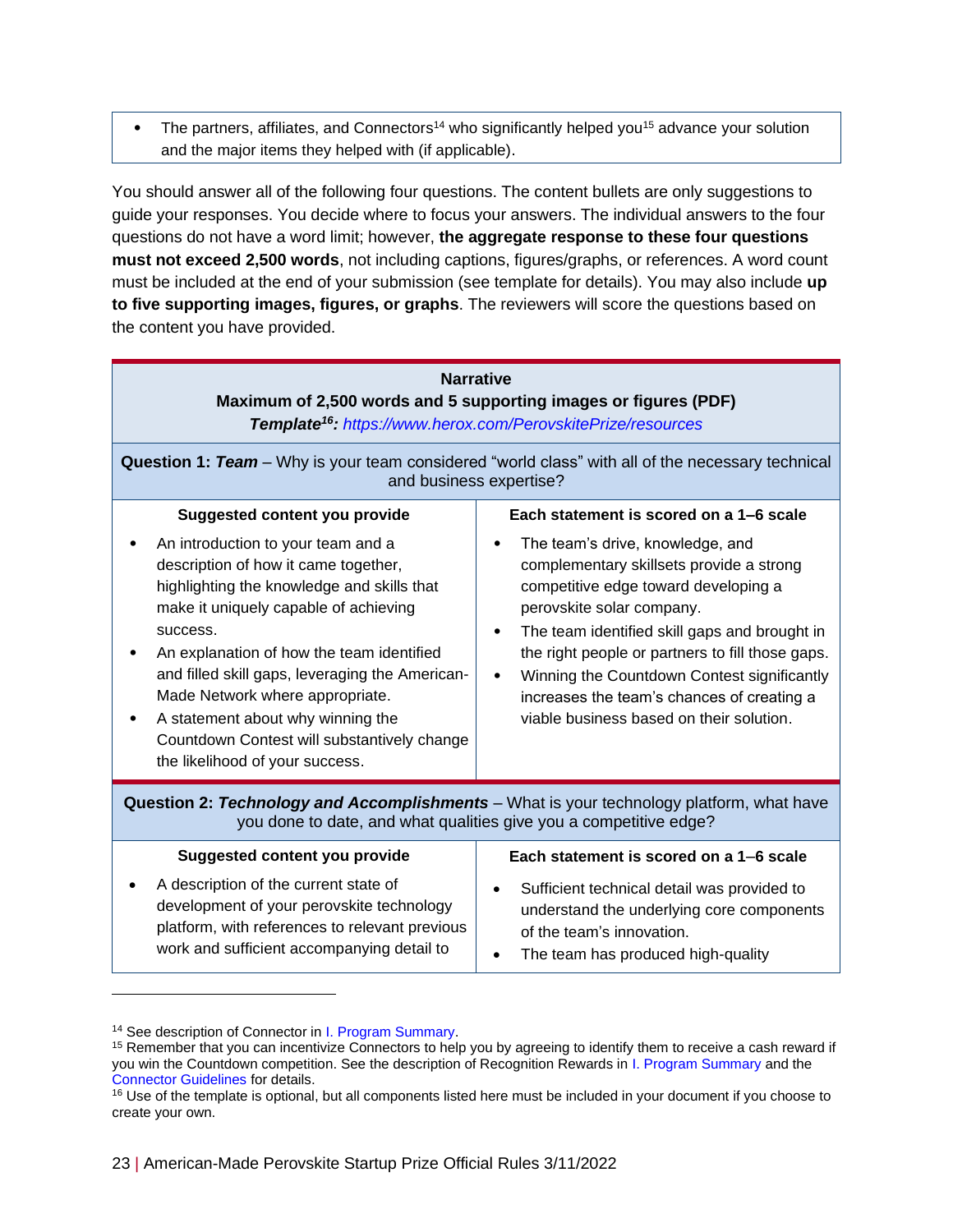| facilitate external evaluation of the<br>achievements you claim.<br>A description of the innovation or unique<br>value proposition of your technology platform<br>compared to the current state of the art.<br>A description of your current intellectual<br>property portfolio, who has rights and control<br>over it, and how you will maintain access to it<br>and protect it, where applicable.<br>A description of the progress made over the<br>contest period, and highlight key<br>engagements, relationships, and milestones.                                                                               | perovskite devices with relevant<br>manufacturing processes and deposition<br>techniques.<br>The team demonstrates a strong<br>$\bullet$<br>understanding of the competitive landscape<br>and their unique value proposition and<br>differentiators.<br>The team has a clear intellectual property<br>$\bullet$<br>strategy that is well reasoned, covering both<br>existing assets as well as assets yet to be<br>discovered.<br>A considerable amount of high-quality effort<br>$\bullet$<br>was put into developing the team's business<br>proposition over the competition period.                                                             |  |  |
|----------------------------------------------------------------------------------------------------------------------------------------------------------------------------------------------------------------------------------------------------------------------------------------------------------------------------------------------------------------------------------------------------------------------------------------------------------------------------------------------------------------------------------------------------------------------------------------------------------------------|----------------------------------------------------------------------------------------------------------------------------------------------------------------------------------------------------------------------------------------------------------------------------------------------------------------------------------------------------------------------------------------------------------------------------------------------------------------------------------------------------------------------------------------------------------------------------------------------------------------------------------------------------|--|--|
| Question 3: Deliverable Table - What are your technical and business goals for Liftoff,<br>are they both aggressive and achievable, and will they significantly advance you toward<br>achieving a sustainable business?                                                                                                                                                                                                                                                                                                                                                                                              |                                                                                                                                                                                                                                                                                                                                                                                                                                                                                                                                                                                                                                                    |  |  |
| <b>Suggested content you provide</b>                                                                                                                                                                                                                                                                                                                                                                                                                                                                                                                                                                                 | Each statement is scored on a 1-6 scale                                                                                                                                                                                                                                                                                                                                                                                                                                                                                                                                                                                                            |  |  |
| Quantifiable performance metrics for the<br>perovskite devices you will produce and have<br>validated by third-party facilities (see special<br>instructions below) as part of your Liftoff<br>Contest deliverables.<br>Business development milestones for the<br>Liftoff Contest, including how you will<br>leverage your network and the American-<br>Made Network and incorporate stakeholder<br>feedback to accelerate your learning cycles.<br>A comprehensive list of technical and<br>business milestones that will be necessary to<br>achieve on the path to reaching your Liftoff<br>Contest deliverables. | The stated technical milestones and<br>$\bullet$<br>performance metrics for the Liftoff Contest<br>are ambitious relative to the state of the art,<br>reduce technical risk, and show a<br>commitment to an accelerated development<br>cycle.<br>The stated business milestones for the Liftoff<br>٠<br>Contest are ambitious relative to the state of<br>the company's level of development, reduce<br>business risk, and show a commitment to an<br>accelerated development cycle.<br>The team provides quantifiable metrics that<br>demonstrate a clear understanding of the<br>necessary progression in technical and<br>business development. |  |  |
| <b>Question 4: Development Roadmap</b> – What are the next steps for your technology and business,<br>and do you have access to the necessary resources to achieve them?                                                                                                                                                                                                                                                                                                                                                                                                                                             |                                                                                                                                                                                                                                                                                                                                                                                                                                                                                                                                                                                                                                                    |  |  |
| <b>Suggested content you provide</b>                                                                                                                                                                                                                                                                                                                                                                                                                                                                                                                                                                                 | Each statement is scored on a 1-6 scale                                                                                                                                                                                                                                                                                                                                                                                                                                                                                                                                                                                                            |  |  |
| A description of where you stand in your<br>solution's development cycle related to the<br>defined goals for the Liftoff Contest, and how<br>they are a significant advancement from your<br>current capabilities (see special instructions                                                                                                                                                                                                                                                                                                                                                                          | Meeting the stated goals will demonstrate<br>critical progress toward developing, testing,<br>and validating the technology platform and<br>the company's business model.<br>The submission package provides                                                                                                                                                                                                                                                                                                                                                                                                                                       |  |  |

confidence that the team is committed and

below).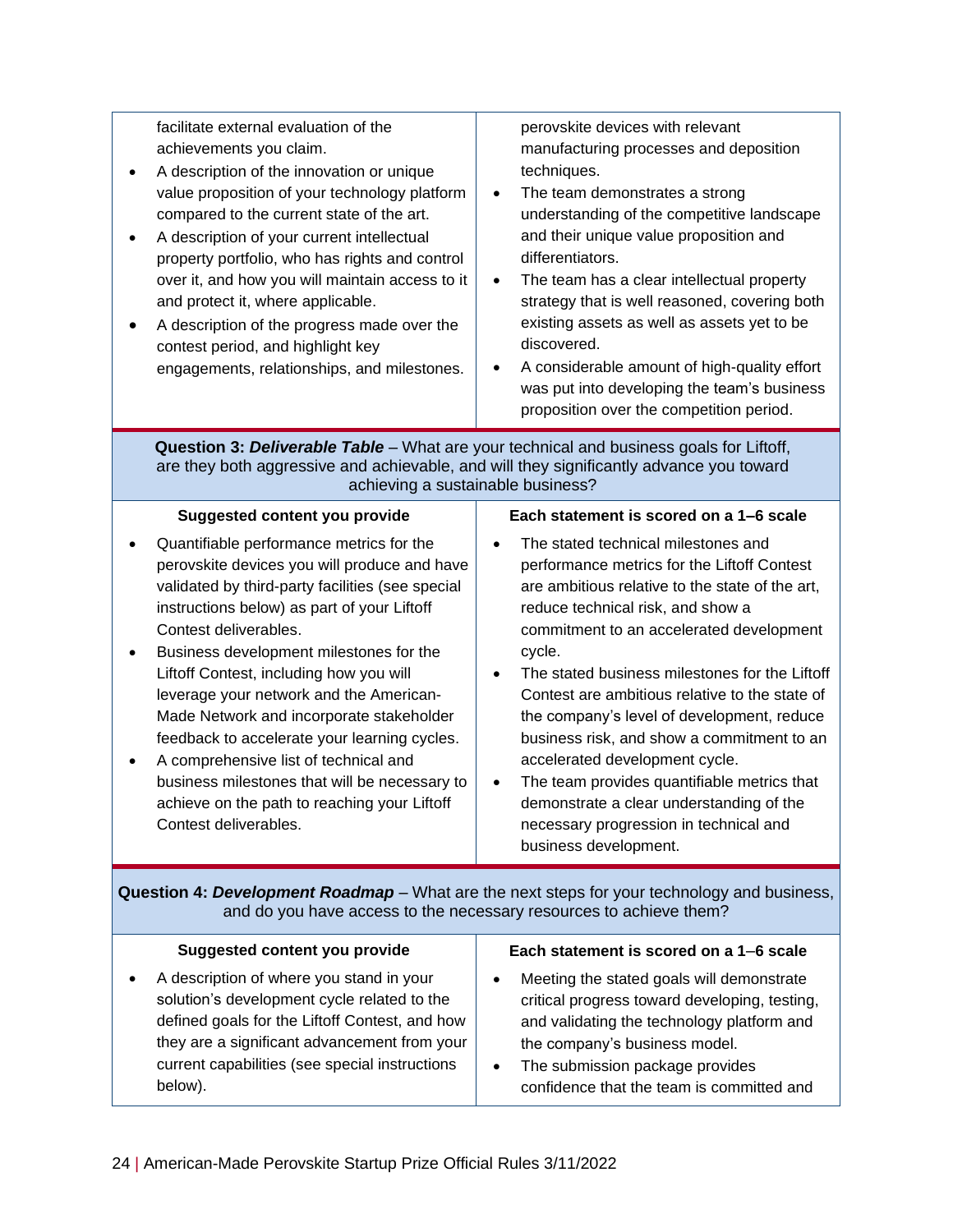| A description of your team's readiness to     | ha  |
|-----------------------------------------------|-----|
| meet your goals, including laboratory and     | ex  |
| equipment access plans, and identification of | Гŀ  |
| future needs for additional resources and/or  | stı |
| talent.                                       | dc  |
| An explanation of why these goals would put   |     |

- funding, and create a sustainable business  $\parallel$  to them (such as the American-Made with a competitive advantage to manufacture  $\vert$  Network). in the United States.
- for the next 180 days, including how you will • A high-level budget plan to meet your goals leverage program resources—specifically, members of the American-Made Network or other entities.

as access to the resources necessary to ecute on their immediate goals.

- e team has a reasonable go-to-market rategy with a promising path toward mestic manufacturing.
- $i$ nation of why these goals would put  $\|\bullet\|$  The competitors' approach to complete their you in a strong position to move into your proposed plan is well reasoned and makes next phase of development, attract additional good use of the program resources available

#### **Special Instructions for Question 3 & 4**

- • Use only specific, measurable, achievable, relevant, and timely (SMART) outcome-based goals, not activity-based goals, so that a neutral third-party can validate them.
	- $\circ$   $\;$  For example: Demonstrate a definitive achievement of progress (e.g., "X letters of interest signed" or "achieve X% efficiency"). **Do not** describe how you spent your time (e.g., "provided a report," "talked to customers," or "performed experiments").
- SMART goals for the Liftoff Contest should include:
	- $\circ$  Demonstrating a functional perovskite module, composed of multiple cells, at the multi-centimeter-squared ( $\text{cm}^2$ ) scale or larger
	- $\circ$  Demonstrating scalable fabrication techniques for the module and its active layers at speeds and/or throughputs relevant to manufacturing
	- o Demonstrating process controllability and reproducibility
	- $\circ$  Demonstrating power conversion efficiency and stability on the path to SETO perovskite manufacturing goals as described here: <https://www.energy.gov/eere/solar/perovskite-solar-cells>
- • In defining your SMART goals, include quantified, risk-reducing, meaningful, practical, and testable interim milestones.
- (e.g., possible investors, customers, experts in the solution space, and entities that would be • SMART goals should include assessment and feedback from many relevant stakeholders the eventual customers or end users of the product.).
- Members of the American-Made Network may be able to help you formulate your SMART goals.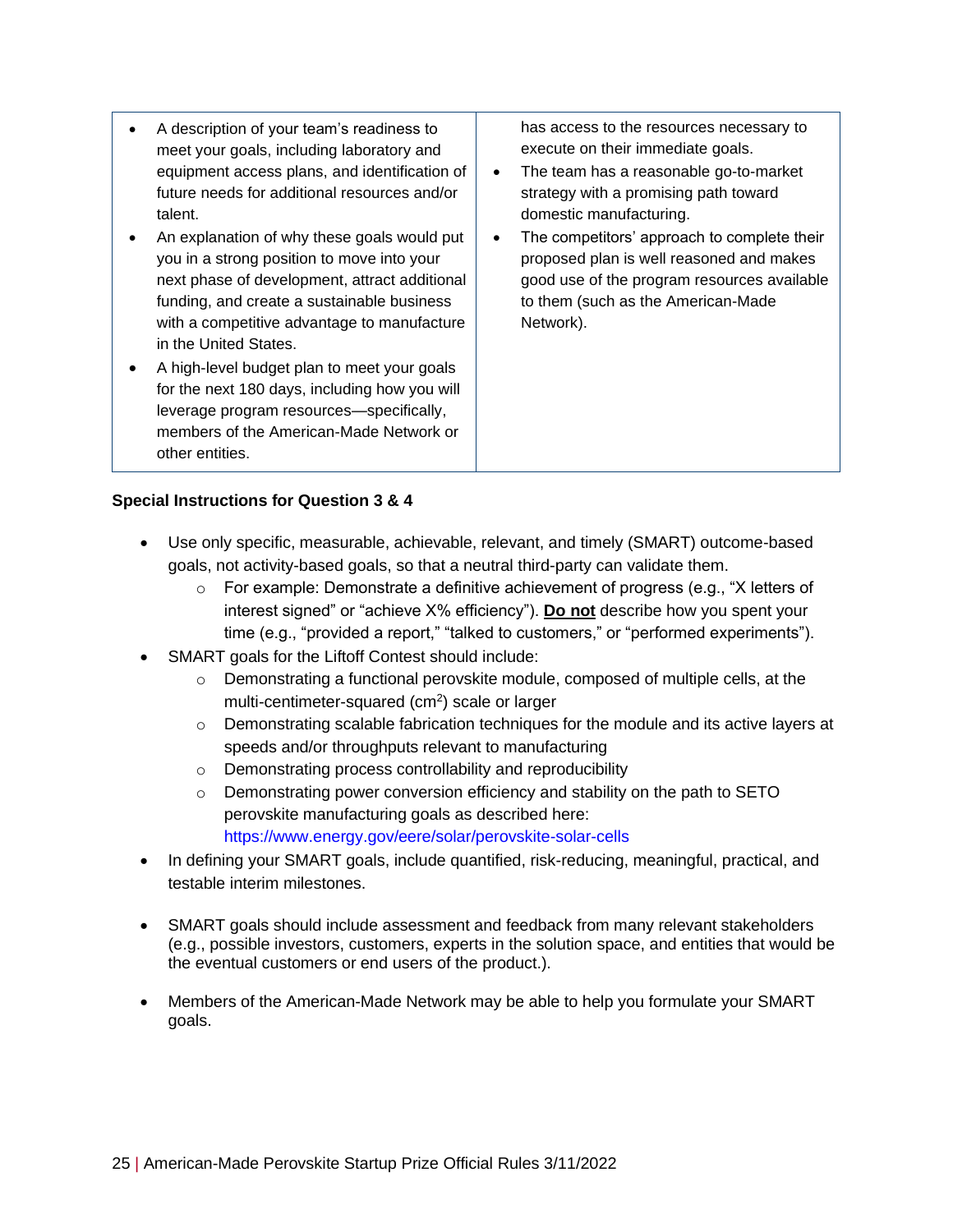#### **Mentor Engagement Outputs (encouraged for first time competitors, required for resubmissions)**

#### **Maximum of 1 page, 12-point font and 1 inch margins (PDF)**

*Template17: <https://www.herox.com/PerovskitePrize/resources>*

| <b>Suggested Content you Provide</b>    |                                                                                                            |                                                                               |  |  |  |  |
|-----------------------------------------|------------------------------------------------------------------------------------------------------------|-------------------------------------------------------------------------------|--|--|--|--|
|                                         | Describe the engagements you've had with Mentors in the Mentor Network.                                    |                                                                               |  |  |  |  |
|                                         | Include who you spoke with, what you learned from those engagements, and what and how you                  |                                                                               |  |  |  |  |
|                                         | modified your approach, research priorities, and/or business plan.                                         |                                                                               |  |  |  |  |
|                                         | If you disagreed with the feedback received, explain why and how you gathered additional                   |                                                                               |  |  |  |  |
|                                         | information to convince yourself that you are still on the right path.                                     |                                                                               |  |  |  |  |
|                                         | Explain how you identified which feedback points were the most critical to address now.                    |                                                                               |  |  |  |  |
|                                         | <b>Additional Information on Mentor Engagement Outputs</b>                                                 |                                                                               |  |  |  |  |
|                                         | Mentors can be contacted by reaching out to the Power Connector, ADL Ventures, and more                    |                                                                               |  |  |  |  |
|                                         | information about the Mentor Network can be found here.                                                    |                                                                               |  |  |  |  |
|                                         | Mentor Engagement Outputs from previous submission deadlines must be appended to the new                   |                                                                               |  |  |  |  |
|                                         | write-ups for each subsequent submission.                                                                  |                                                                               |  |  |  |  |
|                                         | Resubmission applications without new Mentor Engagement Outputs will be deemed ineligible. <sup>18</sup>   |                                                                               |  |  |  |  |
| <b>Mentor Engagement Output Scoring</b> |                                                                                                            |                                                                               |  |  |  |  |
|                                         |                                                                                                            |                                                                               |  |  |  |  |
| <b>Competitor</b><br><b>Type:</b>       | <b>First Time Competitors</b>                                                                              | <b>Resubmission Competitors</b>                                               |  |  |  |  |
|                                         | If a Mentor Engagement Output is                                                                           |                                                                               |  |  |  |  |
|                                         | submitted that addresses each scoring                                                                      |                                                                               |  |  |  |  |
| <b>Scoring</b>                          | criteria, full points will be automatically                                                                | Each scoring criteria is scored on a 1-12                                     |  |  |  |  |
| <b>Method:</b>                          | awarded.                                                                                                   | scale.                                                                        |  |  |  |  |
|                                         |                                                                                                            |                                                                               |  |  |  |  |
|                                         | If no write-up or an incomplete write-up is<br>submitted it will not affect the total score. <sup>19</sup> |                                                                               |  |  |  |  |
|                                         | $\bullet$                                                                                                  | Competitors interacted with the Mentor Network sufficiently enough to receive |  |  |  |  |
|                                         | substantive feedback on their approach and plan.                                                           |                                                                               |  |  |  |  |

• The applicants convincingly addressed the Mentor's feedback, changing their

approach where they agreed with that feedback and/or defending their approach

Mentors and understood why this feedback may be important for their future

**Scoring Criteria:** 

technical and/or business plans.

where they disagreed with that feedback.

<sup>&</sup>lt;sup>17</sup> Use of the template is optional, but all components listed here must be included in your document if you choose to create your own.

<sup>&</sup>lt;sup>18</sup> For additional information on eligibility requirements related to this application component see Section I.7

<sup>&</sup>lt;sup>19</sup> Se[e Section II.7](#page-27-0) for additional details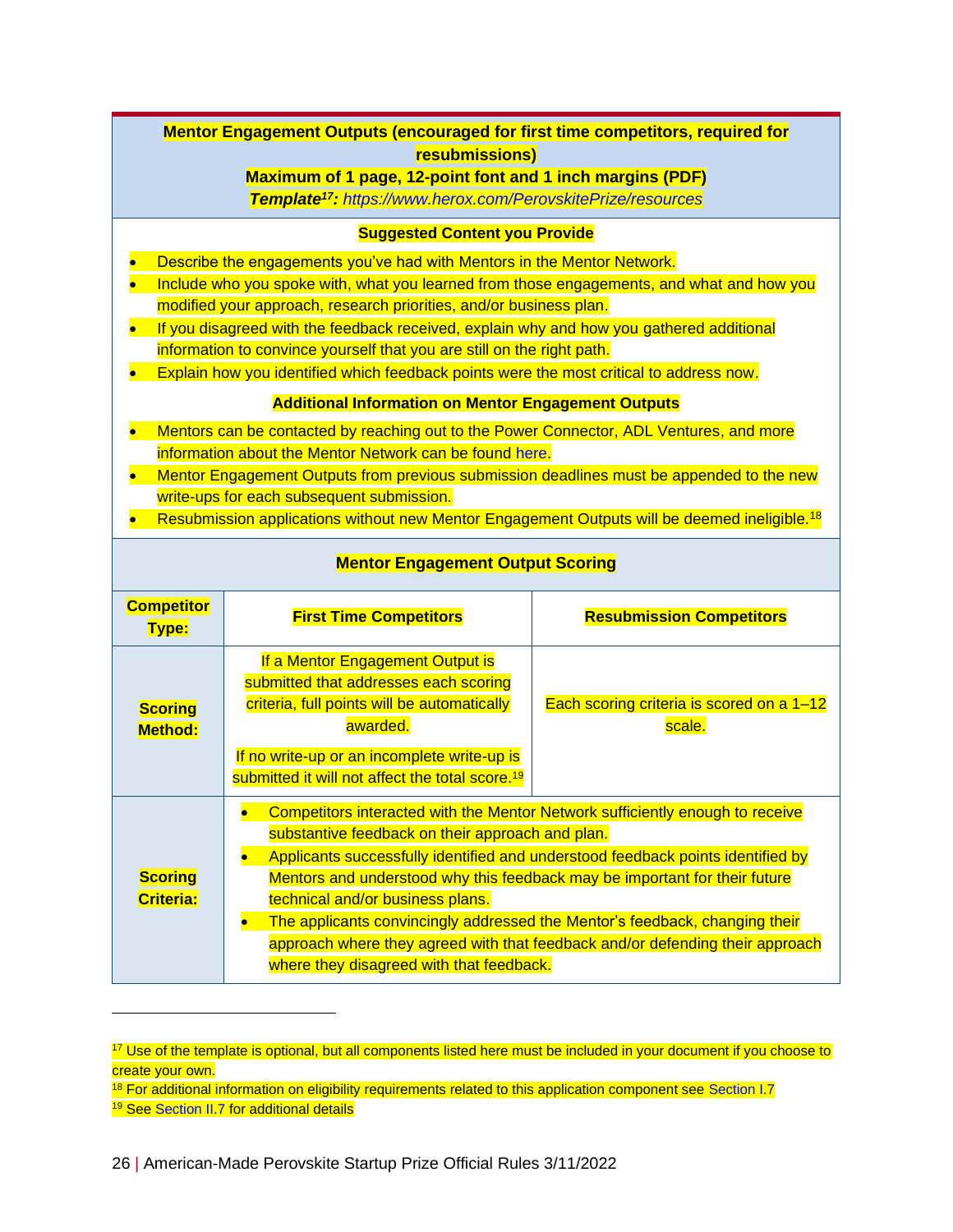

#### **Reviewer Recommendation**

There is no direct corresponding submission requirement for this score. Rather, it is an overall assessment of all materials submitted in HeroX.

#### **Statement is scored as a 1 or 6**

• This innovation, team, and plan should be strongly considered for a Countdown Contest prize.

#### **Submission Summary Slide** (a PowerPoint slide as a PDF, will be made public)

 but can be understood by most people. There is no template, so feel free to present the information as Make your own public-facing, one-slide submission summary that contains technically specific details you see fit. Please make any text readable in a standard printout and conference room projection.

#### **Résumés** (no more than two-page PDF per team member)

 Please provide two-page résumés for all key project contributors. Links to LinkedIn profiles can be submitted in lieu if the competitor desires. There is no limit on the number of résumés or profile links you may submit. Résumés longer than two pages will not be reviewed.

#### **Technical Assistance Request** (two-page PDF, including images, will be made public)

Provide up to two pages describing the areas where you need assistance to realize your solution. Consider the unique capabilities that the national laboratories, a private facility, and/or other members of the American-Made Network could provide to you to resolve these barriers. The prize administrator will make this request broadly available, so members of the American-Made Network can understand your needs and assist you.

#### **Letters of Commitment or Support** (Optional)

 evidence that you have the necessary resources and partners lined up to execute on your plan. Letters of support from partners or others that are critical to the success of your proposed solution will likely Attach one-page letters of support, intent, or commitment from other relevant entities (e.g., lab space providers, shared equipment facilities, strategic manufacturing partners, or owners of critical IP) to provide context and evidence to support your written application. Provide the strongest possible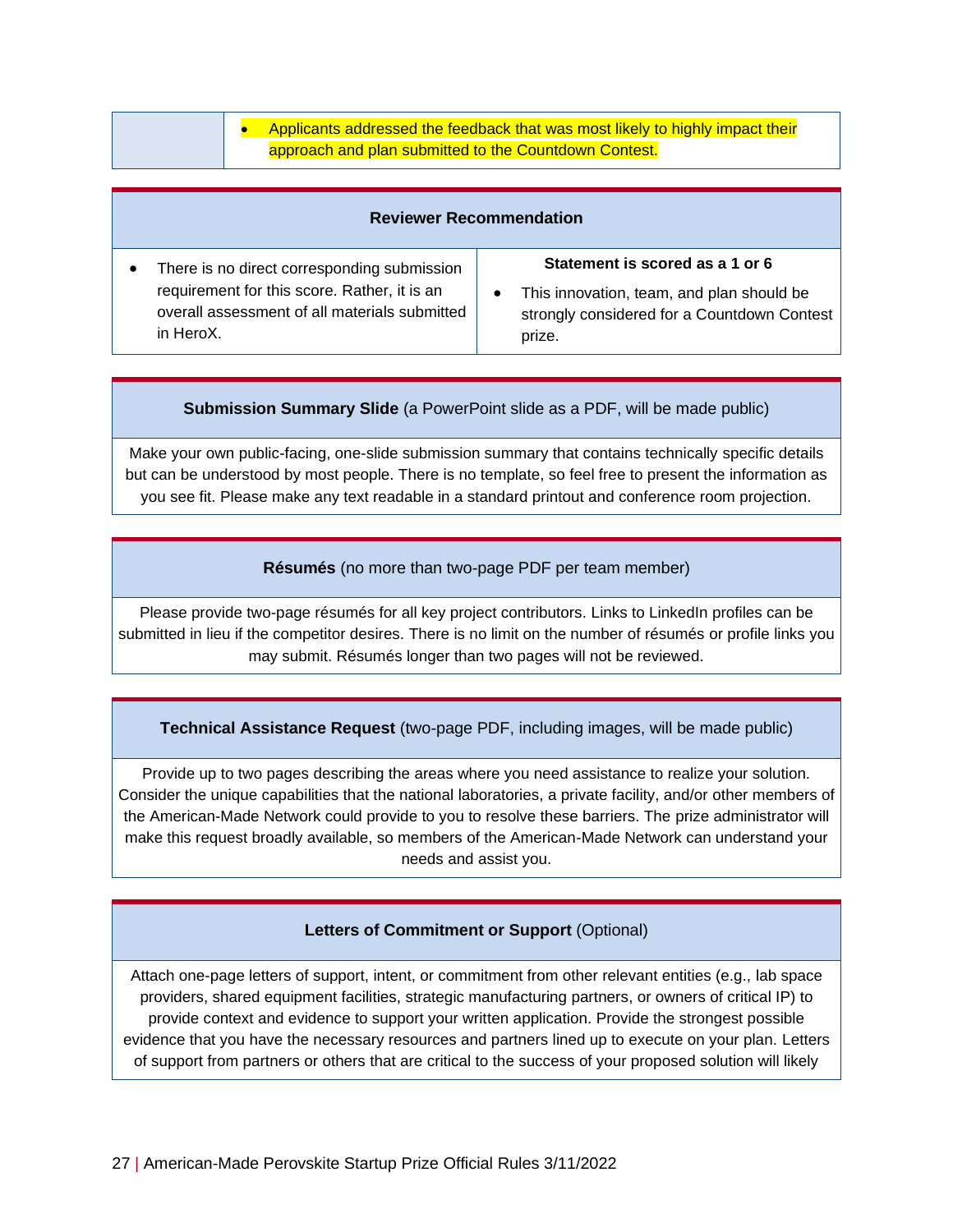solution will likely not factor into your score. Please do not submit multipage letters. increase your score. General letters of support from parties that are not critical to the execution of your

#### **Please read and comply with additional requirements about your submission in [Appendix 1.](#page-38-2)**

#### **COMPETITORS WHO DO NOT COMPLY WITH THESE REQUIREMENTS MAY BE DISQUALIFIED.**

### <span id="page-27-0"></span>**7. HOW WE SCORE**

The scoring of submissions will proceed as follows:

- • A panel of expert reviewers will read, score, and comment on each submission. Each bullet Engagement Output will receive a score from 1 to 12. The bullets have equal weight, so listed in the review criteria under the video submission and the narrative questions will receive a score from 1 to 6. Each bullet listed in the scoring criteria under the Mentor submission components that have more review criteria bullets or have high possible points have a greater influence on the final score.
- For the Mentor Engagement Output, there is separate scoring of the write-up depending on the type of competitor.
	- $\circ$  For first-time competitors, each statement is scored on a completion basis. If a Mentor Engagement Output is submitted that addresses each scoring criteria, full submitted, it will not affect the total score. points will be automatically awarded. If no write-up or an incomplete write-up is

 score of six points each for a total of 120 points. Without the Mentor Engagement Output, there are 20 scoring criteria (four for the video, 15 for the narrative, and one for the reviewer recommendation) with a maximum

 this rule revision, the total points a competitor can score is now 168 points. The Mentor Engagement Output adds four scoring criteria each worth 12 points. Under

 If first-time competitors do not submit a Mentor Engagement Output or submit one that is incomplete, this will have no effect on their total score. The total possible points will remain at 120 points.

- $\circ$  For resubmissions, the Mentor Engagement Outputs will receive a score from 1 to 12 for each of the four criteria, similar to how the narrative questions are scored.
- the scores for all the bullets. All reviewers' scores will then be averaged for a final reviewer • The final score from an individual reviewer for a submission package equals the total sum of score for the submission package. The final prize judge will consider reviewer scores when deciding the winners of the Prize.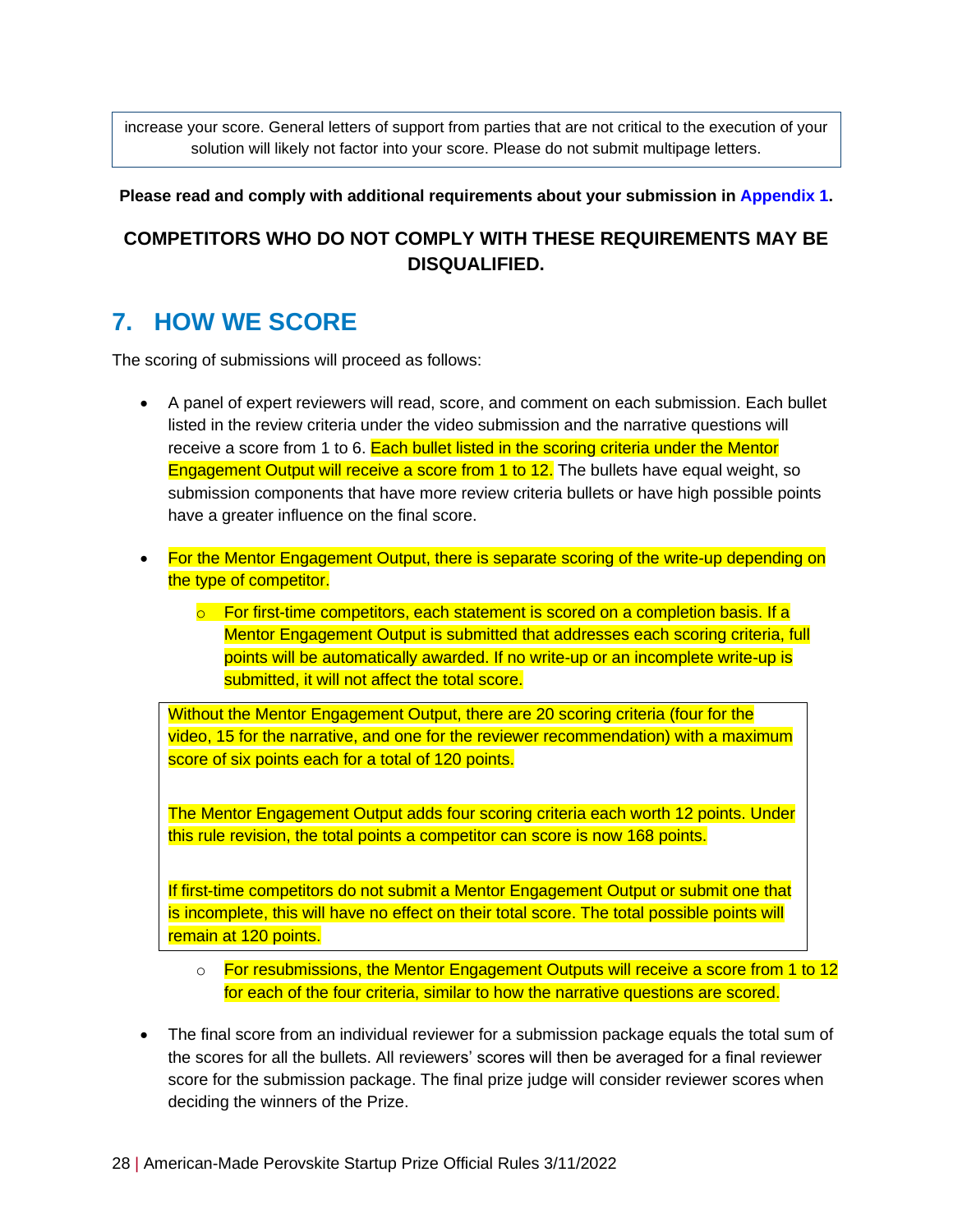- • Interviews The prize administrator, at its sole discretion, may decide to hold interviews with a subset of the Countdown Contest competitors. The interviews would be held prior to the announcement of winners, typically within two weeks of the submission deadline, and would serve to help answer questions the judge may have. If you are invited for an interview, you will be contacted 48 hours in advance; participation in the interview will be a prerequisite to receiving an award. An interview invitation is not an indication of winning.
- • The judge's final determination of winners will take reviewer scores, interview findings (if and final decision maker and may elect to award all, none, or some of the submissions applicable), and program policy factors listed in [Appendix 1](#page-39-0) into account. DOE is the judge accepted at each submission deadline.
- • All teams that submitted an eligible entry will receive comments on their submission. Teams that are not selected as Countdown Contest winners can resubmit in a future round. Teams are strongly encouraged to take the provided comments into account when resubmitting.

## <span id="page-28-0"></span>**8. FIND HELP**

Visit<https://americanmadechallenges.org/network.html>to review and contact the members of the American-Made Network that have signed up to help you succeed.

## <span id="page-28-1"></span>**9. ADDITIONAL REQUIREMENTS**

Please read and comply with additional requirements in [Appendix 1.](#page-39-0)

#### **COMPETITORS THAT DO NOT COMPLY WITH THESE REQUIREMENTS MAY BE DISQUALIFIED.**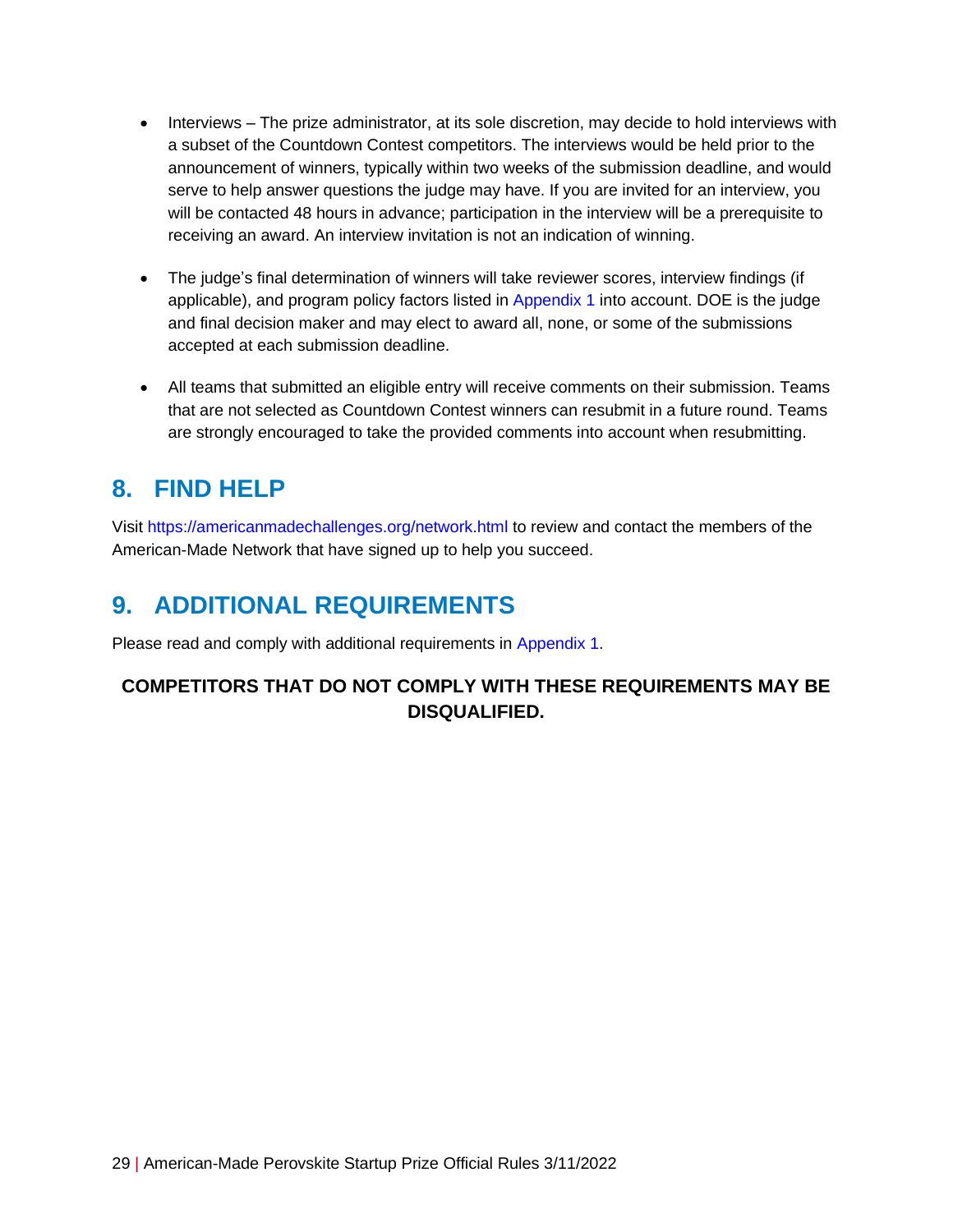# <span id="page-29-0"></span>**III. LIFTOFF CONTEST RULES**

## <span id="page-29-1"></span>**1. INTRODUCTION**

two-contest program with up to \$3 million in prizes.<br>This prize is designed to accelerate and sustain The American-Made Perovskite Startup Prize is a solar innovation by supporting entrepreneurs as they develop transformative perovskite technology research via a new business entity. It represents the first necessary business-related step to

## **Liftoff Contest Prizes**

- 2-3 winners anticipated
- Each winner receives \$500,000 in cash and a \$100,000 voucher

transform leading American perovskite research into commercialized products manufactured in the United States.

The Countdown and Liftoff Contests are structured to provide the resources and environment necessary to create new perovskite startups and develop them into successful businesses via rapid learning cycles.

 They will be referred to as finalists. The DOE will announce when the Liftoff Contest is over. The The Liftoff Contest is the second in this two-contest program with an anticipated \$1.2 million share of the \$3 million prize pool. Only winners of the Countdown Contest can compete in the Liftoff Contest. following guidelines are for competitors interested in the Liftoff Contest. "You" and "your" reference competitors in the contest.

## <span id="page-29-2"></span>**2. GOALS**

The Liftoff Contest focuses on three key areas:

- **Demonstrated Progress:** Completion of the aggressive milestones and deliverables submitted in the Countdown Contest.
- **Third-Party Validation:** Evaluation by neutral, third-party testing facilities of the demonstrated perovskite module performance claims.
- members of the American-Made Network, funders, and/or private partners. • **Network Development:** Solidification of a core network of mentors and partners to work with to help advance the proposed solution. This network can include national labs, other

### <span id="page-29-3"></span>**3. PRIZES TO WIN**

 voucher funds must be spent at a national lab, and the remaining third may be spent at a national The Liftoff Contest offers cash prizes of \$500,000 and vouchers worth \$100,000. Two-thirds of lab or a private facility in the American Made Network. Winners will negotiate the scope of work to be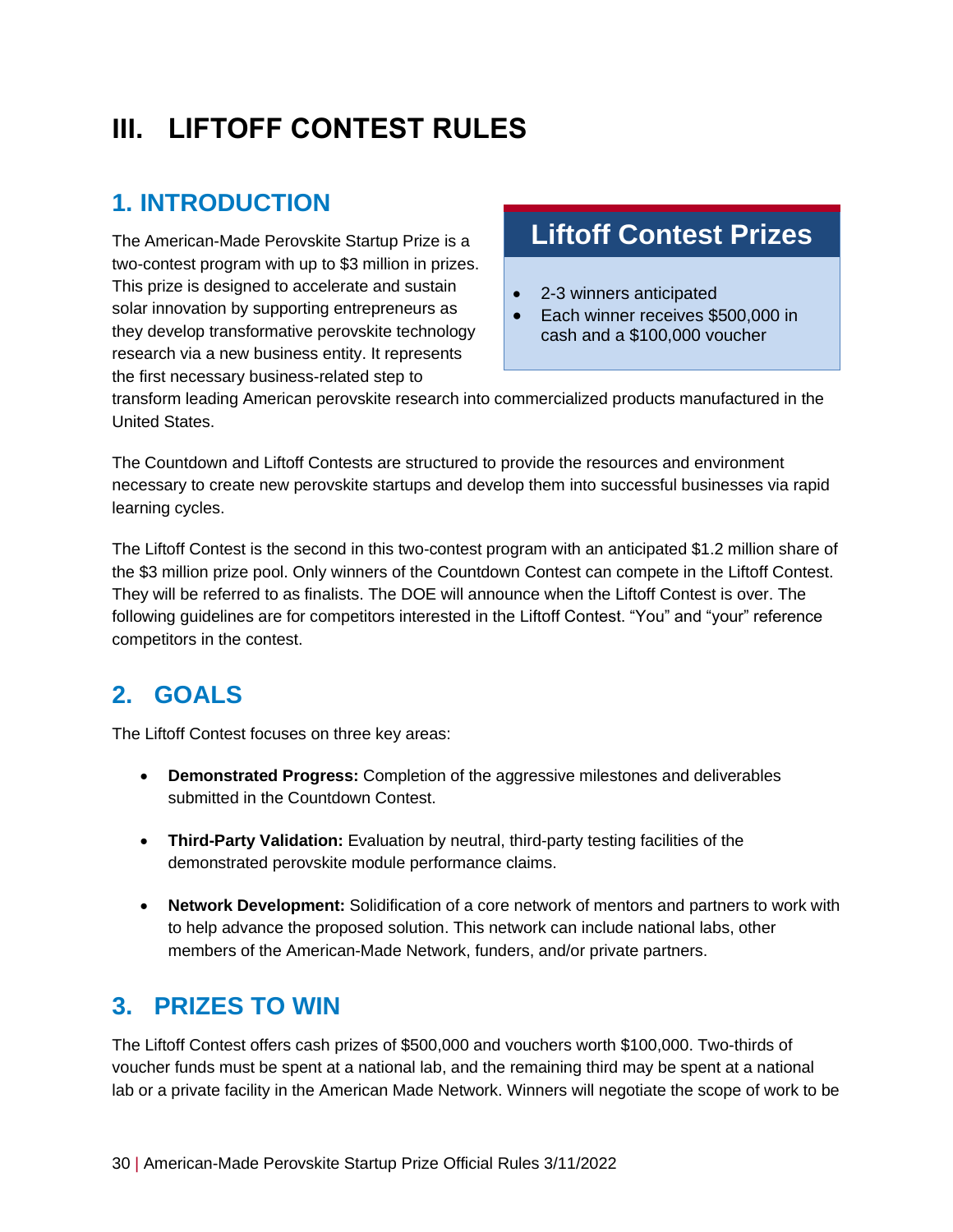American Made Network will perform the work. For additional information on how the voucher performed using a voucher and can choose which national lab and/or private facility within the program works, see

https://www.americanmadechallenges.org/perovskiteprize/docs/Perovskite\_Prize\_Voucher\_Guidelin [es.pdf.](https://www.americanmadechallenges.org/perovskiteprize/docs/Perovskite_Prize_Voucher_Guidelines.pdf)

## <span id="page-30-0"></span>**4. HOW TO ENTER**

 The Liftoff Contest will be open to eligible Countdown Contest winners on a rolling basis and reviewed quarterly as shown on the schedule listed at

submit it before the quarterly due date at [https://www.herox.com/PerovskitePrize.](https://www.herox.com/PerovskitePrize) [https://www.herox.com/PerovskitePrize/overview.](https://www.herox.com/PerovskitePrize/overview) Complete a submission package online and

## <span id="page-30-1"></span>**5. LIFTOFF CONTEST PROCESS**

The Liftoff Contest consists of the following steps:

- the Countdown Contest. Changes to this table may be necessary to reflect pivots from the original plan, made to improve product viability. These changes will not result in a negative review unless they are not easily rationalized or clearly in the best interest of the company. Underperformance relative to previously stated goals is not a pivot/adjustment and will likely be 1. **Make Progress** – Competitors work with the American-Made Network20 to advance their technical and business plans in accordance with the milestone and deliverable table submitted in viewed negatively. Competitors are encouraged to continue leveraging the Mentor Network as their proposed technology and business plans evolve throughout the competition.
- be assembled to support critical technical achievements. 2. **Verify** – The best possible evidence, such as third-party testing and outside expert review, must
- 3. **Submit**  Competitors complete their submission packages and submit online before the contest closes for the quarterly review.
- content of each submission. The scoring criteria will assess the following competitor activities: 4. **Selection Assessment** – The prize administrator screens all completed submissions for eligibility and completion and assigns subject-matter expert reviewers to independently score the
	- milestones and deliverables table, justified any changes from their original plan, and successful U.S. manufacturing company. • **Results:** The competitor has met or exceeded the predetermined goals described in their demonstrated a clear and enduring commitment to do everything they can to make a

<sup>&</sup>lt;sup>20</sup> The prize administrator has dedicated approximately \$150,000 to recognize members of the American-Made Network who help competitors advance through the contests.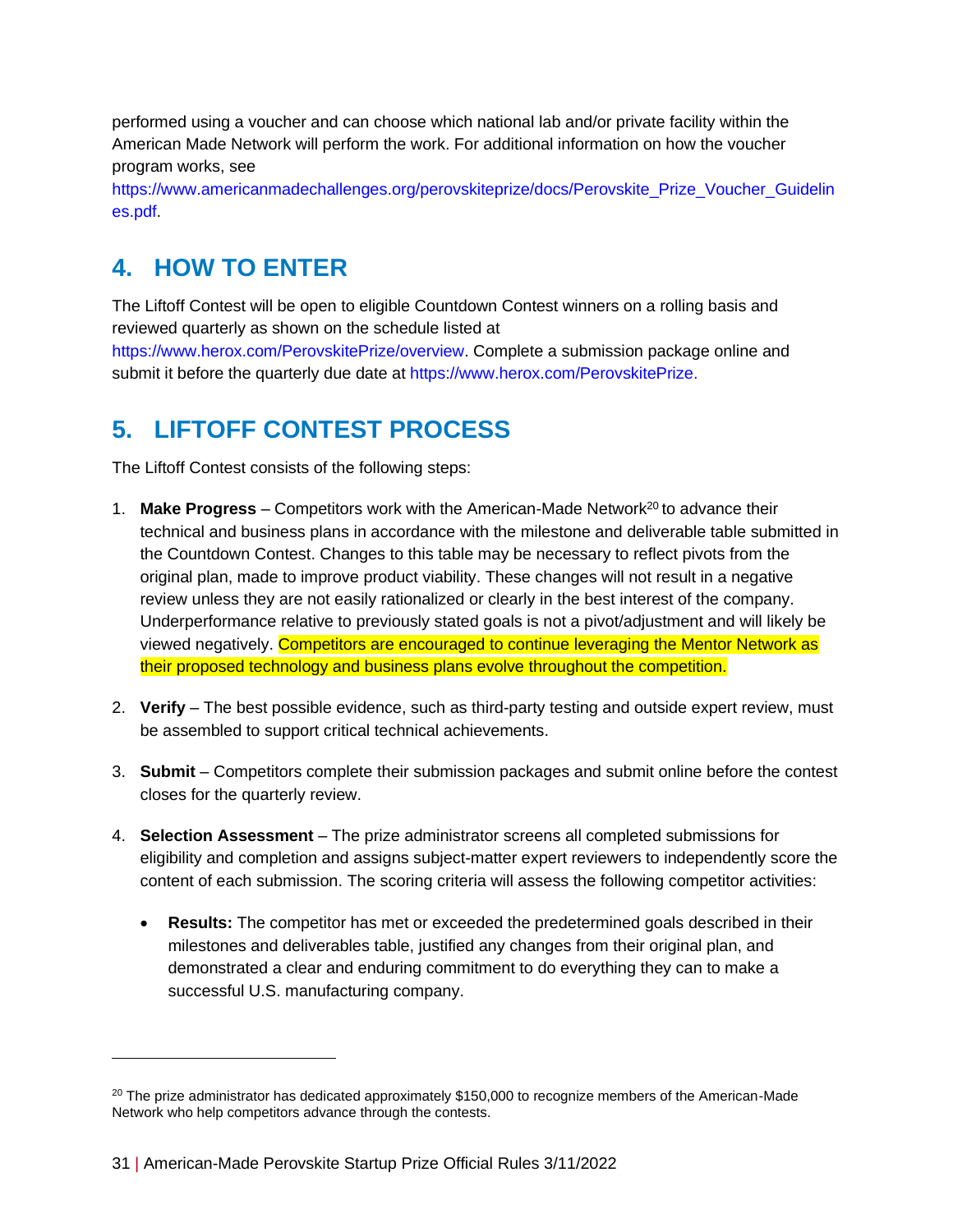- being transitioned out of the lab and into their business. • **Protection:** The competitor has secured the necessary rights to the intellectual property
- **Infrastructure:** The competitor has proven they have access to all the necessary equipment and expertise they will need to be successful.
- **Customer Discovery:** The competitor has performed a rigorous customer-discovery process to uncover key insights from entities that would be eventual customers or end users of the product.
- **Network Activation:** The competitor has cultivated a network of mentors and partners, either inside or outside the American-Made Network, to help advance the proposed solution.
- 5. **Interview**  The prize administrator may decide to hold an interview with competitors to help answer questions the judge may have.
- prizes to the winners. The prize administrator will then publicly announce winners. After receiving the Liftoff Contest prize, winners can develop their solutions in accordance with their plan. 6. **Announcement** – Approximately one month after the contest closes, the prize administrator notifies competitors of the results and requests the necessary information to distribute cash
- 7. **Resubmission –** Teams that were not selected as winners in a given quarter may be eligible to improve their submission package based on the feedback given and resubmit in a following quarter. See the eligibility requirements in [Section I.7.](#page-12-0)

### <span id="page-31-0"></span>**6. WHAT TO SUBMIT**

A complete submission package for the Liftoff Contest should include the following items:

- Performance verification
- Five-minute pitch and demonstration video (public)
- Cover-page
- Narrative answers to four questions (maximum 2,500 words)
- Summary PowerPoint slide (public)
- Voucher-work slide
- Technical assistance request (public)
- Letters of commitment or support (optional)
- IP agreements (required where applicable)

 **Note**: Portions of the submission package are made available to the public. These have been denoted as such, and DOE does not intend to release the remaining parts of the submission to the public. See [Appendix 1](#page-38-2) for additional details.

#### **All documents must be uploaded as a PDF.**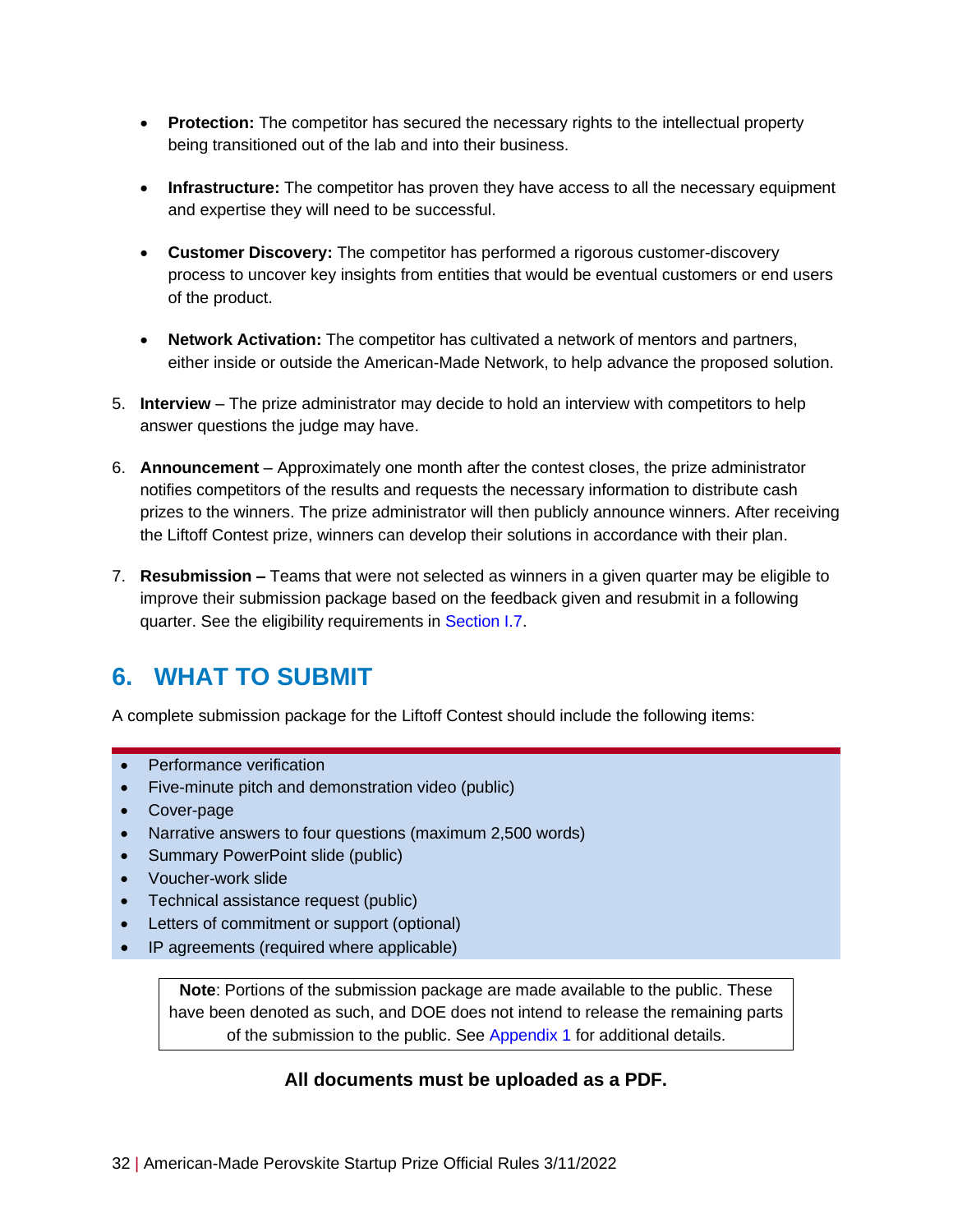**Performance Verification** – Provide evidence of your prototypes' technical performance.

- Evidence of performance of your perovskite module and device may include:
	- o Certification of power conversion efficiency and degradation performance by third-party testing laboratories<sup>21</sup>
	- o Videos of device fabrication and performance testing
	- Provided written evidence may not exceed 5 pages including all tables and figures.
- Provided video evidence may not exceed 1 minute.

•

 Reviewers and the Prize judge will evaluate your submissions by agreeing or disagreeing with assigned statements on a 1–6 scale, as shown below. These statements are the criteria.

| strongly disagree | disagree | slightly disagree | slightly agree | agree | strongly agree |
|-------------------|----------|-------------------|----------------|-------|----------------|

**Online Pitch and Demo Video** – Provide a five-minute pitch about your company and what you have accomplished.

| <b>Suggested content you provide</b>                                                                                                                                                                                                                                                                                                                                                                                                                                                                                                                                    | Each statement is scored on a 1–6 scale                                                                                                                                                                                                                                                                                                                                                                                                                                                                                                                                                                                             |
|-------------------------------------------------------------------------------------------------------------------------------------------------------------------------------------------------------------------------------------------------------------------------------------------------------------------------------------------------------------------------------------------------------------------------------------------------------------------------------------------------------------------------------------------------------------------------|-------------------------------------------------------------------------------------------------------------------------------------------------------------------------------------------------------------------------------------------------------------------------------------------------------------------------------------------------------------------------------------------------------------------------------------------------------------------------------------------------------------------------------------------------------------------------------------------------------------------------------------|
| A description of your perovskite technology<br>and why it is transformational compared with<br>existing perovskite technology.<br>A description of progress made during the<br>competition.<br>A description of who you are and why you<br>have a competitive edge.<br>A description of your beachhead market and<br>the scale of the opportunity.<br>A plan for how you will create a sustainable<br>business with U.S. manufacturing.<br>The next steps in your development process<br>and a plan for how you will attract the<br>necessary resources to complete it. | The video describes a unique perovskite<br>٠<br>approach that has a realistic ability to<br>become a successful business in the long<br>term.<br>The video demonstrates the team has made<br>significant progress during the competition.<br>The video shows a knowledgeable and<br>skillful team.<br>The video identifies a reasonable beachhead<br>٠<br>market and a path to making a significant<br>impact on the U.S. solar industry.<br>The video identifies a domestic<br>manufacturing strategy that leverages the<br>strength of the U.S. solar industry.<br>The video demonstrates a clear path for<br>future development. |

 Post your publicly accessible video online (e.g., YouTube, Vimeo, etc.). Be creative and produce a video that conveys the required information in exciting and interesting ways, but do not focus on

 Network may be able to help find other facilities.  $21$  One example of such a facility is the [PV Cell and Module Performance Group](https://www.nrel.gov/pv/insights/posts/pv-performance-measurements-six-weeks-or-less.html) at NREL. The American-Made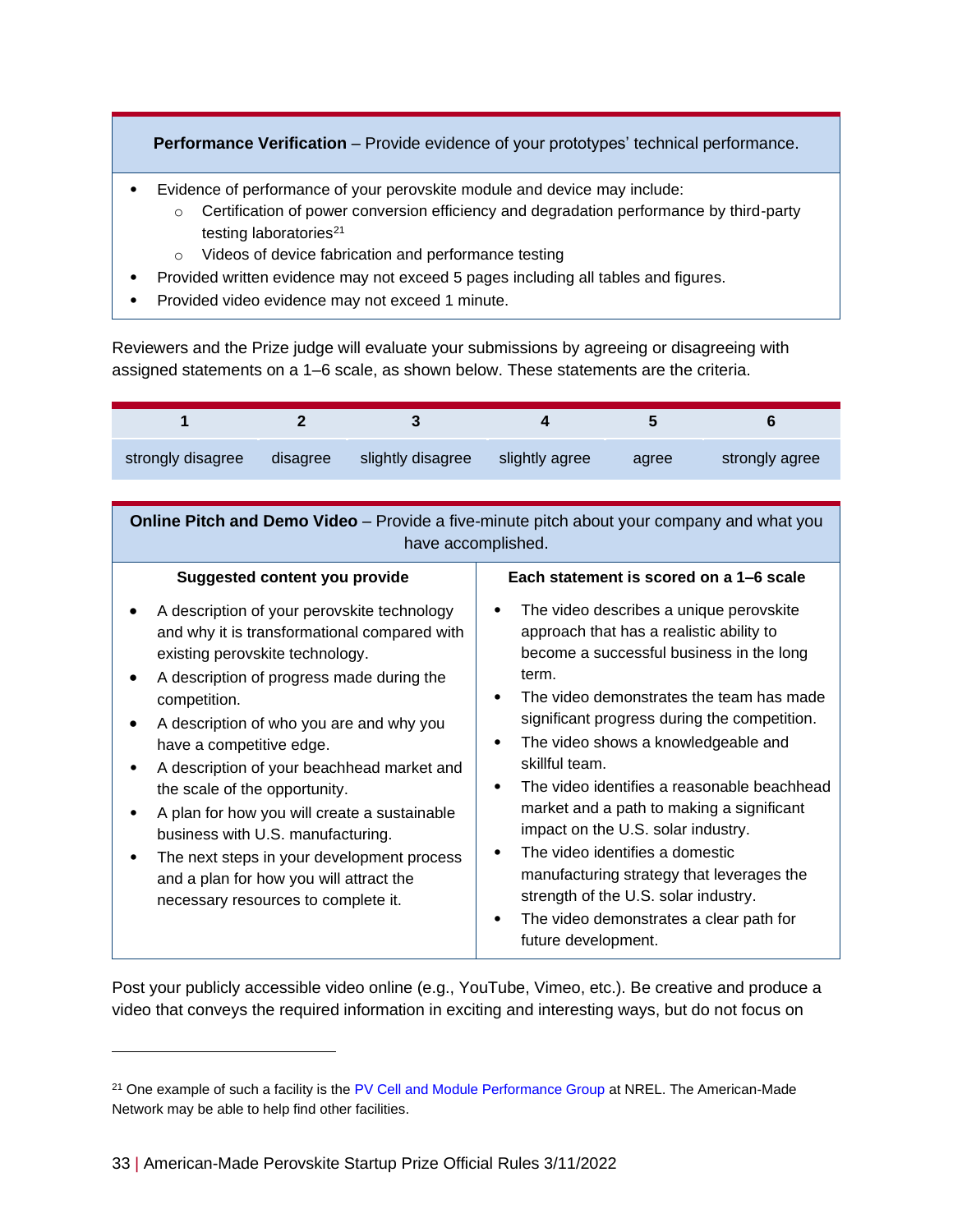time-consuming activities that only improve production values (i.e., technical elements such as décor, lighting, and cinematic techniques). Assistance from others with experience in this area may be helpful. Members of the American-Made Network may be able to help you create your video.

#### **Cover Page** *–* List basic information about your submission *Template22: <https://www.herox.com/PerovskitePrize/resources>*

- Project name
- Project title or tagline (e.g., your mission in a few words)
- Link to your five-minute video online
- Key project members (names, contacts, and links to their LinkedIn profiles)
- Keywords that best describe your solution (e.g., vapor or solution deposition, roll-to-roll, or rail-torail)
- Your city, state, and nine-digit zip code
- The partners, affiliates, and Connectors<sup>23</sup> who significantly helped you<sup>24</sup> advance your solution and the major items they helped with (if applicable)

 questions do not have a word limit; however, **the aggregate response to these four questions must not exceed 2,500 words**, not including captions, figures/graphs, or references. **A word count must be included** at the end of your submission (see template for details). You may also include **up to five supporting images, figures, or graphs**. The reviewers will score the questions based on You should answer all of the following four questions. The content bullets are only suggestions to guide your responses. You decide where to focus your answers. The individual answers to the four the content you have provided.

 Countdown Contest, you must provide an explanation of how and why. It is understood that innovation and entrepreneurship are not usually a linear path, but the strengths of your Countdown Contest submission, and significant changes **Note**: If you have substantially pivoted from the deliverable table submitted in the major changes in direction should always be well rationalized. You were selected on without justification are unlikely to be successful.

 $22$  Use of the template is optional, but all components listed here must be included in your document if you choose to create your own.<br><sup>23</sup> See description of Connector in I. Program Summary.

<sup>&</sup>lt;sup>23</sup> See description of Connector in I. Program Summary.<br><sup>24</sup> Remember that you can incentivize Connectors to help you by agreeing to identify them to receive a cash reward if you win the Liftoff Contest. See the description of Recognition Rewards in [I. Program Summary](#page-9-2) and th[e Connector](https://www.americanmadechallenges.org/perovskiteprize/docs/Perovskite_Prize_Connector_Guidelines.pdf)  [Guidelines](https://www.americanmadechallenges.org/perovskiteprize/docs/Perovskite_Prize_Connector_Guidelines.pdf) for details.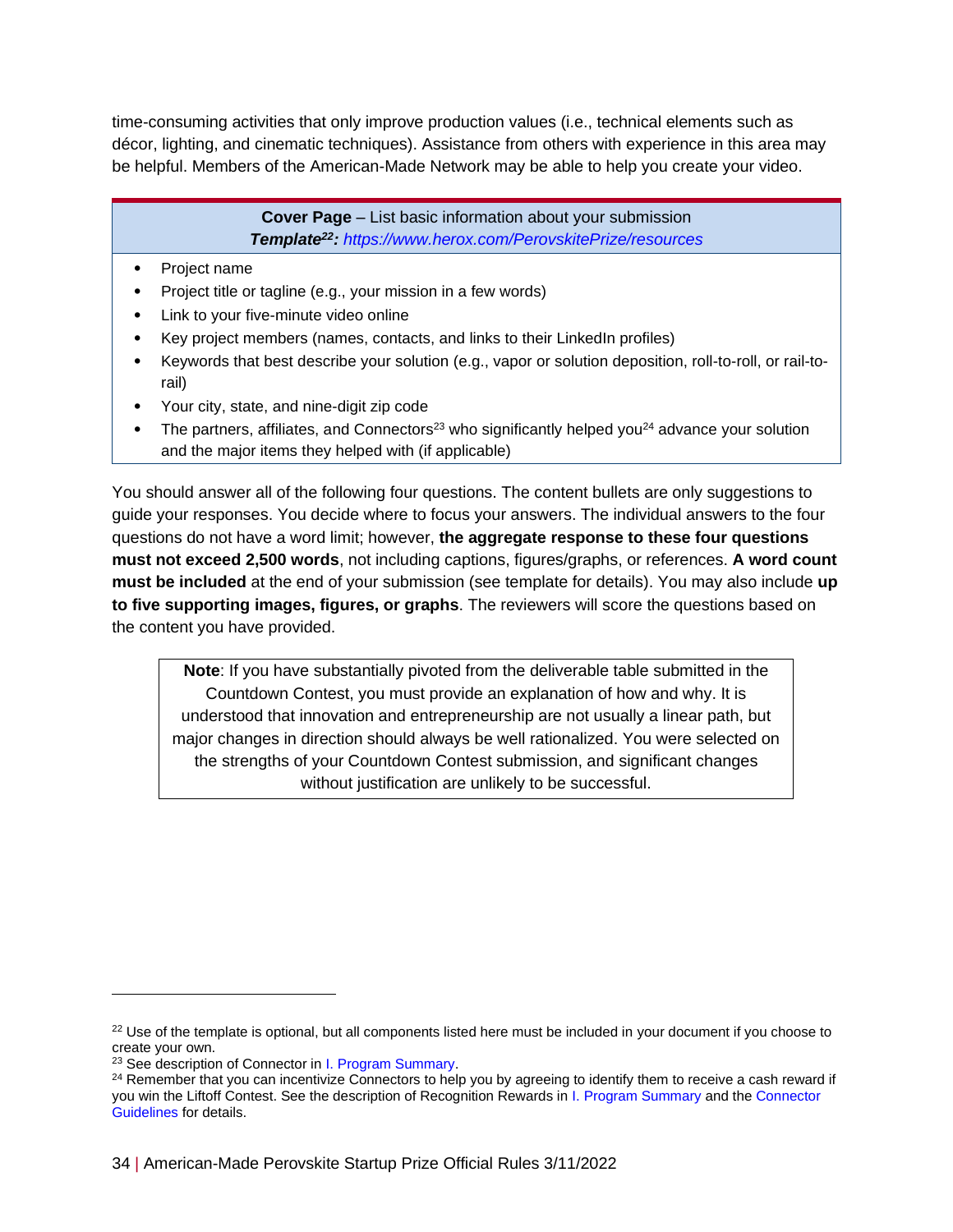| <b>Narrative (PDF)</b><br>Maximum 2,500 words and 5 supporting images or figures<br>Template <sup>25</sup> : https://www.herox.com/PerovskitePrize/resources                                                                                                                                                                                                                                                                                                                                                           |                                                                                                                                                                                                                                                                                                                                                                                                                                                                                                                                                                                                                          |  |  |  |  |
|------------------------------------------------------------------------------------------------------------------------------------------------------------------------------------------------------------------------------------------------------------------------------------------------------------------------------------------------------------------------------------------------------------------------------------------------------------------------------------------------------------------------|--------------------------------------------------------------------------------------------------------------------------------------------------------------------------------------------------------------------------------------------------------------------------------------------------------------------------------------------------------------------------------------------------------------------------------------------------------------------------------------------------------------------------------------------------------------------------------------------------------------------------|--|--|--|--|
| Question 1: Technology and Accomplishments - What is your technology platform, what have<br>you done to date, and what qualities give you a competitive edge?                                                                                                                                                                                                                                                                                                                                                          |                                                                                                                                                                                                                                                                                                                                                                                                                                                                                                                                                                                                                          |  |  |  |  |
| Suggested content you provide                                                                                                                                                                                                                                                                                                                                                                                                                                                                                          | Each statement is scored on a 1-6 scale                                                                                                                                                                                                                                                                                                                                                                                                                                                                                                                                                                                  |  |  |  |  |
| A description of the current state of<br>development of your perovskite technology<br>platform and how it has evolved over the<br>competition period.<br>A description of the innovation or unique<br>value proposition of your technology platform<br>compared to the current state of the art.<br>A description of how your fabrication<br>capabilities have improved or expanded.<br>A description of your IP position, the owner of<br>the IP and the agreements established with<br>any third-party owners of IP. | Sufficient technical detail was provided to<br>understand the underlying core tenets of the<br>team's innovation<br>The team demonstrates a strong<br>$\bullet$<br>understanding of the competitive landscape<br>and their unique value proposition and<br>differentiators.<br>The team has demonstrated significant<br>$\bullet$<br>improvement in their ability to make<br>manufacturing-relevant perovskite devices.<br>The team has secured the necessary IP to<br>$\bullet$<br>begin to develop a business suitable for third-<br>party investment.                                                                 |  |  |  |  |
| Question 2: Demonstration of the Liftoff Contest Goals - Have you successfully demonstrated<br>that you achieved your goals?                                                                                                                                                                                                                                                                                                                                                                                           |                                                                                                                                                                                                                                                                                                                                                                                                                                                                                                                                                                                                                          |  |  |  |  |
| Suggested content you provide                                                                                                                                                                                                                                                                                                                                                                                                                                                                                          | Each statement is scored on a 1-6 scale                                                                                                                                                                                                                                                                                                                                                                                                                                                                                                                                                                                  |  |  |  |  |
| Provide the final deliverables submitted in the<br>Countdown Contest and the actual<br>outcomes.<br>Describe the critical technical and business<br>milestones that have been accomplished<br>during the competition?<br>Provide details on your perovskite devices,<br>with an explanation of how the various layers<br>were deposited, the encapsulation scheme,<br>and the materials used.                                                                                                                          | The competitors successfully met their Liftoff<br>Contest technical milestones, per their<br>deliverable table, and are demonstrating<br>continued critical progress toward de-risking<br>their technology.<br>The competitors successfully met their Liftoff<br>Contest business milestones, per their<br>deliverable table, and are demonstrating<br>continued critical progress toward validating<br>the market demand for this innovation.<br>The samples for which performance<br>validation were provided demonstrate a proof<br>of concept of the key materials and<br>processes on the critical de-risking path. |  |  |  |  |

 $^{25}$  Use of the template is optional, but all components listed here must be included in your document if you choose to create your own. The provided template has been updated from the Countdown Contest.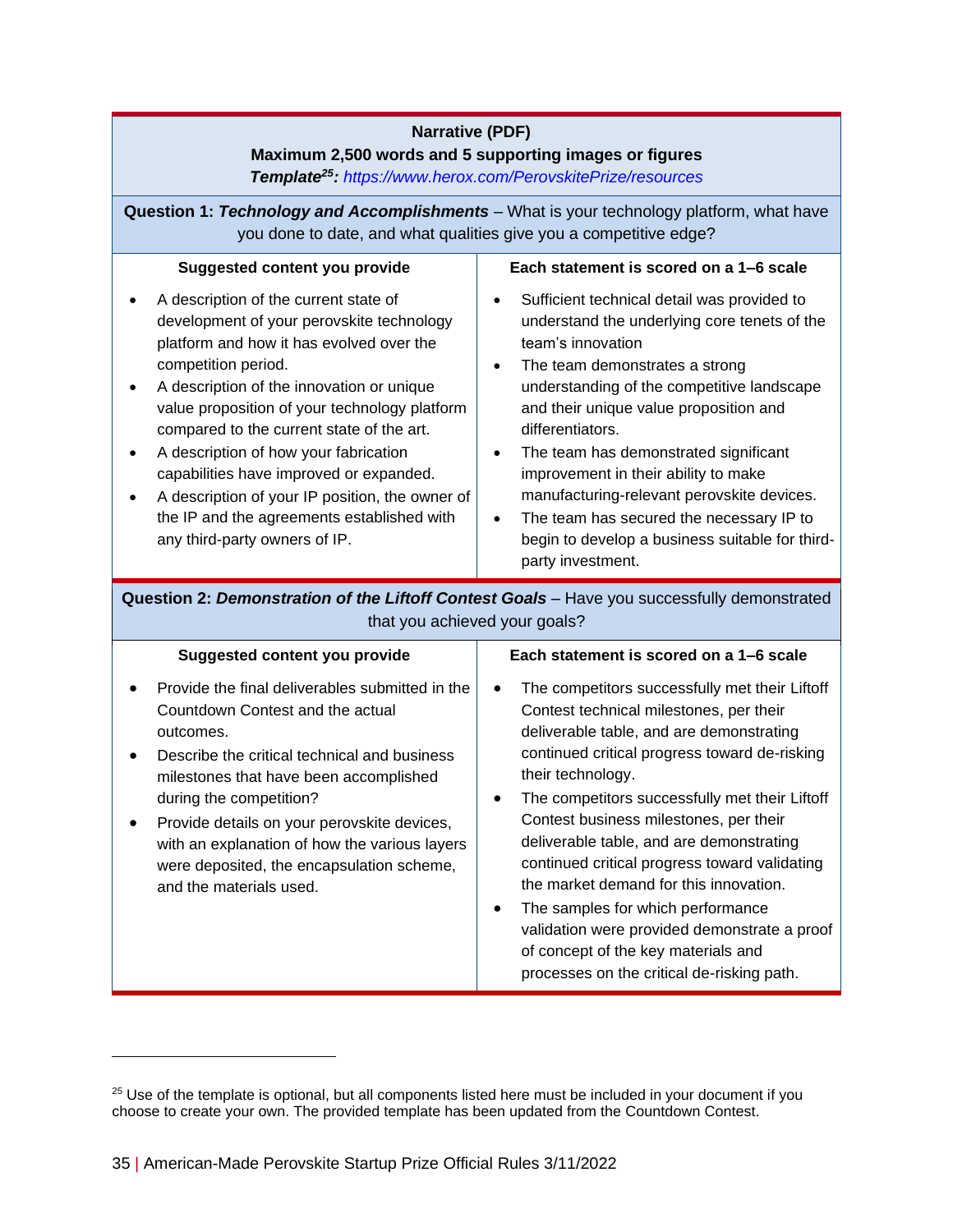**Question 3: Team** – What qualities give you a competitive edge, and how have you improved?

#### **Suggested content you provide**

- An introduction to your team and an explanation of how it came together, highlighting the knowledge and skills that make it uniquely capable of achieving success.
- and filled skill gaps, leveraging the American-• An explanation of how the team identified Made Network where appropriate.
- A statement about why winning the Liftoff Contest will substantively change the likelihood of your success.

#### **Each statement is scored on a 1–6 scale**

- The team's drive, knowledge, and complementary skillsets provide a strong competitive edge for developing a perovskite solar company.
- The team identified skill gaps and brought in the right people or partners to fill those gaps.
- Winning the Liftoff Contest significantly increases the team's chances of creating a viable business based on their solution.

#### **Question 4:** *Plan* – What is your plan to achieve your goals?

#### **Suggested content you provide**

- Defined goals for the next 90, 180, and 365 days (see special instructions below).
- A description of your team's readiness to meet your goals, including laboratory and equipment access plans, and the need for additional resources and/or talent.
- An explanation of how you will turn your company into a sustainable business with a competitive advantage to manufacture in the United States.
- for the next 180 days, including an • A high-level budget plan to meet your goals explanation of how you will leverage program resources—specifically, the voucher funds, members of the American-Made Network, or other entities.

#### **Each statement is scored on a 1–6 scale**

- Stated 90-, 180-, and 365-day goals are ambitious and risk-reducing, and they show a commitment to an accelerated solution development cycle.
- confidence that the team is committed and The submission package provides has access to the resources necessary to execute on their immediate plans.
- The team has a reasonable go-to-market strategy with a promising path toward domestic manufacturing.
- to them (such as national laboratories and The competitors' approach to complete their proposed plan is well reasoned and makes good use of the program resources available the American-Made Network).

#### **Reviewer Recommendation**

| There is no direct corresponding submission                                                                | Statement is scored as a 1 or 6                                                               |
|------------------------------------------------------------------------------------------------------------|-----------------------------------------------------------------------------------------------|
| requirement for this score. Rather, it is an<br>overall assessment of all materials submitted<br>in HeroX. | This innovation, team, and plan should be<br>strongly considered for a Liftoff Contest prize. |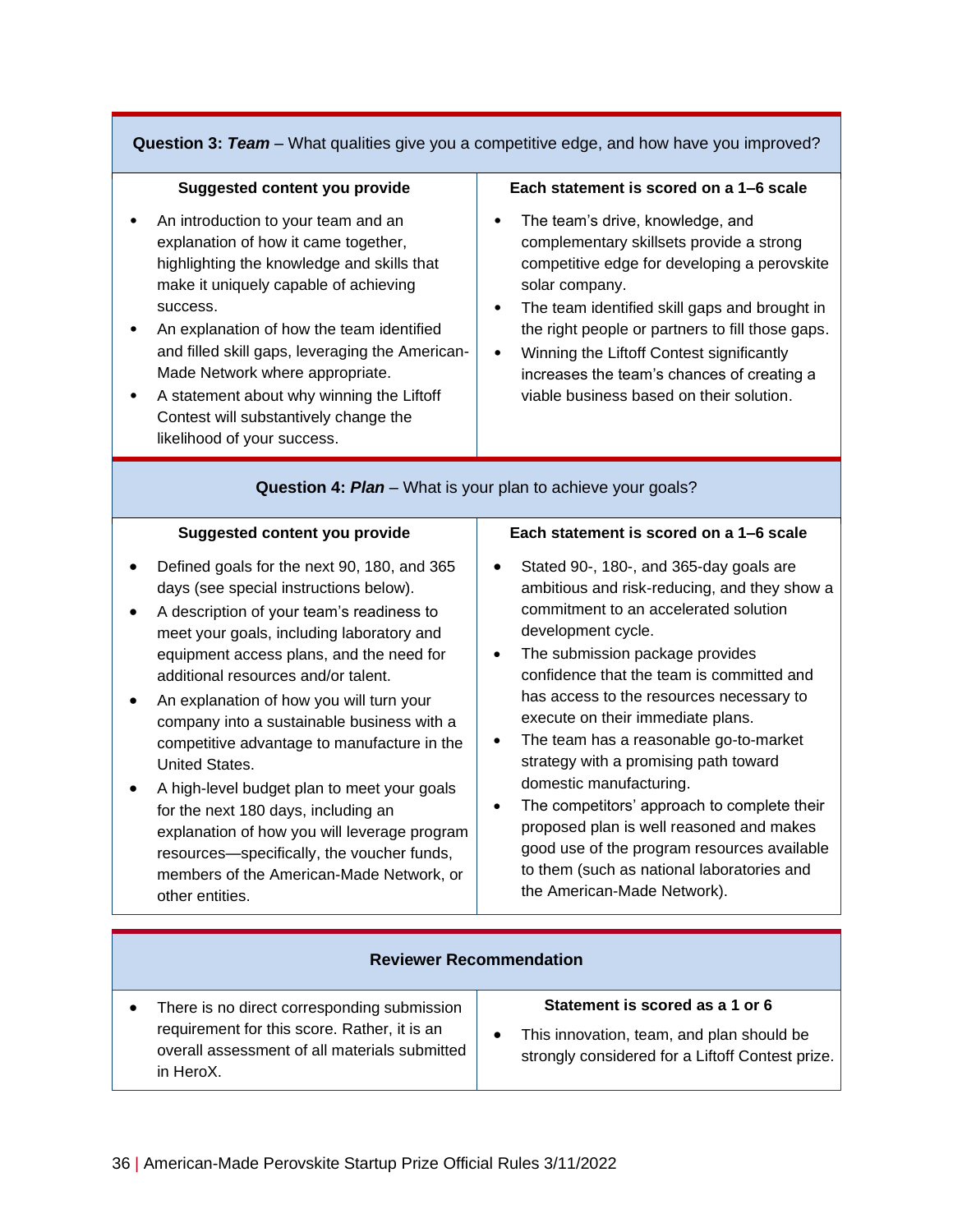#### **Special instructions for Question 4**

- • Use only specific, measurable, achievable, relevant, and timely (SMART) outcome-based goals, not activity-based goals, so that a neutral third-party can validate them (if possible).
	- $\circ$   $\;$  For example: Demonstrate a definitive achievement of progress (e.g., "X letters of interest signed" or "achieve X% efficiency"). **Do not** describe how you spent your time (e.g., "provided a report," "talked to customers," or "performed experiments").
- • SMART goals for the next 90, 180, and 365 days should include specific performance and scaling targets for your fabrication/manufacturing capabilities as well as where, how, and when you expect to raise the necessary funding to continue this development.
- In defining your SMART goals, include quantified, risk-reducing, meaningful, practical, and testable interim milestones.
- (e.g., possible investors, customers, and experts in the solution space, and entities that would be the eventual customers or end users of the product.). • SMART goals should include assessment and feedback from many relevant stakeholders
- Members of the American-Made Network may be able to help you to formulate your SMART goals.

#### **Submission Summary Slide (a PowerPoint slide as a PDF will be made public)**

Make your own public-facing, one-slide submission summary containing technically specific details that can be understood by most people. There is no template, so feel free to present the information as you see fit. Please make any text readable in a standard printout and conference room projection.

#### **Voucher Work Slide (a PowerPoint slide as a PDF)**  *Template: <https://www.herox.com/PerovskitePrize/resources>*

Using the Voucher Work Slide template, describe how you will use your voucher funds, including the entities you plan to engage and what they will do with the voucher funds. Provide one slide per entity national laboratory and/or private facility—that you plan to engage. Include a maximum of two slides. Further details about the voucher process are provided in the [voucher guideline.](https://www.americanmadechallenges.org/perovskiteprize/docs/Perovskite_Prize_Voucher_Guidelines.pdf)

#### **Technical Assistance Request (a two-page PDF will be made public)**

 requested from a national laboratory or member of the American-Made Network. Provide a maximum of two pages to describe areas where you need technical assistance to realize your solution. Each challenge area should include a description of the specific type of assistance being

 The challenges being addressed in the Voucher Work Slide **do not** need to be addressed in detail here. Instead, focus on the challenges for which you do not yet have a plan or expertise to address.

 The prize administrator will make this request broadly available, so members of the American-Made Network can understand your needs and potentially help you.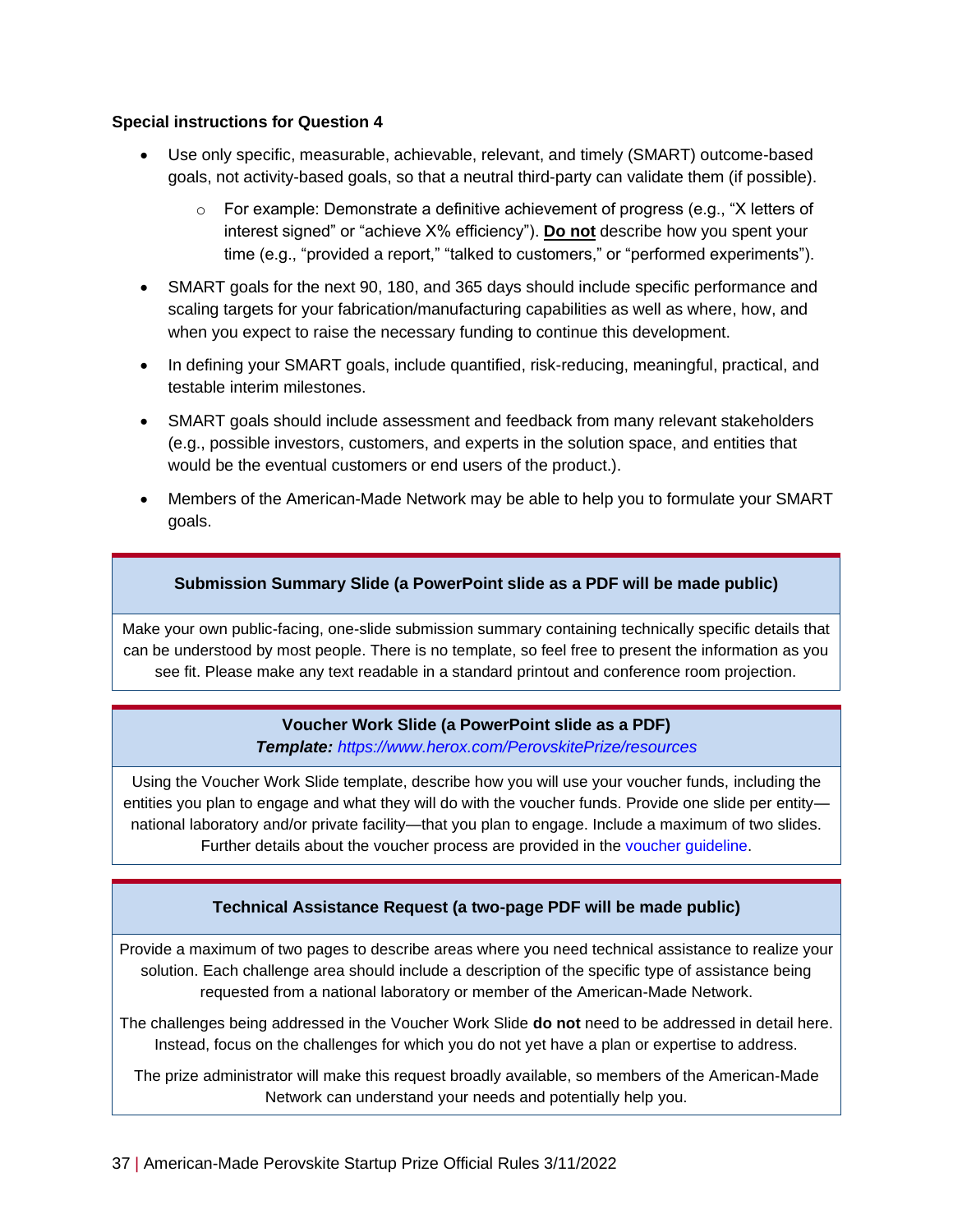#### **Letters of Commitment or Support (optional, as a PDF)**

 evidence to support your written application. Provide the strongest possible evidence that you have the Attach one-page letters of support, intent, or commitment from other relevant entities (e.g., lab space providers, shared equipment facilities, strategic manufacturing partners) to provide context and necessary resources and partners lined up to execute on your plan. Letters of support from partners or others that are critical to the success of your proposed solution will likely increase your score. General letters of support from parties that are not critical to the execution of your solution will likely not factor into your score. Please do not submit multipage letters.

#### **Intellectual Property Licensing Agreements (required if applicable, as a PDF)**

Provide documentation showing that you have secured access to the IP underlying your perovskite technology stack from the relevant institution where it was originally developed, where applicable.

#### **Please read and comply with additional requirements about your submission in [Appendix 1.](#page-38-2)**

#### **COMPETITORS WHO DO NOT COMPLY WITH THESE REQUIREMENTS MAY BE DISQUALIFIED.**

### <span id="page-37-0"></span>**7. HOW WE SCORE**

The scoring of submissions will proceed as follows:

- • A panel of expert reviewers will read, score, and comment on each submission. Each bullet listed in the review criteria under the video submission and the four narrative questions will review criteria bullets have a greater influence on the final score. The final score from an individual reviewer for a submission package equals the total sum of the scores for all the bullets. All reviewers' scores will then be averaged for a final reviewer score for the submission package. The final prize judge will consider reviewer scores when deciding the receive a score from 1 to 6. The bullets have equal weight, so questions that have more winners of the Perovskite Startup Prize.
- • Interviews The prize administrator, at its sole discretion, may decide to hold interviews with announcement of winners, typically within two weeks of the submission deadline, and would serve to help answer questions the judge may have. If you are invited for an interview, you will be contacted 48 hours in advance; participation in the interview will be a prerequisite to some of the Liftoff Contest competitors. The interviews would be held prior to the receiving an award. An interview invitation is not an indication of winning.
- • The judge's final determination of winners will take reviewer scores, interview findings (if applicable), and program policy factors listed in [Appendix 1](#page-39-0) into account. DOE is the judge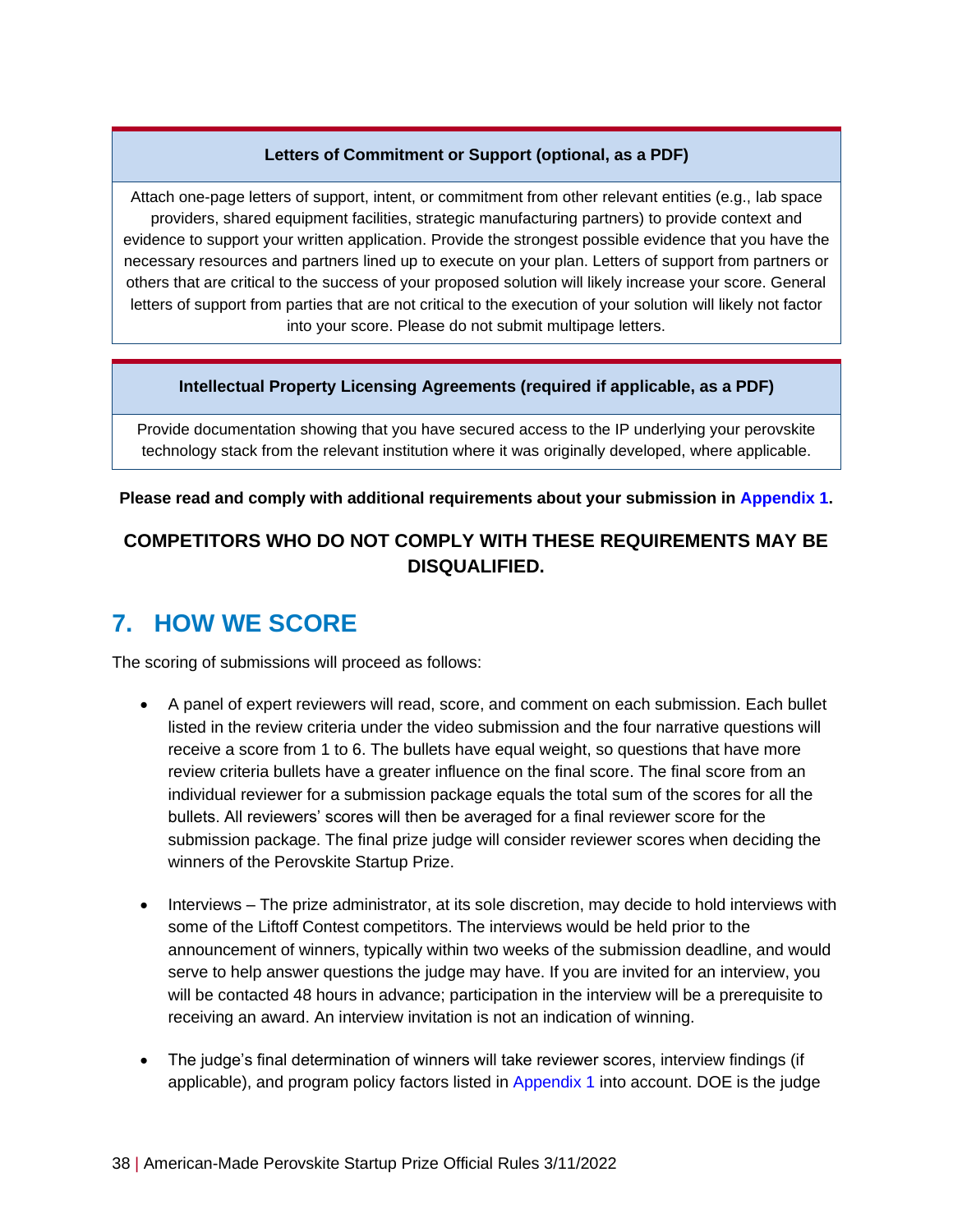and final decision maker and may elect to award all, none, or a subset of the submissions accepted at each submission deadline.

 • All teams that submitted an eligible entry will receive comments on their submission. Teams that are not selected as Liftoff Contest winners may be eligible to resubmit in a future round. See the eligibility requirements in [Section I.7.](#page-12-0) Teams are strongly encouraged to take the provided comments into account when re-submitting.

### <span id="page-38-0"></span>**8. FIND HELP**

Visit<https://americanmadechallenges.org/network.html>to review and contact the members of the American-Made Network that have signed up to help you succeed.

### <span id="page-38-1"></span>**9. ADDITIONAL REQUIREMENTS**

Please read and comply with additional requirements in [Appendix 1.](#page-38-2)

#### <span id="page-38-2"></span>**COMPETITORS THAT DO NOT COMPLY WITH THESE REQUIREMENTS MAY BE DISQUALIFIED.**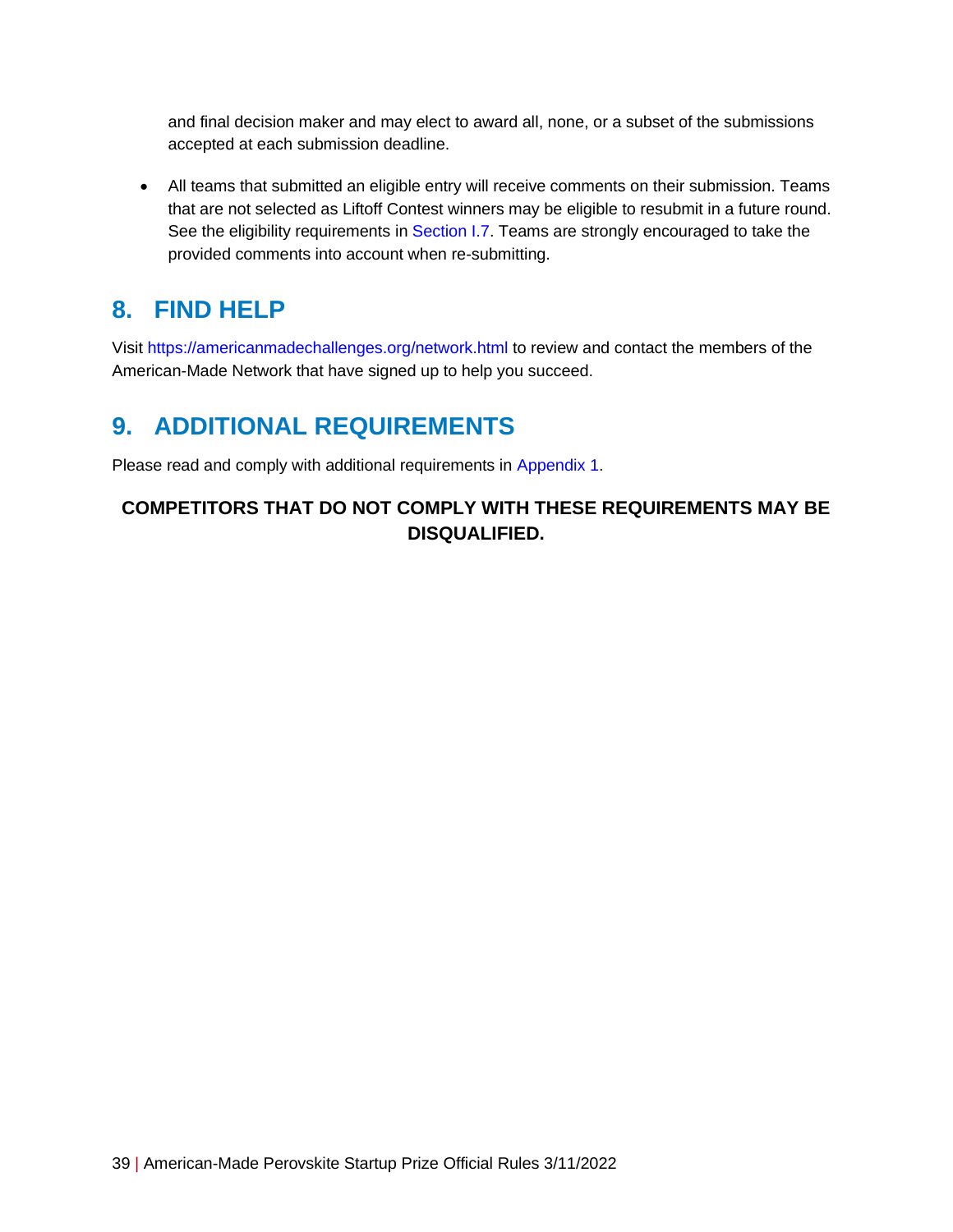# <span id="page-39-0"></span>**IV. APPENDIX 1: ADDITIONAL TERMS AND CONDITIONS**

### <span id="page-39-1"></span>**1. UNIVERSAL CONTEST REQUIREMENTS**

Your submission for the Countdown and Liftoff Contests is subject to the following terms and conditions:

- • If any team member is actively receiving funding from SETO at the Countdown submission deadline, SETO will review any potential prize awards as well as other DOE funding and make a decision as to whether awarding a prize to individuals or entities already receiving funding is in line with the program policy factors stated later in these rules [\(Section V.14\)](#page-44-0).
- • You must post the final content of your submission or upload the submission form online at Late submissions or any other form of submission do not qualify. <https://www.herox.com/PerovskitePrize>before the Countdown and Liftoff Contests close.
- The video submission, summary slide, and technical assistance request will be made public.
- are not intended to be made public; however, see [Section V.11](#page-42-2) regarding the Freedom of Information Act (FOIA). • The cover page, narrative, Mentor Engagement Outputs, and letters of commitment/support
- You agree to release your submission video under [a Creative Commons Attribution 4.0](http://creativecommons.org/licenses/by/3.0/us/deed.en_US)  [International License](http://creativecommons.org/licenses/by/3.0/us/deed.en_US) (see [http://creativecommons.org/licenses/by/4.0/\)](http://creativecommons.org/licenses/by/4.0/).
- • You must include all the required submission elements. The prize administrator may disqualify your submission after an initial screening if you fail to provide all required submission elements. Competitors may be given an opportunity to rectify submission errors due to technical challenges.
- Your submission must be in English and in a PDF readable and searchable format. Scanned handwritten submissions will be disqualified.
- including but not limited to the submission, the online forum, emails to the prize DOE, is indecent, lacking in professionalism, or demonstrates a lack of respect for people or • Competitors will be disqualified if any engagement during the Perovskite Startup Prize administrator, or other forms of communication—contains any matter that, in the discretion of life on this planet.
- • If you click "Accept" on the HeroX platform and proceed to register for either of the contests described in this document, these rules will form a valid and binding agreement between you and DOE and is in addition to the existing HeroX Terms of Use for all purposes relating to to the contests described here and no other contests on the HeroX platform or anywhere these contests. You should print and keep a copy of these rules. These provisions apply only else.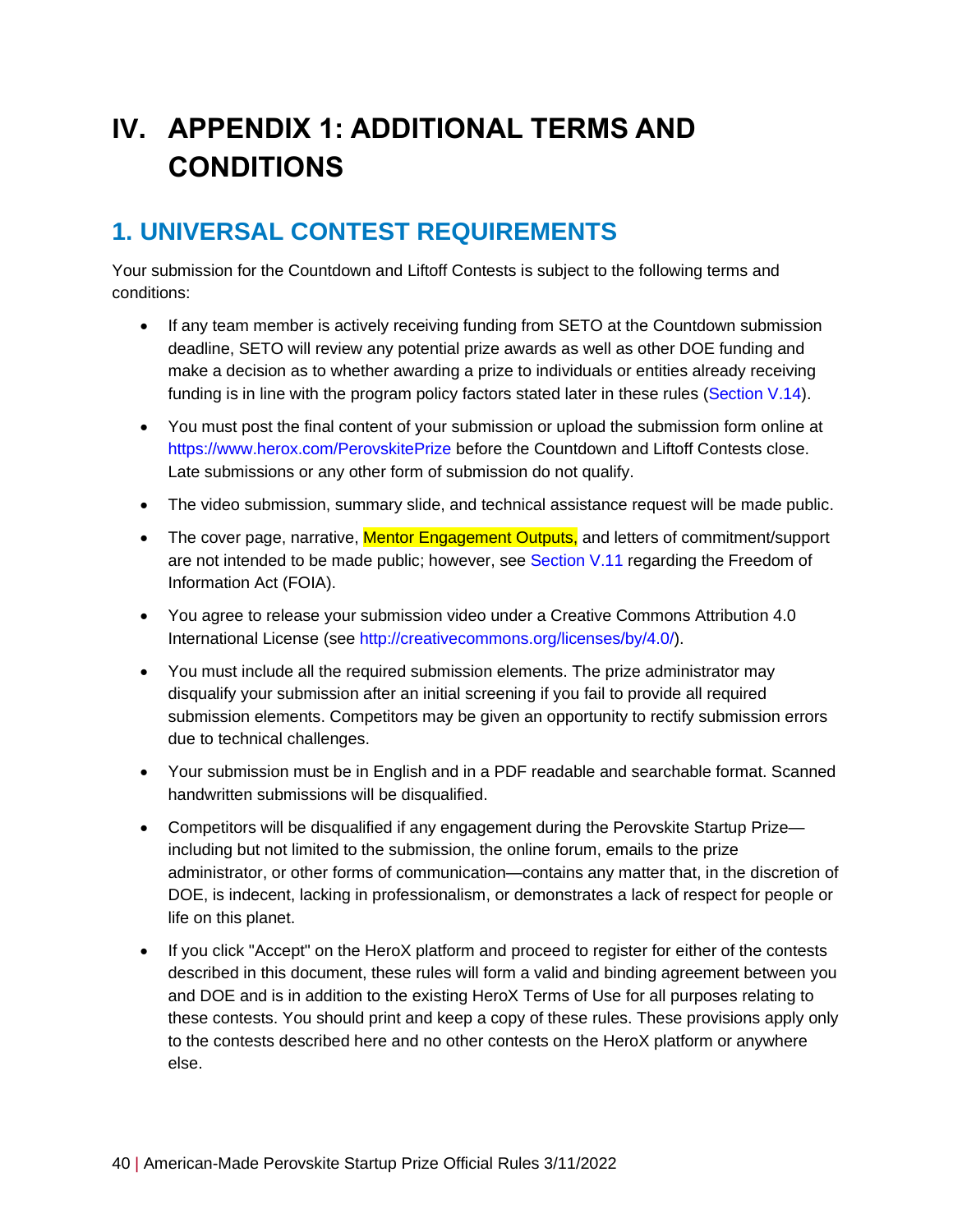• The prize administrator, when feasible, may give competitors an opportunity to fix nonsubstantive mistakes or errors in their submission packages.

#### <span id="page-40-0"></span>**2. VOUCHER PAIRING SYSTEM**

 The Prize Administrator will coordinate with the other DOE national laboratories and cultivate winners will include their planned use of voucher funds as a part of their Liftoff Contest submission. Winners of the Liftoff Contest will then be able to negotiate specifics with either their laboratory relationships with private facilities that are willing to work with competitors. Countdown Contest partner or private facility and quickly begin voucher work.

 Although winners can choose where they spend their voucher funding, two-thirds of voucher funds must be spent at a national laboratory, and the remaining third may be spent at a national laboratory or a private facility of the winners' choice. In the case of a national laboratory, the funds will be provided directly to the laboratory on behalf of the winners to conduct a mutually-agreed-on scope- of-work between the laboratory and the winners. When vouchers are used at a non-national laboratory facility, the winners will be directly paid the voucher prize after the voucher work is complete. Voucher funds may not be redeemed for cash or transferred.

Further details about the voucher process are provided in the [voucher guideline.](https://www.americanmadechallenges.org/perovskiteprize/docs/Perovskite_Prize_Voucher_Guidelines.pdf)

### <span id="page-40-1"></span>**3. VERIFICATION FOR PAYMENTS**

 under 18 years of age), will be required to sign and return to the prize administrator, within 30 days funds if: (i) the person/entity cannot be contacted; (ii) the person/entity fails to sign and return the required documentation within the required time period; (iii) the notification is returned as The prize administrator will verify the identity and the role of a participant entity potentially qualified to receive the prizes. Receiving a prize payment is contingent upon fulfilling all requirements contained herein. The prize administrator will notify winning competitors using provided email contact information after the date that results are announced. Each competitor (or parent/guardian if of the date the notice is sent, a completed NREL Request for ACH Banking Information form and a completed W9 form [\(https://www.irs.gov/pub/irs-pdf/fw4.pdf\)](https://www.irs.gov/pub/irs-pdf/fw4.pdf). At the sole discretion of the prize administrator, a winning competitor will be disqualified from the competition and receive no prize undeliverable; or (iv) the submission or person/entity is disqualified for any other reason.

### <span id="page-40-2"></span>**4. TEAMS AND SINGLE-ENTITY AWARDS**

The prize administrator will award a single dollar amount to the business entity designated by the primary submitter, whether consisting of a single or multiple entities. The winning business entity is solely responsible for allocating any prize funds among its member competitors as they deem appropriate.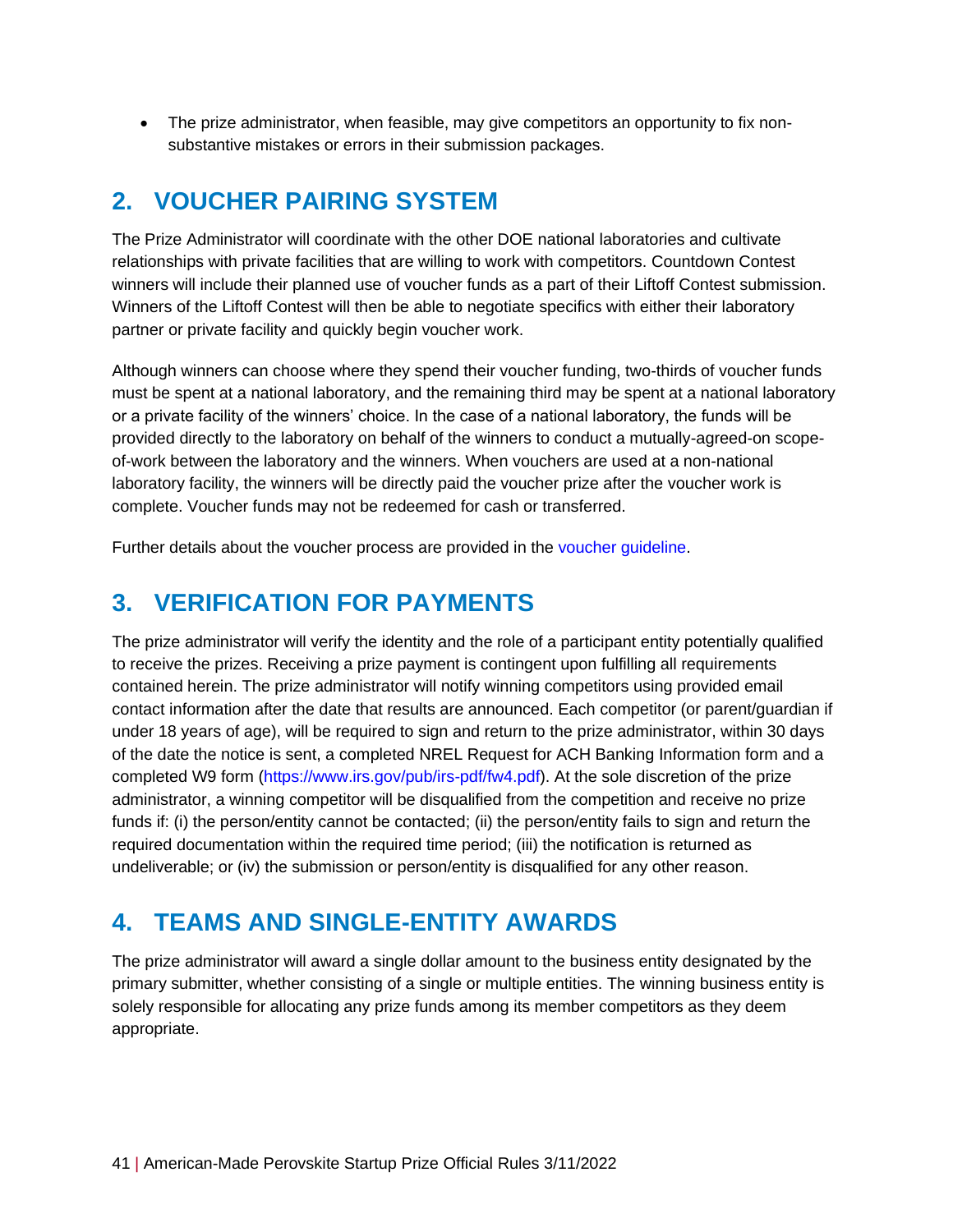### <span id="page-41-0"></span>**5. SUBMISSION RIGHTS**

 The public videos in this contest must be submitted and released to the public under a [Creative](http://creativecommons.org/licenses/by/3.0/us/deed.en_US)  [Commons Attribution 4.0 International License](http://creativecommons.org/licenses/by/3.0/us/deed.en_US) (see<http://creativecommons.org/licenses/by/4.0/>).

 By making a submission and consenting to the rules of the contest, a competitor is granting to DOE, administrator's or HeroX's applications, on the contest website, DOE websites, and partner websites, and the inclusion of the submission in any other media, worldwide. The submission may acting on their behalf will also have the right to publicize the competitors' names and, as applicable, the prize administrator, and any other third parties supporting DOE in the contest, a license to display publicly and use the parts of the submission that are designated as "public" for government purpose. This license includes posting or linking to the public portions of the submission on the prize be viewed by DOE, the prize administrator, and judges for purposes of the contests, including, but not limited to, screening and evaluation purposes. The prize administrator and any third parties the names of competitors' team members and organizations, which participated in the submission on the contest website indefinitely.

By entering, Competitor represents and warrants that:

 The competitor is the sole, original author and copyright owner of the submission or that the applicant has acquired sufficient rights to use and to authorize others, including DOE, to use the submission as specified throughout the rules; that the submission does not infringe upon any copyright, trade secret, trademark, nondisclosure agreement, patent, or upon any other third-party rights; and that the submission is free of malware.

#### <span id="page-41-1"></span>**6. COPYRIGHT**

 of the submission; that the submission is an original work of the applicant, or that the applicant has acquired sufficient rights to use and to authorize others, including DOE, to use the submission, as other third-party rights of which the applicant is aware; and that the submission is free of malware. Each competitor represents and warrants that the competitor is the sole author and copyright owner specified throughout the rules; that the submission does not infringe upon any copyright or upon any

### <span id="page-41-2"></span>**7. CONTEST SUBJECT TO APPLICABLE LAW**

 All contests are subject to all applicable federal laws and regulations. Participation constitutes each participant's full and unconditional agreement to these Official Contest Rules and administrative obligation of funds; the final awards are contingent upon the availability of appropriations. decisions, which are final and binding in all matters related to the contest. This notice is not an

### <span id="page-41-3"></span>**8. RESOLUTION OF DISPUTES**

DOE is solely responsible for administrative decisions, which are final and binding in all matters related to the contest.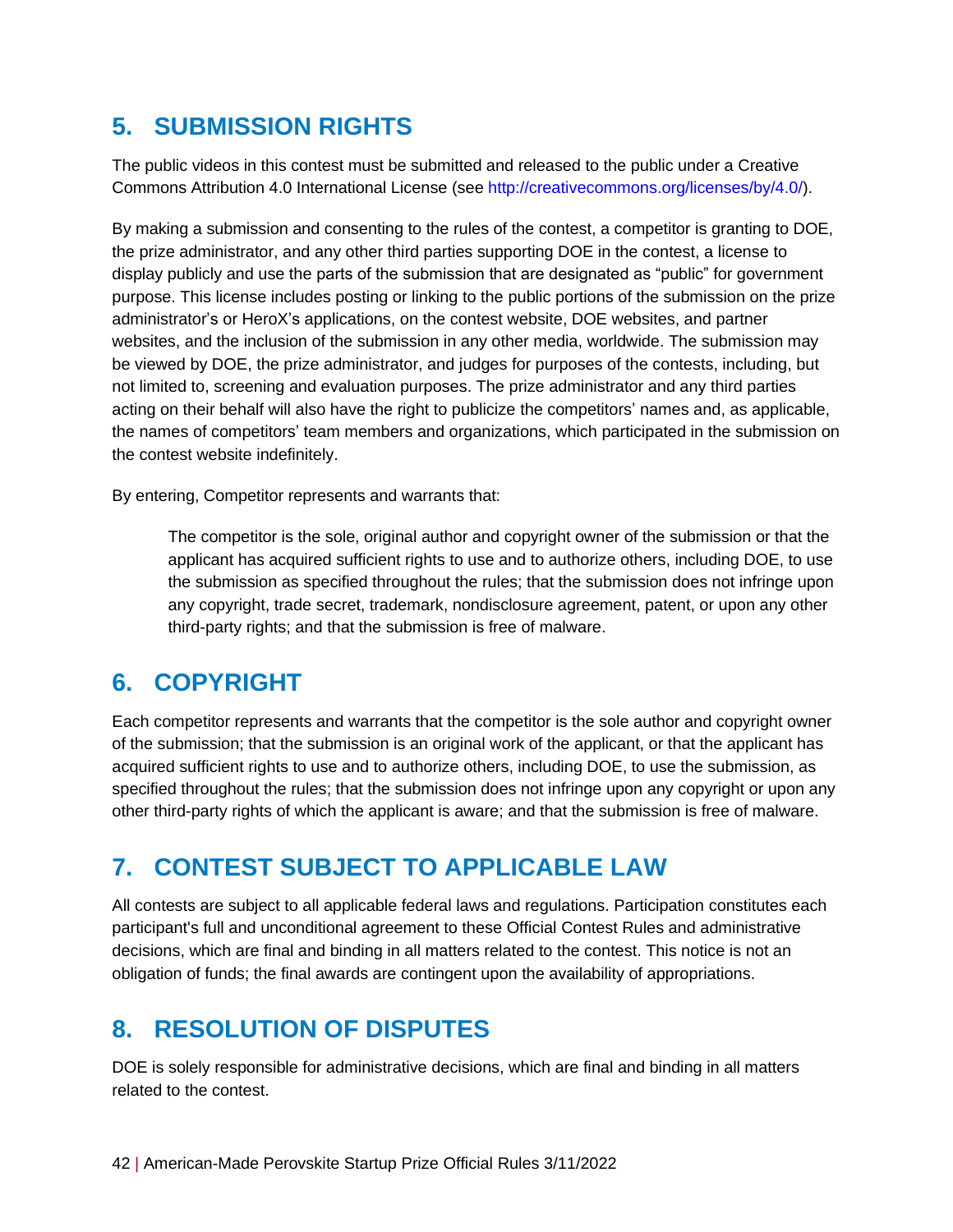In the event of a dispute, the authorized account holder of the email address used to register will be deemed to be the competitor. The "authorized account holder" is the natural person or legal entity address. Competitors and potential winners may be required to show proof of being the authorized assigned an email address by an Internet access provider, online service provider, or other organization responsible for assigning email addresses for the domain associated with the submitted account holder.

 The Prize Administrator will not arbitrate, intervene, advise on, or resolve any matters between team members or any disputes between teams.

### <span id="page-42-0"></span>**9. PUBLICITY**

The winners of these prizes (collectively, "Winners") will be featured on DOE and NREL websites.

 Except where prohibited, participation in the contest constitutes each winner's consent to DOE's and its agents' use of each winner's name, likeness, photograph, voice, opinions, and/or hometown and state information for promotional purposes through any form of media, worldwide, without further permission, payment, or consideration.

### <span id="page-42-1"></span>**10. LIABILITY**

 Upon registration, all participants agree to assume and, thereby, have assumed any and all risks of development of any submission. Upon registration, except in the case of willful misconduct, all participants agree to and, thereby, do waive and release any and all claims or causes of action against the federal government and its officers, employees, and agents for any and all injury and damage of any nature whatsoever (whether existing or thereafter arising, whether direct, indirect, or consequential; and whether foreseeable or not), arising from their participation in the contest, whether the claim or cause of action arises under contract or tort. injury or loss in connection with or in any way arising from participation in this contest or

In accordance with the delegation of authority to run this contest delegated to the director of SETO, the director has determined that no liability insurance will be required of competitors to compete in this competition, per 15 USC 3719(i)(2).

## <span id="page-42-2"></span>**11. RECORDS RETENTION AND FREEDOM OF INFORMATION ACT (FOIA)**

 All materials submitted to DOE as part of a submission become DOE records. Any confidential commercial information contained in a submission should be designated at the time of submission.

Competitors are encouraged to employ protective markings in the following manner: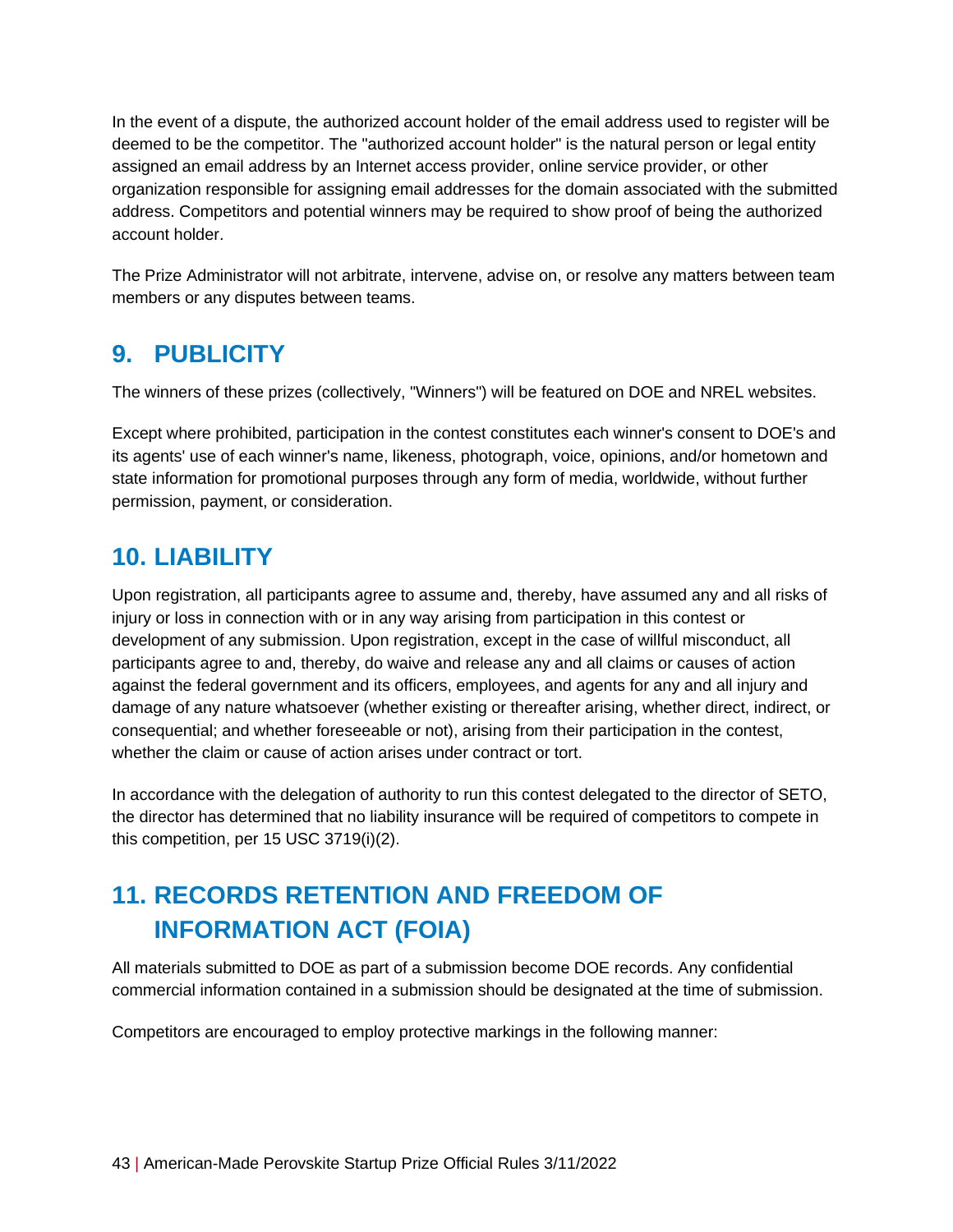• The cover sheet of the submission must be marked as follows and identify the specific pages containing trade secrets or commercial or financial information that is privileged or confidential:

Notice of Restriction on Disclosure and Use of Data:

 Pages [list applicable pages] of this document may contain trade secrets or commercial or financial information that is privileged or confidential and is exempt from public disclosure. Such information shall be used or disclosed only for evaluation purposes. The Government may use or disclose any information that is not appropriately marked or otherwise restricted, regardless of source. [End of Notice]

- financial information that is privileged or confidential and exempt from public disclosure." • The header and footer of every page that contains trade secrets or privileged commercial or financial information must be marked as follows: "May contain trade secrets or commercial or
- • In addition, each line or paragraph containing trade secrets or commercial or financial information that is privileged or confidential must be enclosed in brackets.

 Competitors will be notified of any FOIA requests for their submissions in accordance with 29 C.F.R. § 70.26. Competitors may then have the opportunity to review materials and work with a FOIA representative prior to the release of materials.

## <span id="page-43-0"></span>**12. PRIVACY**

 submission package through the contest website, you understand that such information will be transmitted to DOE and may be kept in a system of records. Such information will be used only to respond to you in matters regarding your submission and/or the contest unless you choose to receive updates or notifications about other contests or programs from DOE on an opt-in basis. DOE and NREL are not collecting any information for commercial marketing. If you choose to provide HeroX with personal information by registering or completing the

### <span id="page-43-1"></span>**13. GENERAL CONDITIONS**

 DOE reserves the right to cancel, suspend, and/or modify the contest, or any part of it, at any time. If any fraud, technical failures, or any other factor beyond DOE's reasonable control impairs the integrity or proper functioning of the contests, as determined by DOE in its sole discretion, DOE may cancel or modify the contest.

 Although DOE indicates in the Countdown and Liftoff Contests that it will select up to several winners for each contest, DOE reserves the right to only select competitors that are likely to achieve the program, DOE will select no competitors to be winners and will award no prize money. the goals of the program. If, in DOE's determination, no competitors are likely to achieve the goals of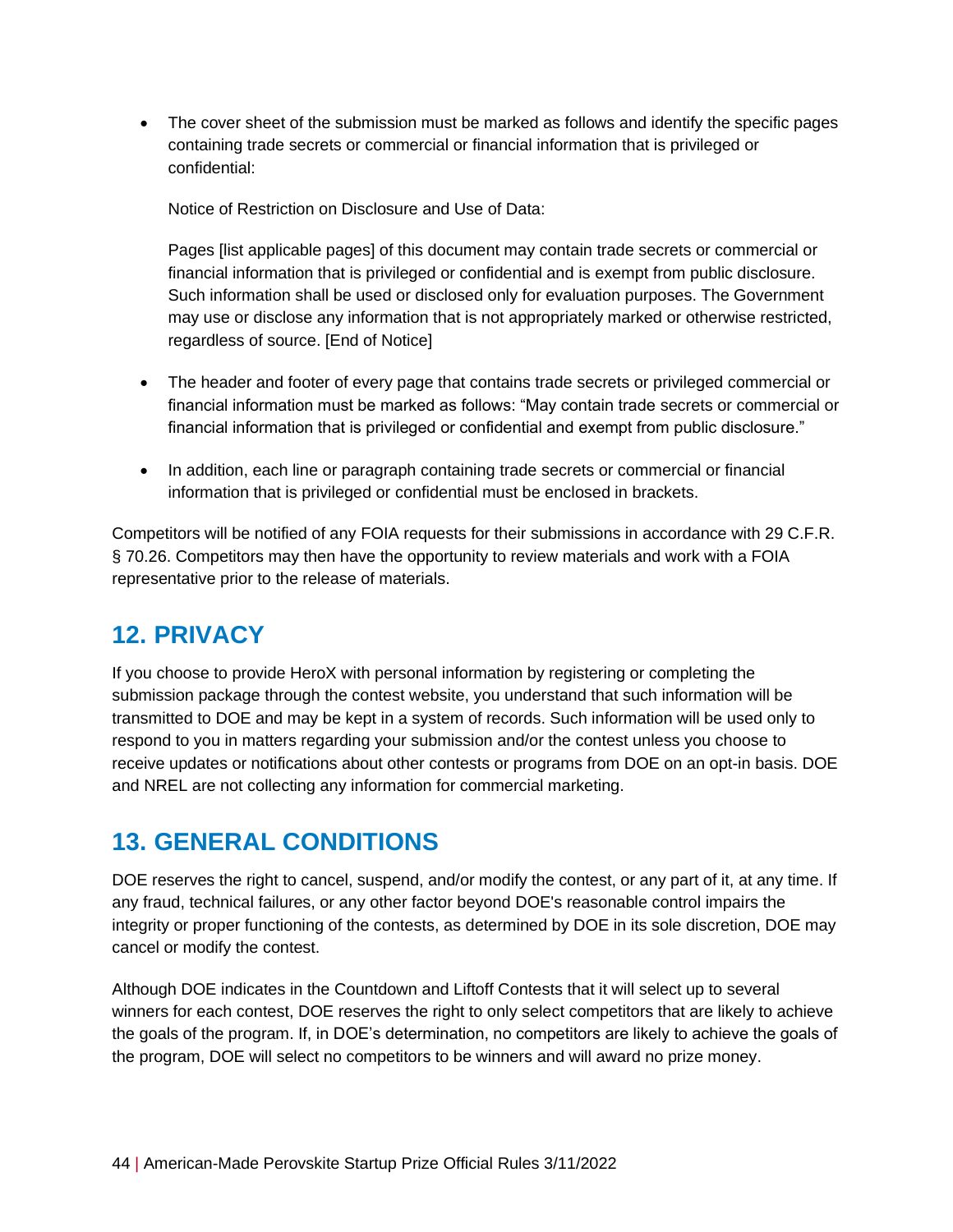**ALL DECISIONS BY DOE ARE FINAL AND BINDING IN ALL MATTERS RELATED TO THE CONTEST.** 

### <span id="page-44-0"></span>**14. PROGRAM POLICY FACTORS**

 Administrator to maximize the impact of contest funds. Some factors outside the control of competitors and beyond the independent expert reviewer scope of review may need to be considered to accomplish this goal. The following is a list of such factors. In addition to the reviewers' scores, the below program policy factors may be considered in determining winners: While the scores of the expert reviewers will be carefully considered, it is the role of the Prize

- Geographic diversity and potential economic impact of projects in a variety of markets
- • Whether the use of additional DOE funds and provided resources continue to be nonduplicative and compatible with the stated goals of this program and DOE's mission generally
- compared to the existing DOE project portfolio and other competitors • The degree to which the submission exhibits technological or programmatic diversity when
- • The level of industry involvement and demonstrated ability to accelerate commercialization and overcome key market barriers
- manufacturing in the United States or provide other economic benefit to U.S. taxpayers • The degree to which the submission is likely to lead to increased employment and
- • The degree to which the submission will accelerate transformational technological, financial, or workforce advances in areas that industry by itself is not likely to undertake because of technical or financial uncertainty
- • The degree to which the submission supports complementary DOE efforts or projects, which, when taken together, will best achieve the research goals and objectives
- recipients that have not been supported by DOE in the past • The degree to which the submission expands DOE's funding to new competitors and
- underrepresented groups, with participants including but not limited to graduates and • The degree to which the submission exhibits team member diversity and the inclusion of students of historically black colleges and universities (HBCUs) and other minority serving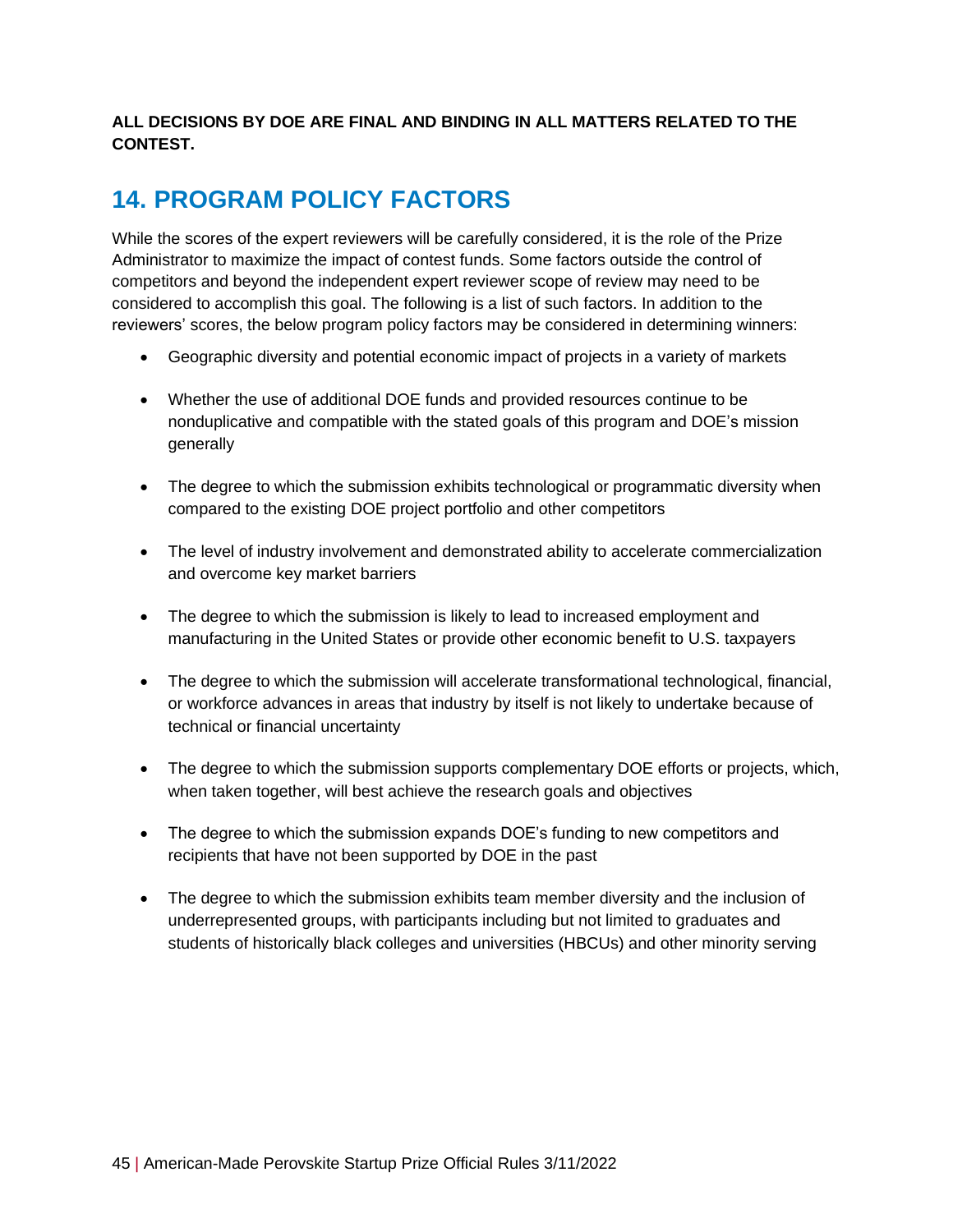institutions (MSIs) or members operating within Qualified Opportunity Zones or other disadvantaged [communities.](https://communities.26) 26

- The degree to which the submission enables new and expanding market segments
- Whether the project promotes increased coordination with nongovernmental entities for the demonstration of technologies and research applications to facilitate technology transfer.

### <span id="page-45-0"></span>**15. DEFINITIONS**

 referenced in this document, it refers to staff from both the Alliance for Sustainable Energy and **Prize Administrator** means both the Alliance for Sustainable Energy operating in its capacity under the Management and Operating Contract for NREL and SETO. When the prize administrator is SETO staff. Ultimate decision-making authority regarding contest matters rests with the director of SETO.

 sources of funding. This definition is intentionally broad so that many different types of entities are able to participate. Connectors will be earning Recognition Rewards based upon their support of the **Connector or Connector Organization** means an entity that seeks to support the efforts of the competitors. These must be U.S.-based organizations that have the capacity to connect competitors to mentoring, business resources, and/or manufacturing resources, or introduce them to possible competitors. Further details can be found at: [https://americanmadechallenges.org/network.html.](https://americanmadechallenges.org/network.html)

 competitors. The Perovskite Startup Prize Mentors all participate in their individual capacity and use submissions. Engagement of the Perovskite Startup Prize Mentor Network is required for earn Recognition Rewards based on their support of the competitors. **Mentor or Mentor Network** are a group of individuals who seek to support the efforts of the their experience with perovskites and the perovskite marketplace to provide expert advice on their resubmissions in the Countdown Contest and the interactions with the Mentors should be documented in the Mentor Engagement Outputs. Perovskite Startup Prize Mentors are eligible to

 **Power Connector** means a subset of Connectors that receive contracts from the Alliance for and amplify the American-Made Perovskite Startup Prize. Not only will these stakeholders work to identify talent and support competitors in the Countdown and Liftoff Contests, but they will also Sustainable Energy to play a more substantial role in the competition and receive funds to expand

 wastes, as well as high incidence of asthma and heart disease. Examples include but are not limited to: economically identified as disadvantaged communities by their respective States; communities identified on the Index of Deep <sup>26</sup> DOE defines "disadvantaged communities" as areas that most suffer from a combination of economic, health, and environmental burdens, such as poverty, high unemployment, air and water pollution, and presence of hazardous distressed communities identified by the Internal Revenue Service as Qualified Opportunity Zones; communities Disadvantage referenced at [https://news.umich.edu/new-index-ranks-americas-100-most-disadvantaged](https://news.umich.edu/new-index-ranks-americas-100-most-disadvantaged-communities/)[communities/,](https://news.umich.edu/new-index-ranks-americas-100-most-disadvantaged-communities/) and communities that otherwise meet the DOE definition of a disadvantaged community.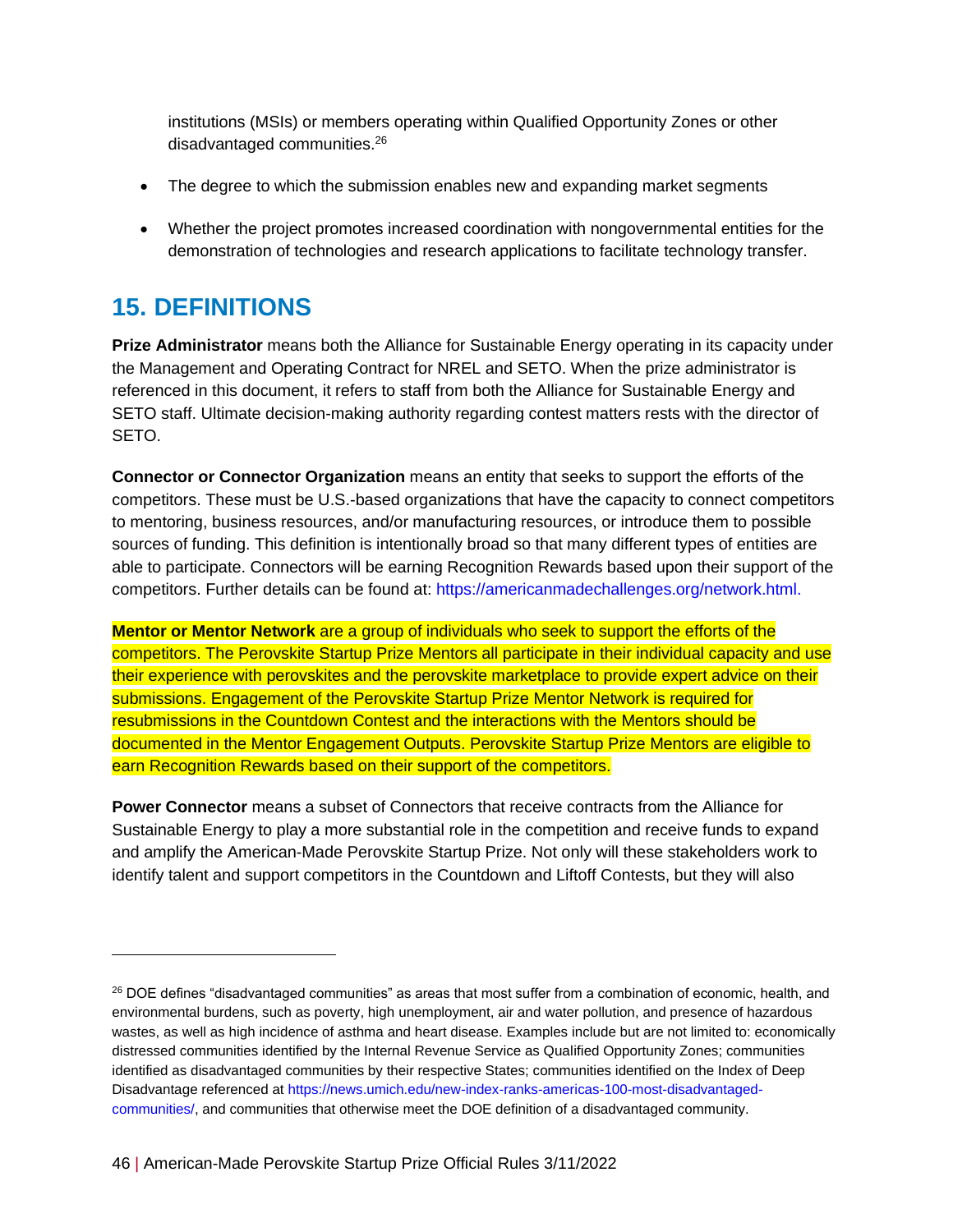partner with NREL to envision and execute a long-term sustainable strategy for scaling the American-Made Challenges.

 **Voucher Funding** – Vouchers are part of the Prizes for the Liftoff Contest. In the case of a national laboratory, the funds will be provided directly to the laboratory on behalf of the winner to conduct a complete. For further information, please see: mutually agreed upon scope of work between the laboratory and the winner. When vouchers are used at a non-national laboratory facility, the winners will be reimbursed after the voucher work is

[https://www.americanmadechallenges.org/perovskiteprize/docs/Perovskite\\_Prize\\_Voucher\\_Guidelin](https://www.americanmadechallenges.org/perovskiteprize/docs/Perovskite_Prize_Voucher_Guidelines.pdf)  [es.pdf.](https://www.americanmadechallenges.org/perovskiteprize/docs/Perovskite_Prize_Voucher_Guidelines.pdf)